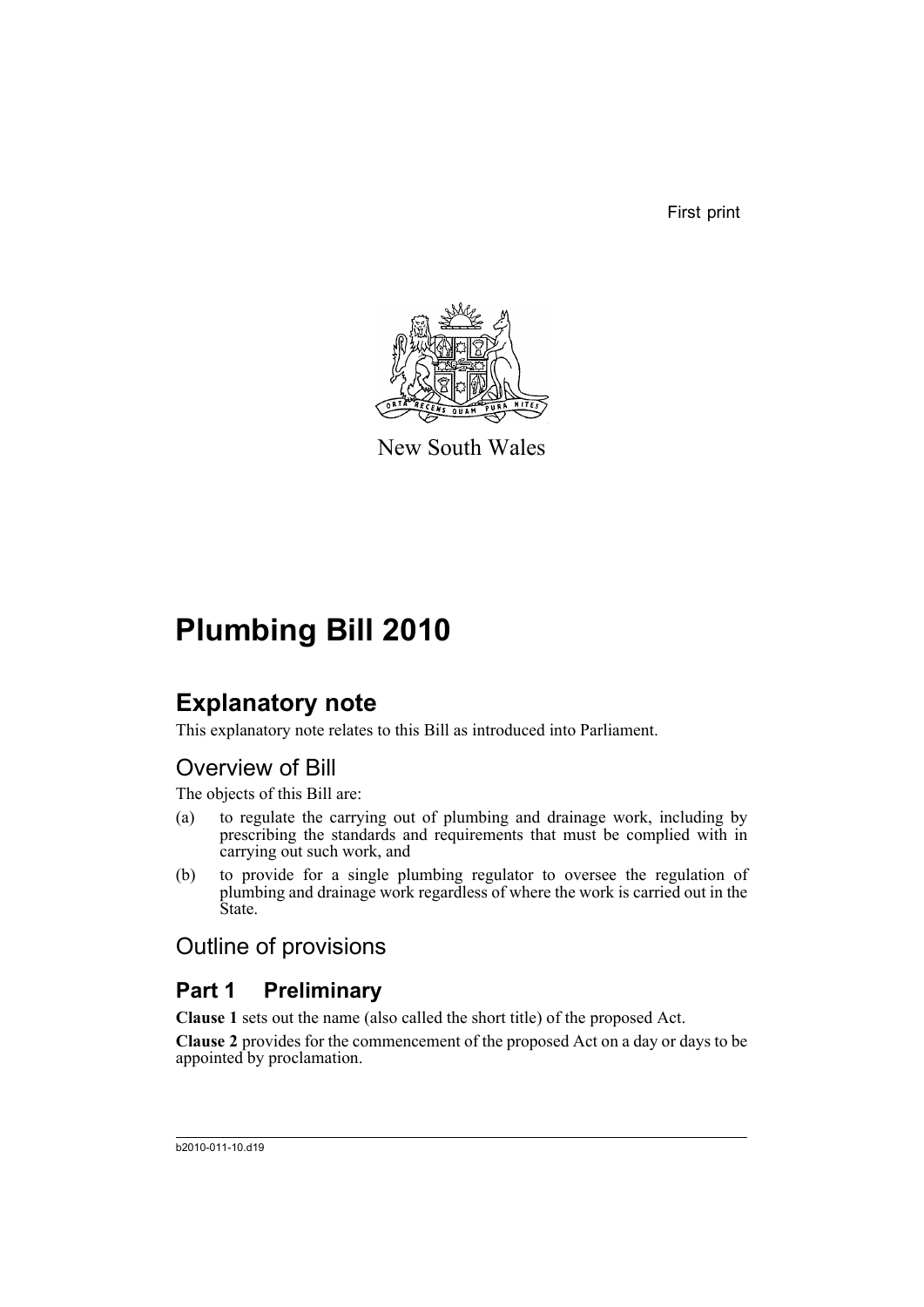Explanatory note

**Clause 3** defines certain words and expressions used in the proposed Act. In particular, the terms *plumbing regulator* and the *responsible person* for plumbing and drainage work are defined. The *plumbing regulator* is the Director-General of the Department of Services, Technology and Administration. The *responsible person* for plumbing and drainage work is the person who:

- (a) is carrying out the plumbing and drainage work in the person's capacity as the holder of an appropriate licence under the *Home Building Act 1989*, or
- (b) if the person carrying out the work is doing the work on behalf of the holder of an appropriate licence under the *Home Building Act 1989*, the holder of the licence.

**Clause 4** defines the term *plumbing and drainage work* for the purposes of the proposed Act.

### **Part 2 Plumbing and drainage work**

#### **Division 1 General requirements for plumbing and drainage work**

**Clause 5** provides that the responsible person for plumbing and drainage work must ensure the work complies with certain standards and other requirements.

**Clause 6** provides that the responsible person for plumbing and drainage work must ensure the fittings used in the work are fittings that have been authorised by the plumbing regulator.

### **Division 2 Notice of work for plumbing and drainage work**

**Clause 7** provides that a person must not carry out plumbing and drainage work unless the responsible person for the work has given the plumbing regulator notice of the work. The requirement to give notice does not apply in certain circumstances such as if the work is done in an emergency.

**Clause 8** provides that if the responsible person for plumbing and drainage work becomes aware, in the course of carrying out that work, that an existing plumbing installation, sanitary plumbing system, drainage installation or sanitary drainage system is defective, the responsible person must notify the owner and occupier of the land. If the defective installation or system poses an imminent risk to public health or safety the responsible person must also notify the plumbing regulator.

### **Division 3 Inspection of plumbing and drainage work**

**Clause 9** provides for the inspection of plumbing and drainage work by the plumbing regulator. Before, or as soon as practicable after, completing plumbing and drainage work the responsible person for the work must notify the plumbing regulator when the work will be ready for inspection. The plumbing regulator then advises the responsible person of a period during which the work must be available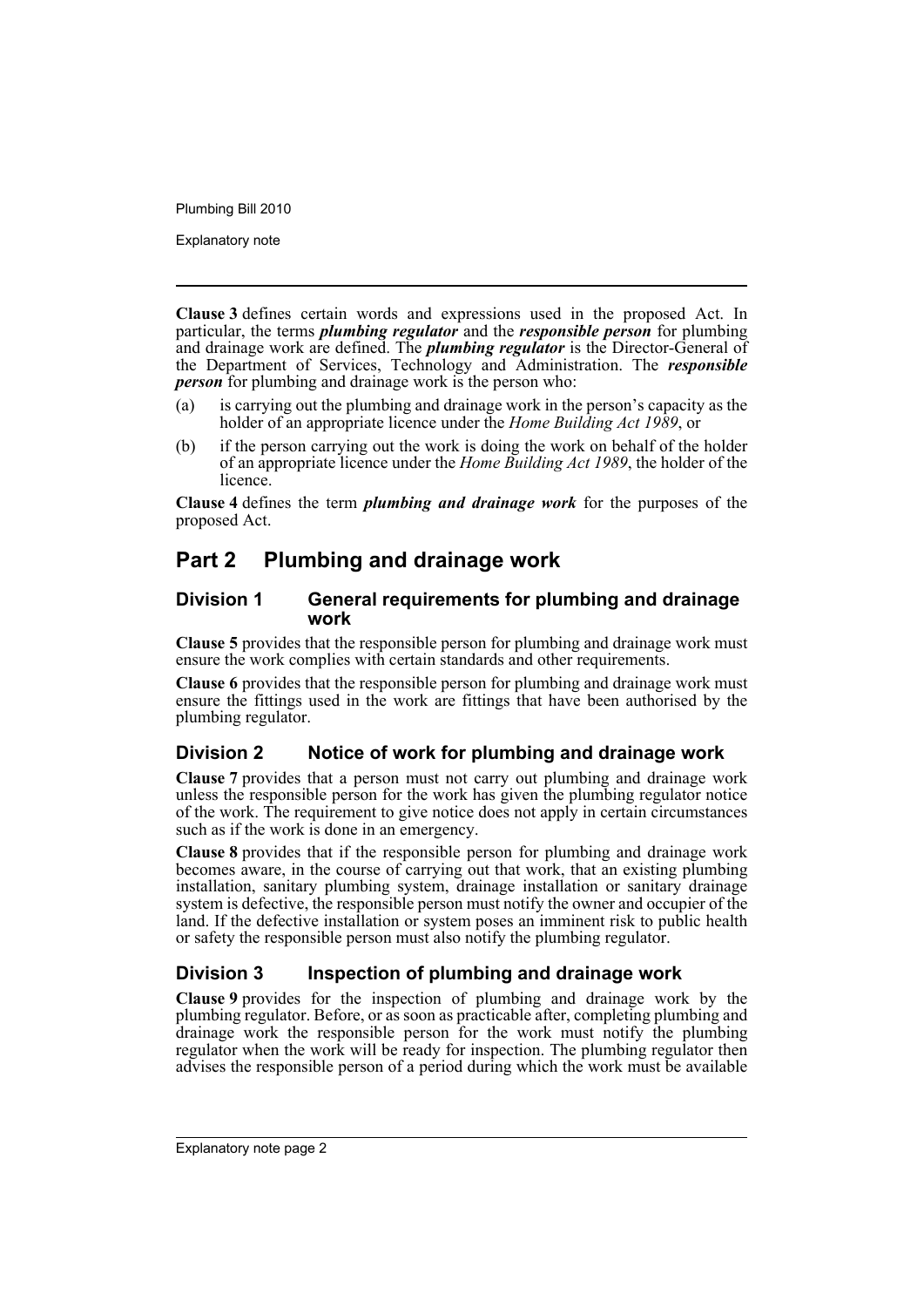Explanatory note

for inspection and the responsible person must ensure the work is ready for inspection during that period and be present for the inspection during that period.

**Clause 10** provides that the plumbing regulator may issue directions to the responsible person for plumbing and drainage work requiring the responsible person to fix any defects in the work.

#### **Division 4 Obligation to supply certificates and plans**

**Clause 11** provides that the responsible person for plumbing and drainage work must, after completing the work, give a certificate of compliance for the work to the plumbing regulator and the owner of the premises on which the work was done. The certificate certifies that the plumbing and drainage work complies with the standards and other requirements of section 5 of the proposed Act.

**Clause 12** provides that after completing work on a sanitary drainage system, the responsible person for the work must supply a plan of the work to the owner of the land and either the plumbing regulator or the local council for the area in which the work has been carried out.

### **Division 5 Obligation of land owners and occupiers**

**Clause 13** provides that if the owner or occupier of land has control of a water service or sewerage installation located on the land the owner or occupier must take all reasonable steps to ensure the service or installation does not threaten public health or safety.

### **Part 3 Plumbing regulator**

**Clause 14** provides that the plumbing regulator may, by order published on the regulator's website, authorise a fitting for plumbing and drainage work.

**Clause 15** provides that the plumbing regulator may exempt a person, or a class of persons, from certain requirements of the proposed Act including the requirement to give certain notices or to use only authorised fittings for plumbing and drainage work.

**Clause 16** provides that the plumbing regulator may, at any reasonable time, inspect a service pipe that is connected to a water main or any drain connected to a sewer main.

**Clause 17** provides that the plumbing regulator may delegate any of the regulator's functions to a local council or to any other person the regulator considers has the necessary skills, knowledge or experience to exercise the function. The council may subdelegate a function delegated to the council to the general manager of the council or a person engaged as a contractor by the council.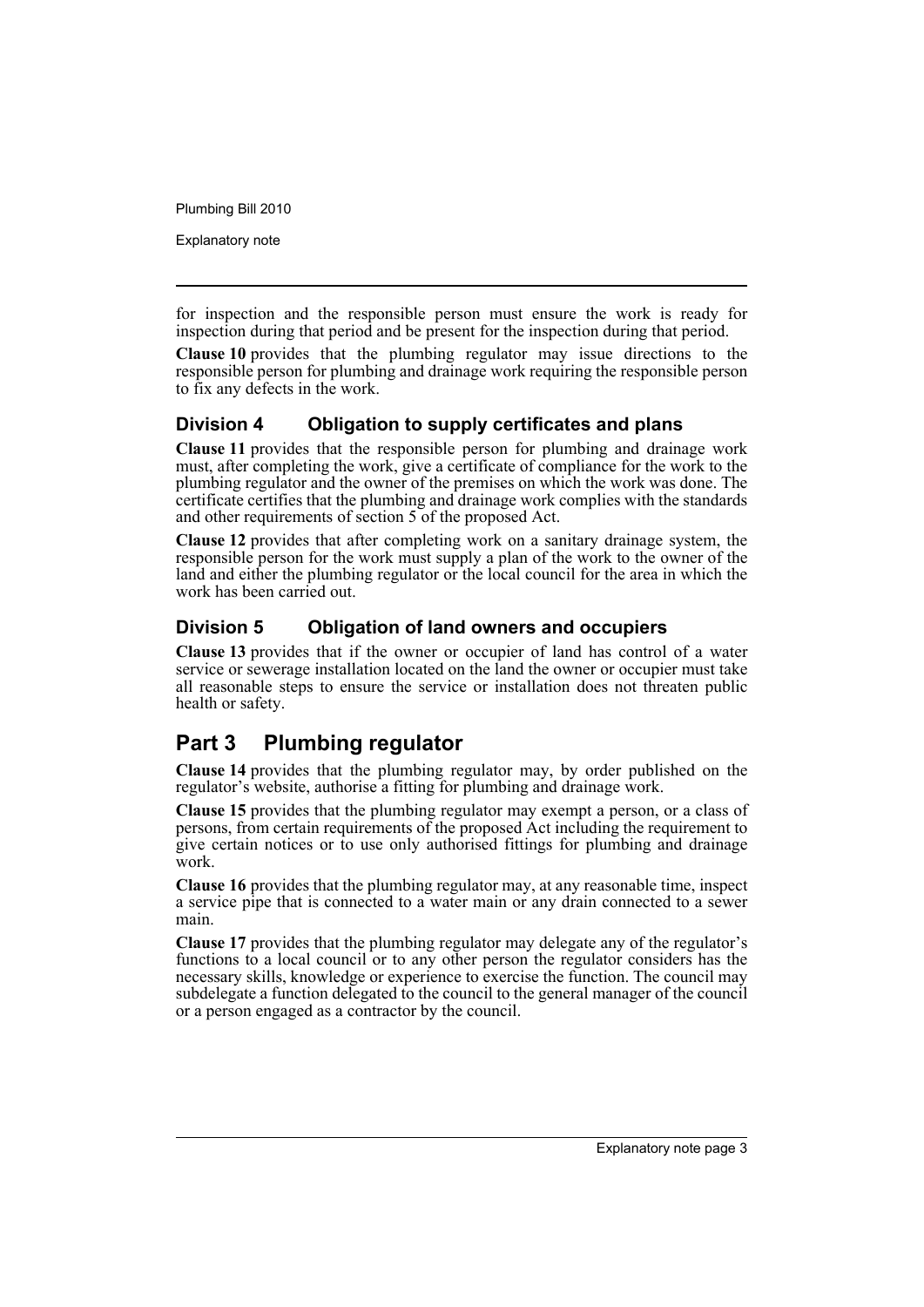Explanatory note

### **Part 4 Entry on to land and other powers**

**Clause 18** provides that a person (an *authorised person*) authorised by the plumbing regulator may, for the purposes of enabling the regulator to exercise the regulator's functions, enter premises during daytime hours or at a time when business is carried out at the premises.

**Clause 19** provides that the power to enter premises does not apply to any part of the premises being used for residential purposes unless the occupier of that part of the premises has given consent or the entry is authorised by a search warrant.

**Clause 20** provides that power to enter premises may not be exercised by a person unless the person has in the person's possession a written authority issued by the plumbing regulator and produces the authority if required to do so by the owner or occupier of the premises. This restriction does not apply if the premises are entered under a search warrant.

**Clause 21** provides that before an authorised person enters premises the plumbing regulator must give the owner or occupier of the premises written notice of the intention to enter. This requirement does not apply in certain circumstances such as if the entry is with the consent of the owner or occupier, the entry is for the purposes of carrying out an inspection of plumbing and drainage work for which the regulator has been given notice by the responsible person or the entry is required because of a serious risk to health or safety.

**Clause 22** provides that an authorised person may use reasonable force to enter premises, if authorised to do so by the plumbing regulator.

**Clause 23** provides that if an authorised person uses force to enter premises or enters the premises in an emergency the authorised person must advise the plumbing regulator of that fact.

**Clause 24** provides for the powers an authorised person may exercise after entering premises, including, for example, inspecting any article, matter or thing on the premises, taking samples and measurements and requiring any person at the premises to give the authorised person reasonable help or to answer questions or otherwise furnish information.

**Clause 25** provides that an authorised person must do as little damage as possible in exercising a function under the proposed Part.

**Clause 26** provides for the plumbing regulator to recover the costs of entering and inspecting premises from the owner or occupier of the premises, or the responsible person for the plumbing and drainage work the subject of the inspection.

**Clause 27** provides that the plumbing regulator must pay compensation for any damage caused by an authorised person unless the damage arises from work that reveals there has been a contravention of the proposed Act or any other Act or regulations.

**Clause 28** provides for the application for, and issuing of, search warrants to enter premises and search for evidence of a contravention of the proposed Act or regulations made under that Act.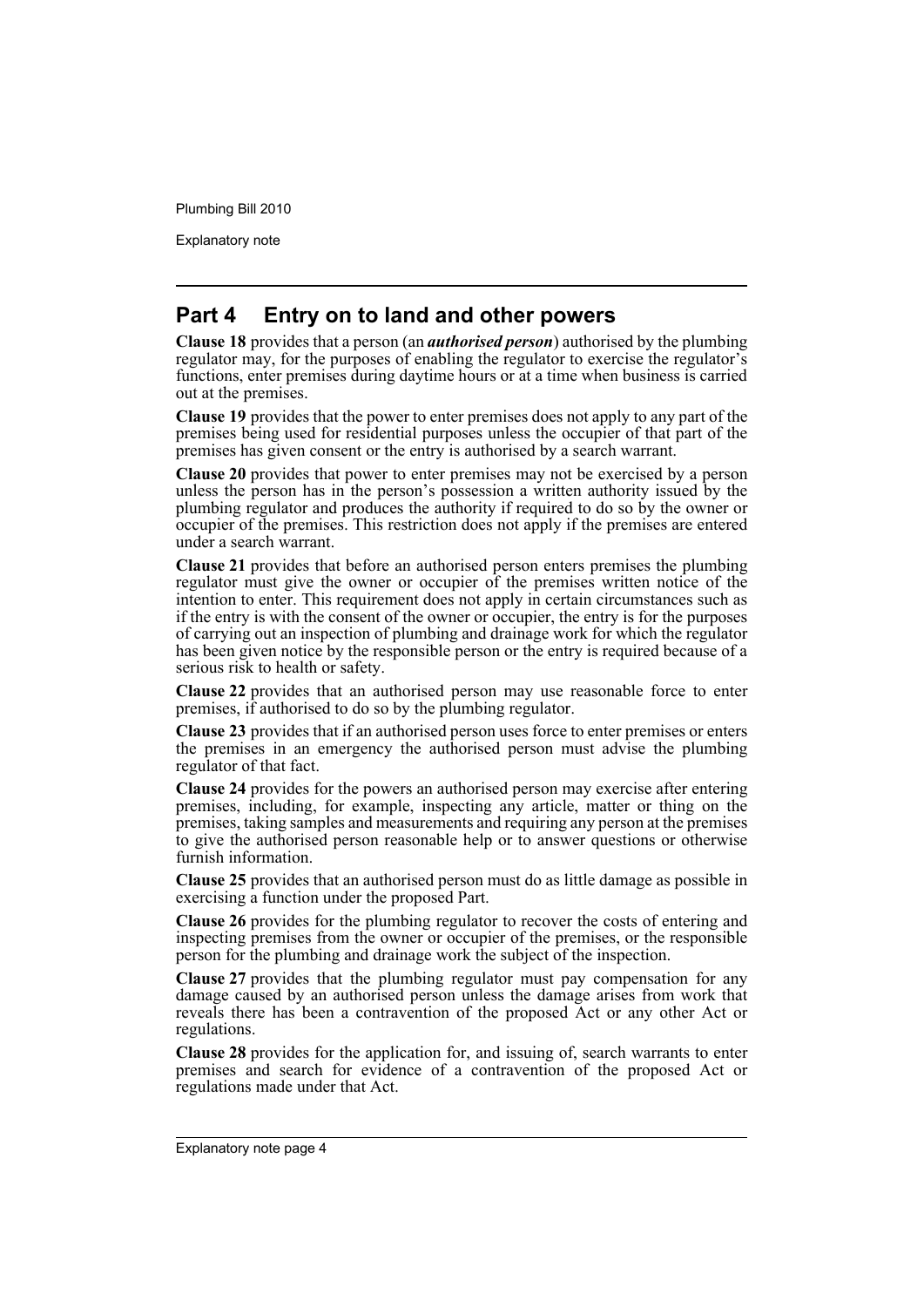Explanatory note

**Clause 29** provides that a person must not hinder or obstruct an authorised person in exercising the authorised person's functions.

### **Part 5 Legal proceedings**

#### **Division 1 Appeals**

**Clause 30** provides for appeals to the Land and Environment Court against certain decisions of the plumbing regulator.

### **Division 2 Injunctions**

**Clause 31** provides power for the Land and Environment Court to grant an injunction restraining a person from engaging in plumbing or drainage work that constitutes or may constitute a serious risk to public health or safety or a serious risk to the public.

#### **Division 3 Penalty notices**

**Clause 32** provides for the issuing of penalty notices.

**Clause 33** provides that the prosecution or conviction of a person for an offence does not prevent the plumbing regulator taking civil proceedings in relation to the same matter.

#### **Division 4 Proceedings**

**Clause 34** provides that proceedings for an offence against the proposed Act are to be dealt with summarily before the Local Court or the Land and Environment Court.

**Clause 35** provides for a certificate signed by the plumbing regulator to be prima facie evidence of the matters stated in it.

### **Division 5 Liability for offences**

**Clause 36** provides that it is an offence for a person to provide false or misleading documents under the proposed Act.

**Clause 37** provides that a person who aids or abets a person to commit an offence is guilty of the same offence and liable to be punished accordingly.

**Clause 38** provides that if a corporation contravenes a provision of the proposed Act or the regulations made under that Act each person who is a director of the corporation or who is concerned in its management is taken to have contravened the provision.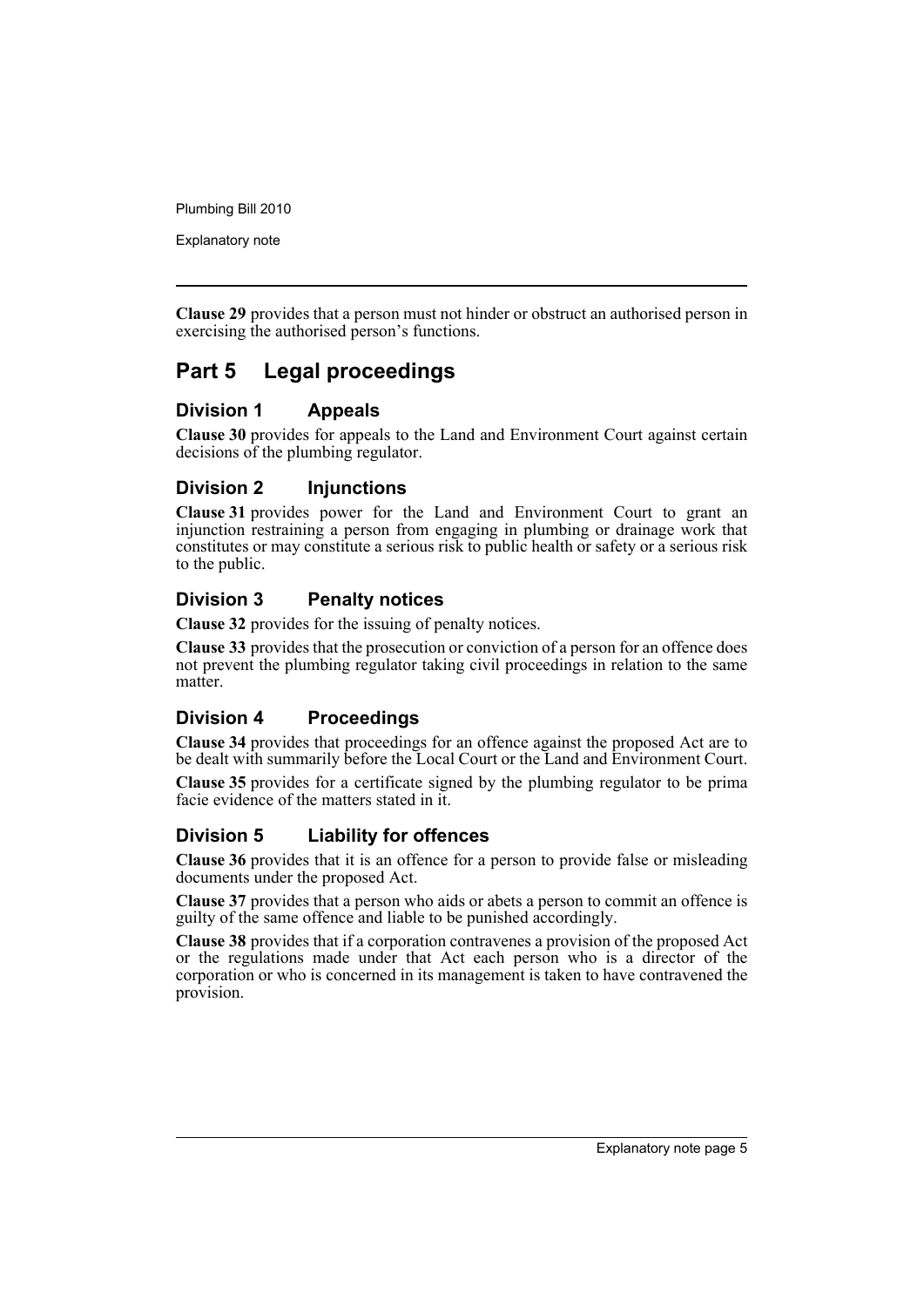Explanatory note

### **Part 6 Miscellaneous**

**Clause 39** provides that a person must not disclose information obtained in connection with the administration or execution of the proposed Act except in certain circumstances.

**Clause 40** provides for the plumbing regulator to share information with local councils, network utility operators and the Department of Health.

**Clause 41** provides that persons exercising functions under the proposed Act do not incur personal liability for acts done or omitted to be done in good faith under that Act.

**Clause 42** provides for the continuing effect of directions given under the proposed Act or regulations made under that Act.

**Clause 43** provides for the service of notices and directions under the proposed Act.

**Clause 44** enables the Governor to make regulations for the purposes of the proposed Act.

**Clause 45** provides for the review of the proposed Act in 2 years.

### **Schedule 1 Savings, transitional and other provisions**

**Schedule 1** contains savings, transitional and other provisions consequent on the enactment of the proposed Act.

### **Schedule 2 Amendment of legislation**

**Schedule 2** amends the Acts and regulations specified in the Schedule.

### **Schedule 3 Additional amendments to other legislation**

**Schedule 3** amends the Act and regulation specified in the Schedule.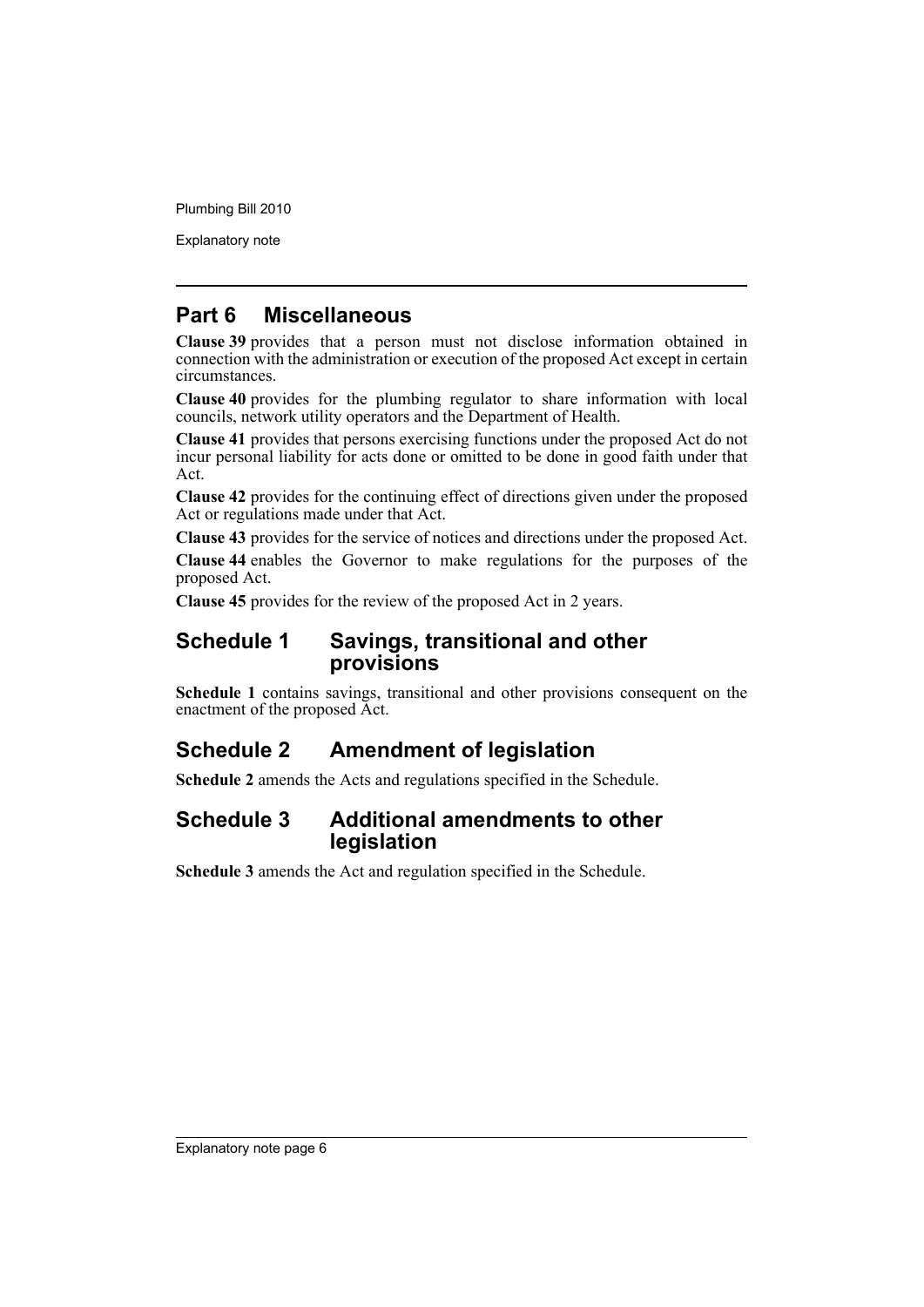First print



New South Wales

# **Plumbing Bill 2010**

## **Contents**

| Part 1 | <b>Preliminary</b>                                                                                                                           | Page             |
|--------|----------------------------------------------------------------------------------------------------------------------------------------------|------------------|
|        | Name of Act<br>1<br>2<br>Commencement<br>3<br>Definitions<br>Meaning of "plumbing and drainage work"<br>4                                    | 2<br>2<br>2<br>3 |
| Part 2 | Plumbing and drainage work                                                                                                                   |                  |
|        | <b>Division 1</b><br>General requirements for plumbing and<br>drainage work                                                                  |                  |
|        | 5<br>Plumbing and drainage work to comply with certain<br>standards<br>Authorised fittings to be used for plumbing and<br>6<br>drainage work | 5<br>5           |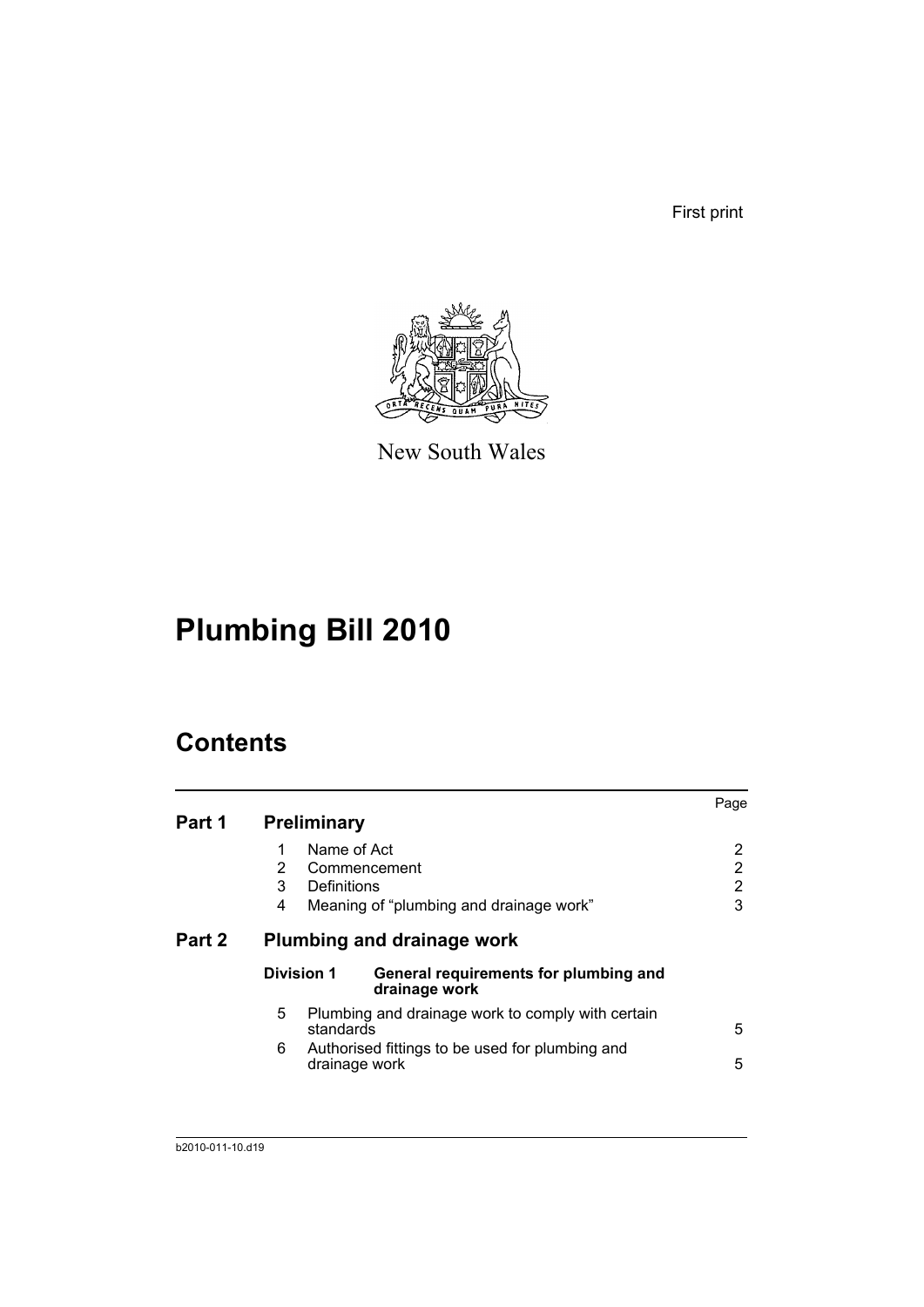Contents

|        |          |                   |                                                                                                                  | Page     |
|--------|----------|-------------------|------------------------------------------------------------------------------------------------------------------|----------|
|        |          | <b>Division 2</b> | Notice of work for plumbing and drainage work                                                                    |          |
|        | 7        |                   | Notice of work required for plumbing and drainage work                                                           | 5        |
|        | 8        |                   | Responsible person's obligation to give notice of defective<br>plumbing installation or sanitary plumbing system | 6        |
|        |          | <b>Division 3</b> | Inspection of plumbing and drainage work                                                                         |          |
|        | 9<br>10  |                   | Inspection of plumbing and drainage work<br>Defective plumbing and drainage work                                 | 7<br>8   |
|        |          | <b>Division 4</b> | Obligation to supply certificates and plans                                                                      |          |
|        | 11       | completed         | Person to give certificate of compliance after work                                                              | 9        |
|        | 12       |                   | Supply of plans                                                                                                  | 9        |
|        |          | Division 5        | <b>Obligation of land owners and occupiers</b>                                                                   |          |
|        | 13       |                   | Obligation to prevent threats to public health or safety                                                         | 10       |
| Part 3 |          |                   | <b>Plumbing regulator</b>                                                                                        |          |
|        | 14       | work              | Authorisation of fittings used for plumbing and drainage                                                         | 11       |
|        | 15       |                   | Exemption from certain requirements                                                                              | 11       |
|        | 16       |                   | Inspection of pipes and drains                                                                                   | 12       |
|        | 17       | Delegation        |                                                                                                                  | 12       |
| Part 4 |          |                   | Entry on to land and other powers                                                                                |          |
|        | 18       | Power of entry    |                                                                                                                  | 13       |
|        | 19<br>20 |                   | Entry of residence<br>Authority to enter premises                                                                | 13<br>13 |
|        | 21       | Notice of entry   |                                                                                                                  | 14       |
|        | 22       | Use of force      |                                                                                                                  | 14       |
|        | 23       |                   | Notification of use of force or urgent entry                                                                     | 14       |
|        | 24       |                   | Inspections and investigations                                                                                   | 15       |
|        | 25<br>26 |                   | Care to be taken<br>Recovery of cost of entry and inspection                                                     | 15<br>16 |
|        | 27       | Compensation      |                                                                                                                  | 16       |
|        | 28       |                   | Search warrants                                                                                                  | 16       |
|        | 29       |                   | Obstruction of authorised person                                                                                 | 17       |
| Part 5 |          |                   | <b>Legal Proceedings</b>                                                                                         |          |
|        |          | <b>Division 1</b> | <b>Appeals</b>                                                                                                   |          |
|        | 30       |                   | Appeals to Land and Environment Court against certain                                                            |          |

decisions of plumbing regulator and the control of the 18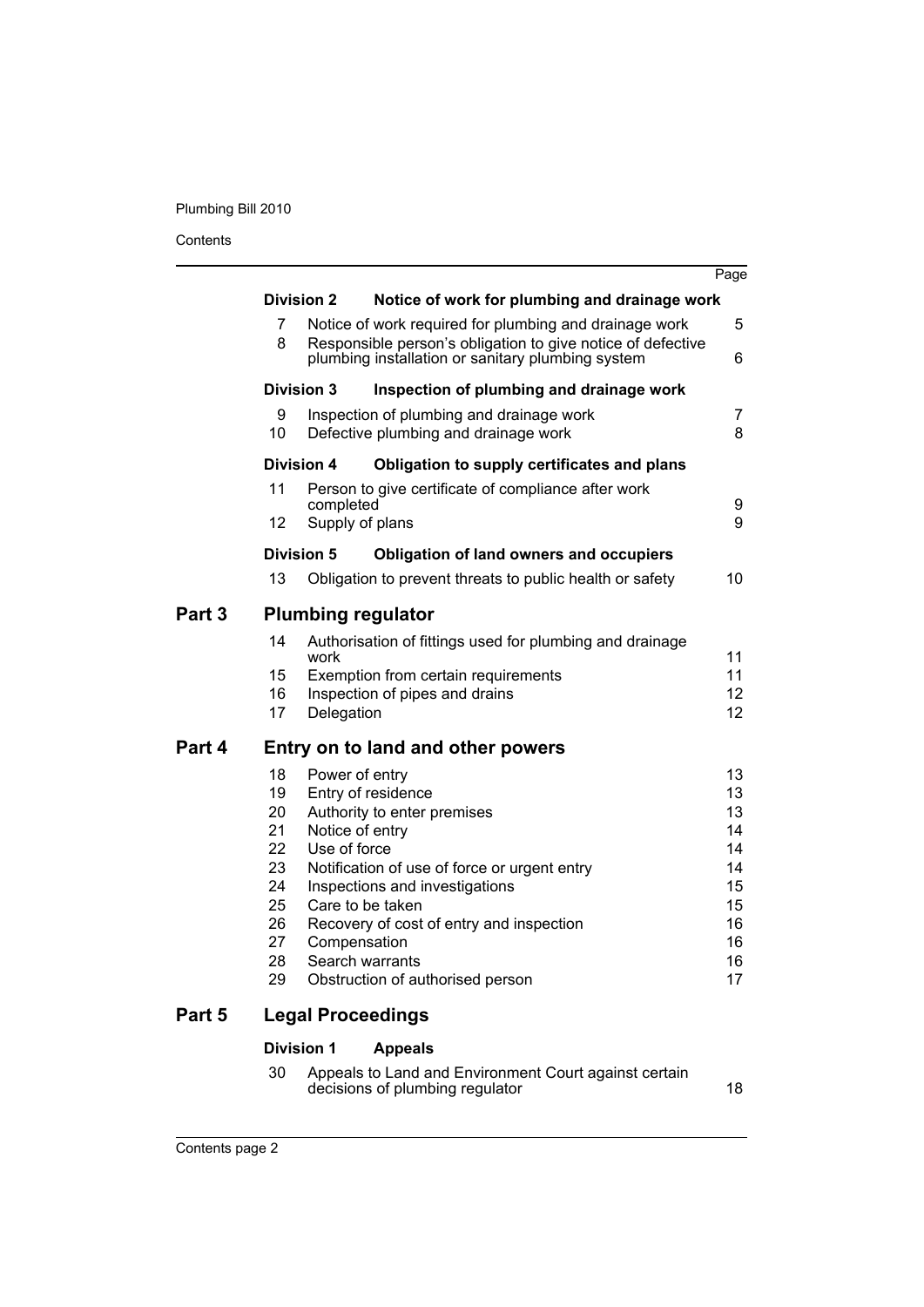Contents

ш.

|                                        |                   |                      |                                                                               | Page     |
|----------------------------------------|-------------------|----------------------|-------------------------------------------------------------------------------|----------|
|                                        | <b>Division 2</b> |                      | <b>Injunctions</b>                                                            |          |
|                                        | 31                | Injunctions          |                                                                               | 18       |
|                                        | <b>Division 3</b> |                      | <b>Penalty notices</b>                                                        |          |
|                                        | 32                | Penalty notices      |                                                                               | 19       |
|                                        | 33                |                      | Payment of penalty does not affect other proceedings                          | 20       |
|                                        | <b>Division 4</b> |                      | <b>Proceedings</b>                                                            |          |
|                                        | 34                |                      | Proceedings for offences                                                      | 20       |
|                                        | 35                |                      | Evidentiary certificates                                                      | 21       |
|                                        | <b>Division 5</b> |                      | <b>Liability for offences</b>                                                 |          |
|                                        | 36                |                      | Offence to provide false or misleading documents                              | 21       |
|                                        | 37                |                      | Aiding and abetting etc                                                       | 21       |
|                                        | 38                |                      | Offence by corporation-liability of directors etc                             | 22       |
| Part 6                                 |                   | <b>Miscellaneous</b> |                                                                               |          |
|                                        | 39                |                      | Disclosure of information                                                     | 23       |
|                                        | 40                |                      | Certain information may be provided to and by plumbing                        |          |
|                                        |                   | regulator            |                                                                               | 23       |
|                                        | 41<br>42          |                      | <b>Exclusion of liability</b><br>Continuing effect of directions              | 23<br>24 |
|                                        | 43                |                      | Service of notices and directions                                             | 24       |
|                                        | 44                | Regulations          |                                                                               | 25       |
|                                        | 45                | Review of Act        |                                                                               | 25       |
| <b>Schedule 1</b><br><b>Schedule 2</b> |                   |                      | Savings, transitional and other provisions<br><b>Amendment of legislation</b> | 26<br>28 |
| <b>Schedule 3</b>                      |                   |                      | Additional amendments to other legislation                                    | 37       |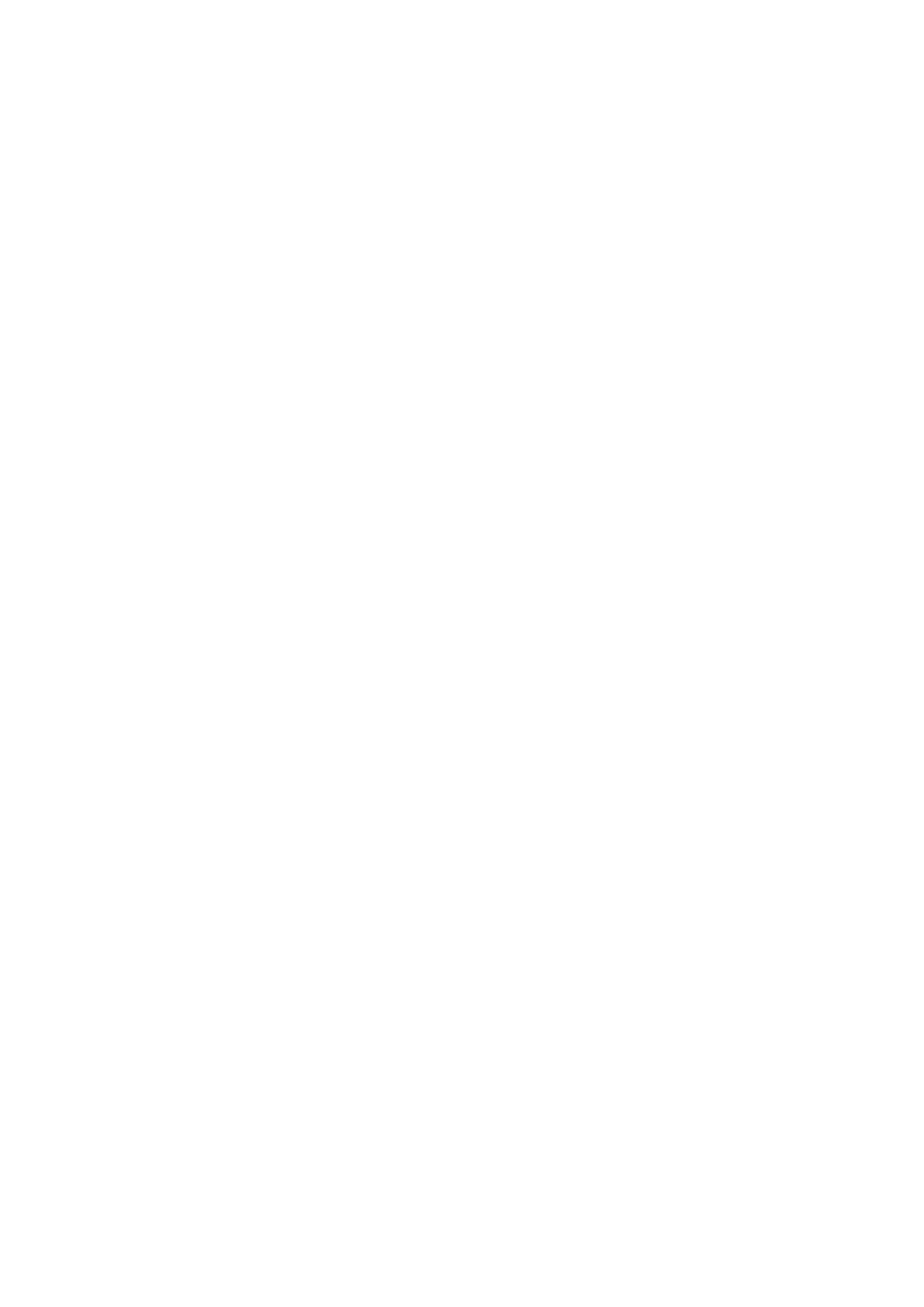

New South Wales

# **Plumbing Bill 2010**

No , 2010

### **A Bill for**

An Act to provide for the establishment of a single plumbing regulator; to provide for the regulation of the carrying out of plumbing and drainage work; and for other purposes.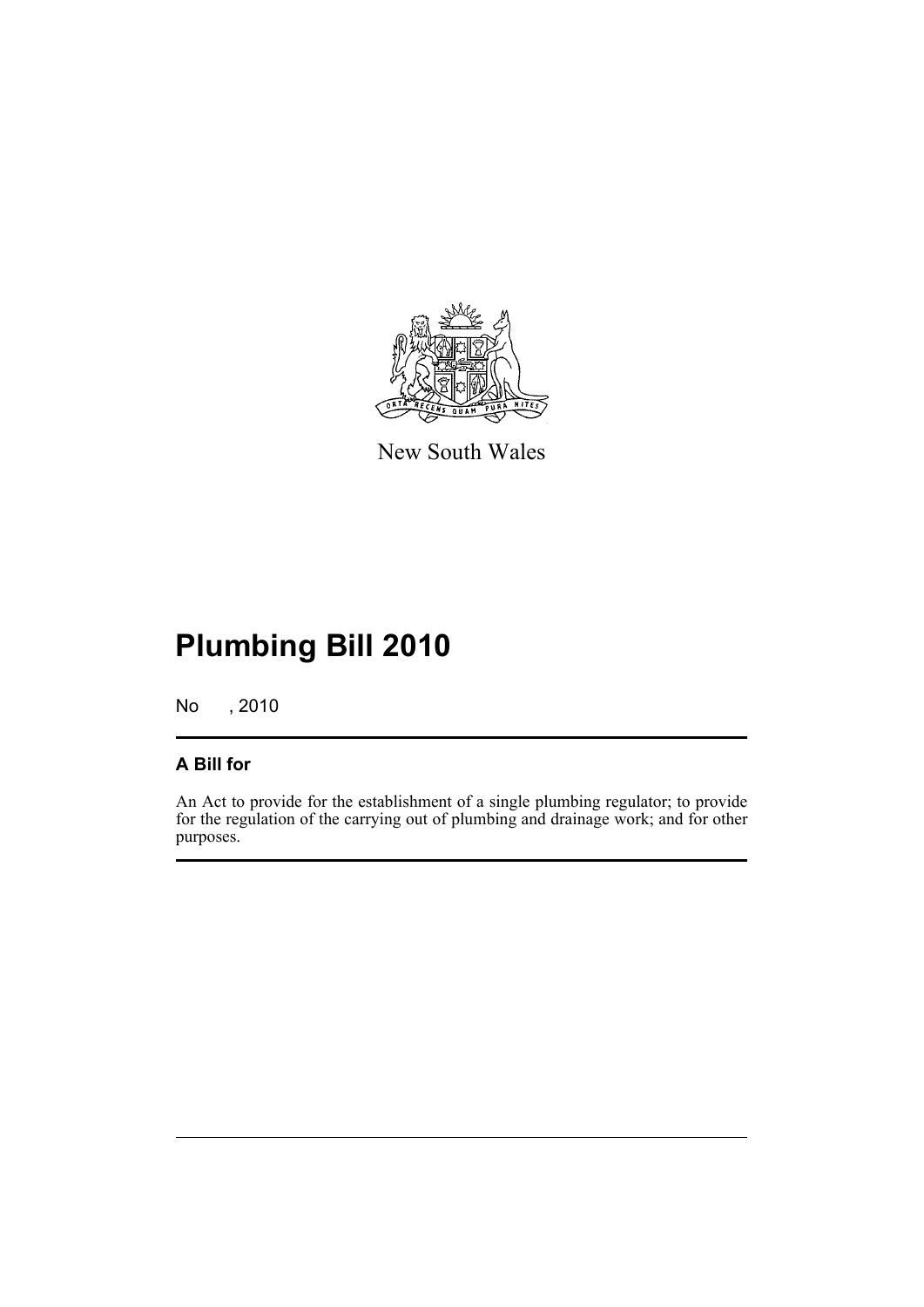Clause 1 Plumbing Bill 2010

Part 1 Preliminary

<span id="page-11-3"></span><span id="page-11-2"></span><span id="page-11-1"></span><span id="page-11-0"></span>

| The Legislature of New South Wales enacts: |                              |                    | 1                                                                                                                                                                                                                  |                |
|--------------------------------------------|------------------------------|--------------------|--------------------------------------------------------------------------------------------------------------------------------------------------------------------------------------------------------------------|----------------|
|                                            | <b>Preliminary</b><br>Part 1 |                    |                                                                                                                                                                                                                    |                |
| 1                                          |                              | <b>Name of Act</b> |                                                                                                                                                                                                                    | 3              |
|                                            |                              |                    | This Act is the <i>Plumbing Act 2010</i> .                                                                                                                                                                         | 4              |
| 2                                          |                              |                    | Commencement                                                                                                                                                                                                       | 5              |
|                                            |                              |                    | This Act commences on a day or days to be appointed by proclamation.                                                                                                                                               | 6              |
| 3                                          |                              | <b>Definitions</b> |                                                                                                                                                                                                                    | $\overline{7}$ |
|                                            | (1)                          |                    | In this Act:                                                                                                                                                                                                       | 8              |
|                                            |                              |                    | <i>approved form</i> means a form approved by the plumbing regulator.                                                                                                                                              | 9              |
|                                            |                              |                    | <i>authorised fitting</i> means a fitting that has been authorised by the                                                                                                                                          | 10             |
|                                            |                              |                    | plumbing regulator under section 14.                                                                                                                                                                               | 11             |
|                                            |                              |                    | <b><i>authorised person</i></b> means a person to whom the plumbing regulator has<br>issued an authority under section $20(1)(a)$ .                                                                                | 12<br>13       |
|                                            |                              |                    | <i>certificate of compliance</i> means a certificate under section 11.                                                                                                                                             | 14             |
|                                            |                              |                    | drainage installation has the meaning given by section 4 (4).                                                                                                                                                      | 15             |
|                                            |                              |                    | network utility operator means:                                                                                                                                                                                    | 16             |
|                                            |                              | (a)                | the Hunter Water Corporation constituted under the <i>Hunter</i><br>Water Act 1991, and                                                                                                                            | 17<br>18       |
|                                            |                              | (b)                | the Sydney Water Corporation constituted under the Sydney<br>Water Act 1994, and                                                                                                                                   | 19<br>20       |
|                                            |                              | (c)                | a licensed network operator under the Water Industry<br>Competition Act 2006, and                                                                                                                                  | 21<br>22       |
|                                            |                              | (d)                | a water supply authority under the <i>Water Management Act 2000</i> ,<br>and                                                                                                                                       | 23<br>24       |
|                                            |                              | (e)                | a local council or county council exercising water or sewerage<br>functions.                                                                                                                                       | 25<br>26       |
|                                            |                              |                    | <i>plumbing and drainage work</i> has the meaning given by section 4.                                                                                                                                              | 27             |
|                                            |                              |                    | <b>Plumbing Code of Australia</b> means the document in force from time to<br>time called the <i>Plumbing Code of Australia</i> , produced for all State<br>governments by the National Plumbing Regulators Forum. | 28<br>29<br>30 |
|                                            |                              |                    | <i>plumbing installation</i> has the meaning given by section 4 (2).                                                                                                                                               | 31             |
|                                            |                              |                    | <i>plumbing regulator</i> means the Director-General of the Department of                                                                                                                                          | 32             |
|                                            |                              |                    | Services, Technology and Administration.                                                                                                                                                                           | 33             |
|                                            |                              |                    | <i>premises</i> includes land and buildings.                                                                                                                                                                       | 34             |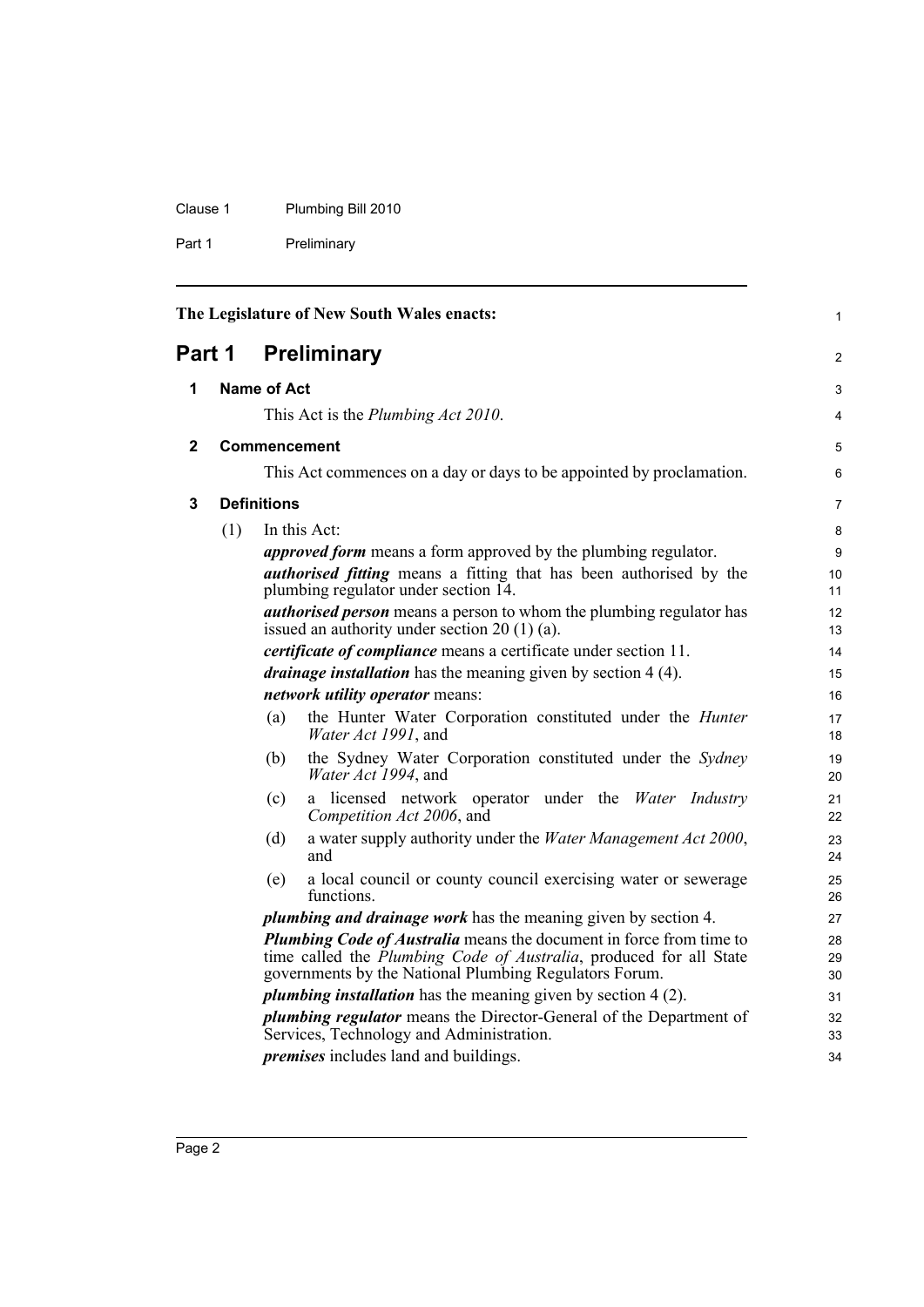Plumbing Bill 2010 Clause 4

| Preliminary | Part 1 |
|-------------|--------|
|             |        |

<span id="page-12-0"></span>

|   |     | <i>repair</i> includes make good, replace, reconstruct, remove, alter, cleanse<br>or clear.                                                                                                                                                    | 1<br>$\mathbf{2}$              |
|---|-----|------------------------------------------------------------------------------------------------------------------------------------------------------------------------------------------------------------------------------------------------|--------------------------------|
|   |     | <i>responsible person</i> , for plumbing and drainage work, means the person<br>$who$ :                                                                                                                                                        | 3<br>4                         |
|   |     | is carrying out the plumbing and drainage work in the person's<br>(a)<br>capacity as the holder of an appropriate licence under the <i>Home</i><br>Building Act 1989, or                                                                       | 5<br>$\,6\,$<br>$\overline{7}$ |
|   |     | if the person carrying out the plumbing and drainage work is<br>(b)<br>doing the work on behalf of the holder of an appropriate licence<br>under the <i>Home Building Act 1989</i> , the holder of the licence.                                | 8<br>9<br>10                   |
|   |     | sanitary drainage system has the meaning given by section 4 (5).                                                                                                                                                                               | 11                             |
|   |     | sanitary plumbing system has the meaning given by section 4 (3).                                                                                                                                                                               | 12                             |
|   | (2) | Notes included in this Act do not form part of this Act.                                                                                                                                                                                       | 13                             |
| 4 |     | Meaning of "plumbing and drainage work"                                                                                                                                                                                                        | 14                             |
|   | (1) | <b>Plumbing and drainage work means the construction of, or work on:</b>                                                                                                                                                                       | 15                             |
|   |     | a plumbing installation, downstream from its point of connection<br>(a)<br>to:                                                                                                                                                                 | 16<br>17                       |
|   |     | (i)<br>a water supply system, or                                                                                                                                                                                                               | 18                             |
|   |     | an alternative water supply system, or<br>(ii)                                                                                                                                                                                                 | 19                             |
|   |     | a sanitary plumbing system, or<br>(b)                                                                                                                                                                                                          | 20                             |
|   |     | (c)<br>a drainage installation, upstream from its point of connection to:                                                                                                                                                                      | 21                             |
|   |     | an authorised disposal system or authorised reuse system,<br>(i)<br>or                                                                                                                                                                         | 22<br>23                       |
|   |     | an on-site was tewater management or treatment system, or<br>(ii)                                                                                                                                                                              | 24                             |
|   |     | (iii)<br>a network utility operator's sewerage system, or                                                                                                                                                                                      | 25                             |
|   |     | (d)<br>a sanitary drainage system.                                                                                                                                                                                                             | 26                             |
|   | (2) | A <i>plumbing installation</i> is an installation that conveys, or controls the<br>conveyance of, water but does not include anything connected to,<br>extending or situated beyond the outlet from a fixture, fitting or<br>pressurised line. | 27<br>28<br>29<br>30           |
|   | (3) | A sanitary plumbing system means an assembly of pipes, fittings,<br>fixtures and appliances used to collect and convey sewage to a sanitary<br>drainage system.                                                                                | 31<br>32<br>33                 |
|   | (4) | A <i>drainage installation</i> is an installation that conveys or controls the<br>conveyance of sewage or other wastewater.                                                                                                                    | 34<br>35                       |
|   | (5) | A sanitary drainage system means an assembly of pipes, fittings and<br>apparatus (usually located below ground level) used to collect and                                                                                                      | 36<br>37                       |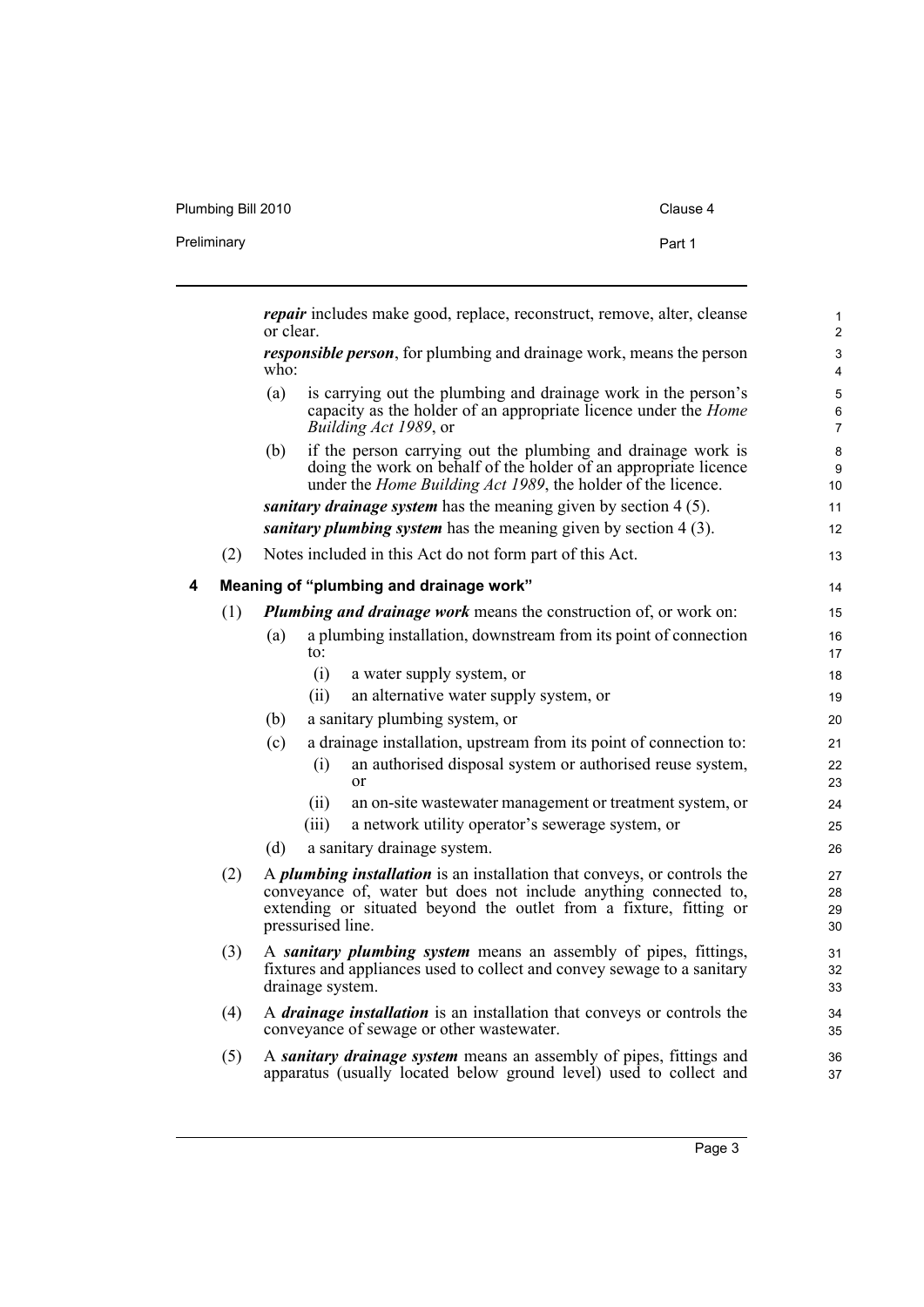#### Clause 4 Plumbing Bill 2010

Part 1 Preliminary

convey the discharge from a sanitary plumbing system, together with discharge from fixtures directly connected to a drain, to a sewer.

- (6) *Plumbing and drainage work* does not include any of the following work:
	- (a) the construction of, or work on, stormwater pipes,
	- (b) the construction of, or work on, fire suppression systems,
	- (c) the construction of, or work on, network utility operator or local council water or stormwater mains, sewers or sewerage systems,
	- (d) roof plumbing,
	- (e) work that:
		- (i) involves repairing a tap or showerhead in a dwelling (other than a repair of a thermostatic mixing valve, tempering valve or backflow prevention device) or the installation of water-restricting or flow-regulating devices to tap end fittings (including showerheads) in a dwelling, and
		- (ii) is carried out by the owner or occupier of the dwelling, or a person authorised to carry out the work by the owner or occupier of the dwelling who does not receive payment or other consideration for carrying out the work.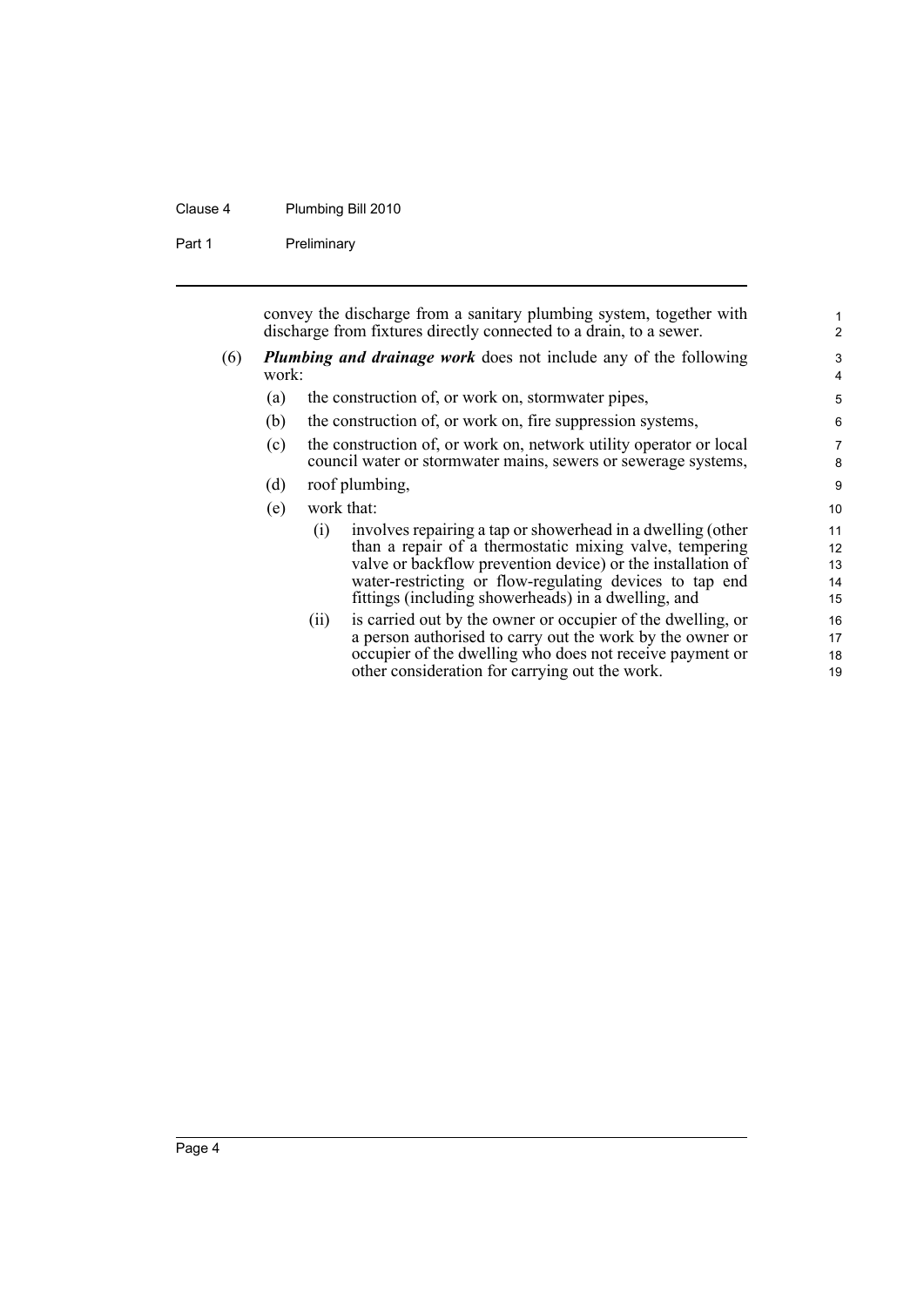| Plumbing Bill 2010         | Clause 5 |
|----------------------------|----------|
| Plumbing and drainage work | Part 2   |

<span id="page-14-5"></span><span id="page-14-4"></span><span id="page-14-3"></span><span id="page-14-2"></span><span id="page-14-1"></span><span id="page-14-0"></span>

| Part 2            |                   | Plumbing and drainage work                                                                                                                                                                                                                                     | $\mathbf{1}$         |
|-------------------|-------------------|----------------------------------------------------------------------------------------------------------------------------------------------------------------------------------------------------------------------------------------------------------------|----------------------|
| <b>Division 1</b> |                   | General requirements for plumbing and drainage<br>work                                                                                                                                                                                                         | 2<br>3               |
| 5                 |                   | Plumbing and drainage work to comply with certain standards                                                                                                                                                                                                    | $\overline{4}$       |
|                   | (1)               | The responsible person for plumbing and drainage work must ensure the<br>work complies with:                                                                                                                                                                   | 5<br>6               |
|                   |                   | any of the following:<br>(a)                                                                                                                                                                                                                                   | $\overline{7}$       |
|                   |                   | the Plumbing Standard,<br>(i)                                                                                                                                                                                                                                  | 8                    |
|                   |                   | an alternative solution under the Plumbing Code of<br>(ii)<br>Australia that:                                                                                                                                                                                  | 9<br>10              |
|                   |                   | (A)<br>complies<br>with<br>the<br>relevant<br>performance<br>requirements under that Code, or                                                                                                                                                                  | 11<br>12             |
|                   |                   | is at least equivalent to the Plumbing Standard,<br>(B)                                                                                                                                                                                                        | 13                   |
|                   |                   | a combination of subparagraphs (i) and (ii), and<br>(iii)                                                                                                                                                                                                      | 14                   |
|                   |                   | other standards or requirements prescribed by the<br>(b)<br>any<br>regulations.                                                                                                                                                                                | 15<br>16             |
|                   |                   | Maximum penalty: 100 penalty units in the case of an individual and<br>200 penalty units in the case of a corporation.                                                                                                                                         | 17<br>18             |
|                   |                   | Note. See also the Home Building Act 1989 which provides that a person must<br>not contract to do, or do, plumbing and drainage work unless the person holds, or is otherwise doing the work under the authority of, an appropriate licence<br>under that Act. | 19<br>20<br>21<br>22 |
|                   | (2)               | In this section:                                                                                                                                                                                                                                               | 23                   |
|                   |                   | <b>Plumbing Standard</b> means a standard prescribed by the regulations for<br>the purposes of this definition.                                                                                                                                                | 24<br>25             |
| 6                 |                   | Authorised fittings to be used for plumbing and drainage work                                                                                                                                                                                                  | 26                   |
|                   |                   | The responsible person for plumbing and drainage work must ensure<br>any fitting used in the plumbing and drainage work is an authorised<br>fitting.                                                                                                           | 27<br>28<br>29       |
|                   |                   | Maximum penalty: 100 penalty units in the case of an individual and<br>200 penalty units in the case of a corporation.                                                                                                                                         | 30<br>31             |
|                   | <b>Division 2</b> | Notice of work for plumbing and drainage work                                                                                                                                                                                                                  | 32                   |
| 7                 |                   | Notice of work required for plumbing and drainage work                                                                                                                                                                                                         | 33                   |
|                   | (1)               | A person must not carry out plumbing and drainage work unless:                                                                                                                                                                                                 | 34                   |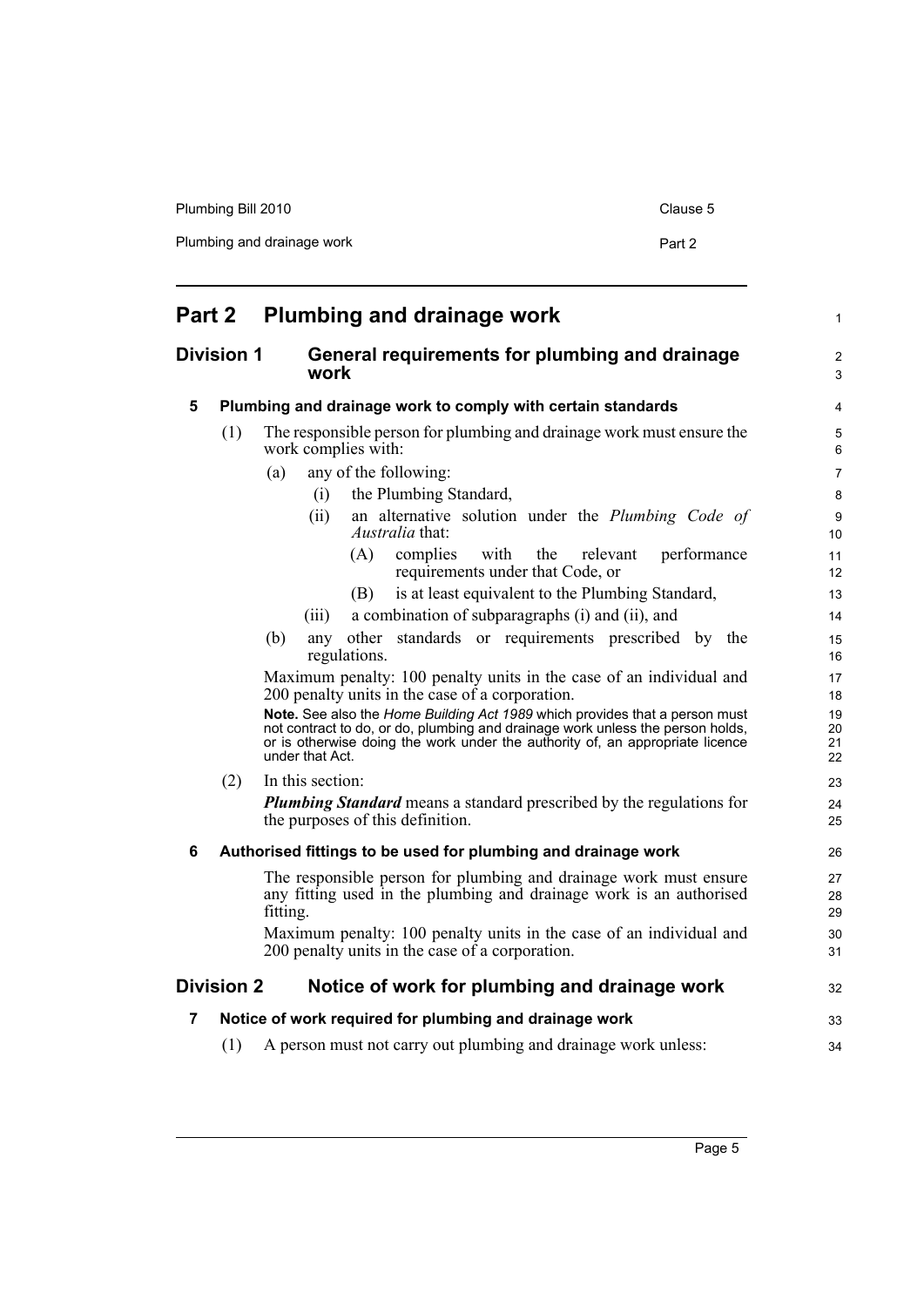### Clause 8 Plumbing Bill 2010

Part 2 Plumbing and drainage work

<span id="page-15-0"></span>

|   |     | (a) | the responsible person for the plumbing and drainage work has<br>given notice of the work to the plumbing regulator in accordance<br>with subsection $(2)$ , and                                                                                                                                                                               | 1<br>$\overline{2}$<br>3      |
|---|-----|-----|------------------------------------------------------------------------------------------------------------------------------------------------------------------------------------------------------------------------------------------------------------------------------------------------------------------------------------------------|-------------------------------|
|   |     | (b) | if the scope of the plumbing and drainage work has changed in a<br>material way since notice of the work was given to the plumbing<br>regulator, a further notice of the work has been given to the<br>plumbing regulator.                                                                                                                     | 4<br>5<br>6<br>$\overline{7}$ |
|   |     |     | Maximum penalty: 100 penalty units in the case of an individual and<br>200 penalty units in the case of a corporation.                                                                                                                                                                                                                         | $\bf 8$<br>9                  |
|   | (2) |     | A notice of work must be:                                                                                                                                                                                                                                                                                                                      | 10                            |
|   |     | (a) | made in the approved form, and                                                                                                                                                                                                                                                                                                                 | 11                            |
|   |     | (b) | given to the plumbing regulator not less than the period (if any)<br>prescribed by the regulations before the plumbing and drainage<br>work is intended to be carried out.                                                                                                                                                                     | 12<br>13<br>14                |
|   | (3) |     | Subsection $(1)$ does not apply if:                                                                                                                                                                                                                                                                                                            | 15                            |
|   |     | (a) | the plumbing and drainage work is done in an emergency:                                                                                                                                                                                                                                                                                        | 16                            |
|   |     |     | to prevent waste of water, or<br>(i)                                                                                                                                                                                                                                                                                                           | 17                            |
|   |     |     | (ii)<br>to restore a water supply that has been shut off to prevent<br>waste of water, or                                                                                                                                                                                                                                                      | 18<br>19                      |
|   |     |     | to free a choked pipe, or<br>(iii)                                                                                                                                                                                                                                                                                                             | 20                            |
|   |     |     | (iv)<br>to protect public health or safety, or                                                                                                                                                                                                                                                                                                 | 21                            |
|   |     |     | (v)<br>to prevent damage to property, and                                                                                                                                                                                                                                                                                                      | 22                            |
|   |     | (b) | the responsible person for the plumbing and drainage work gives<br>the plumbing regulator a notice that the work has been done<br>within the period prescribed by the regulations after carrying out<br>the work.                                                                                                                              | 23<br>24<br>25<br>26          |
| 8 |     |     | Responsible person's obligation to give notice of defective plumbing<br>installation or sanitary plumbing system                                                                                                                                                                                                                               | 27<br>28                      |
|   | (1) |     | This section applies if:                                                                                                                                                                                                                                                                                                                       | 29                            |
|   |     | (a) | the responsible person for plumbing and drainage work being<br>carried out on land has given notice of the work to the plumbing<br>regulator under section 7, and                                                                                                                                                                              | 30<br>31<br>32                |
|   |     | (b) | in the course of carrying out the plumbing and drainage work the<br>responsible person, or a person carrying out the plumbing and<br>drainage work on the responsible person's behalf, becomes aware<br>that a plumbing installation, sanitary plumbing system, drainage<br>installation or sanitary drainage system on the land is defective. | 33<br>34<br>35<br>36<br>37    |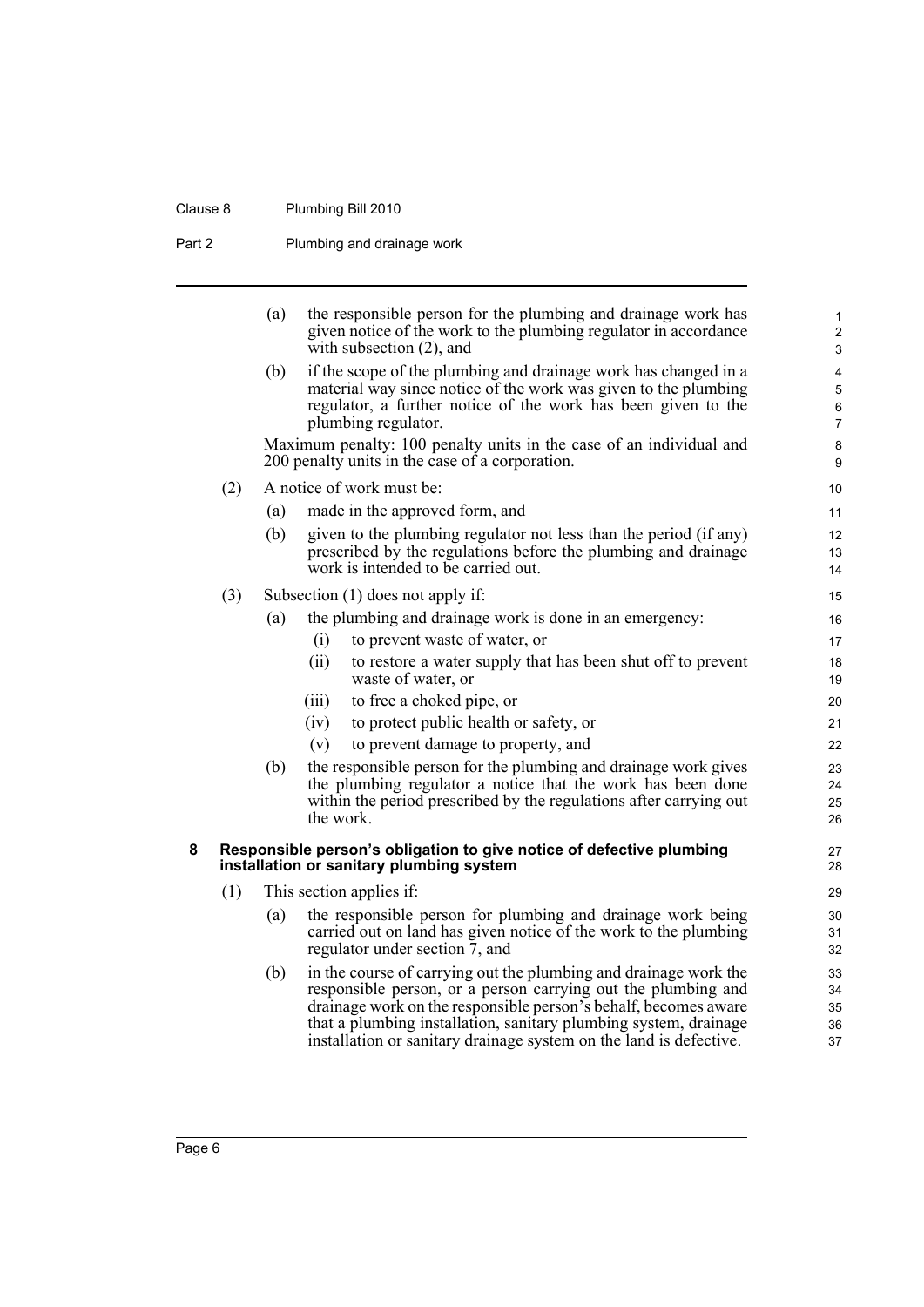| Plumbing Bill 2010         | Clause 9 |
|----------------------------|----------|
| Plumbing and drainage work | Part 2   |

<span id="page-16-1"></span><span id="page-16-0"></span>

|   | (2)               | The responsible person must give written notice of the defective<br>installation or system to:                                                                                                                                               | $\mathbf{1}$<br>$\overline{2}$ |
|---|-------------------|----------------------------------------------------------------------------------------------------------------------------------------------------------------------------------------------------------------------------------------------|--------------------------------|
|   |                   | the owner of the land, and<br>(a)                                                                                                                                                                                                            | $\mathsf 3$                    |
|   |                   | (b)<br>if the owner of the land does not occupy the land, the occupier of<br>the land.                                                                                                                                                       | 4<br>$\sqrt{5}$                |
|   |                   | Maximum penalty: 100 penalty units in the case of an individual and<br>200 penalty units in the case of a corporation.                                                                                                                       | $\,6\,$<br>7                   |
|   | (3)               | The responsible person must also give written notice of the defective<br>installation or system to the plumbing regulator if the installation or<br>system poses an imminent threat to public health or safety.                              | 8<br>$\boldsymbol{9}$<br>10    |
|   |                   | Maximum penalty: 100 penalty units in the case of an individual and<br>200 penalty units in the case of a corporation.                                                                                                                       | 11<br>12                       |
|   | <b>Division 3</b> | Inspection of plumbing and drainage work                                                                                                                                                                                                     | 13                             |
| 9 |                   | Inspection of plumbing and drainage work                                                                                                                                                                                                     | 14                             |
|   | (1)               | A responsible person for plumbing and drainage work must before, or<br>as soon as practicable after, completing the work notify the plumbing<br>regulator when the work will be ready for inspection by the plumbing<br>regulator.           | 15<br>16<br>17<br>18           |
|   |                   | Maximum penalty: 100 penalty units in the case of an individual and<br>200 penalty units in the case of a corporation.                                                                                                                       | 19<br>20                       |
|   | (2)               | The responsible person may give the plumbing regulator notice that the<br>plumbing and drainage work is ready for inspection only if the fee<br>prescribed by the regulations for the inspection has been paid to the<br>plumbing regulator. | 21<br>22<br>23<br>24           |
|   | (3)               | On being notified by the responsible person that the plumbing and<br>drainage work is available for inspection, the plumbing regulator must<br>advise the responsible person:                                                                | 25<br>26<br>27                 |
|   |                   | of the period during which the plumbing and drainage work must<br>(a)<br>be available for inspection by the plumbing regulator, and                                                                                                          | 28<br>29                       |
|   |                   | that the responsible person must ensure the plumbing and<br>(b)<br>drainage work is accessible for inspection during that period.                                                                                                            | 30<br>31                       |
|   | (4)               | The responsible person must, unless the responsible person has a<br>reasonable excuse:                                                                                                                                                       | 32<br>33                       |
|   |                   | ensure the plumbing and drainage work is accessible and ready to<br>(a)<br>be inspected during the period specified by the plumbing<br>regulator, and                                                                                        | 34<br>35<br>36                 |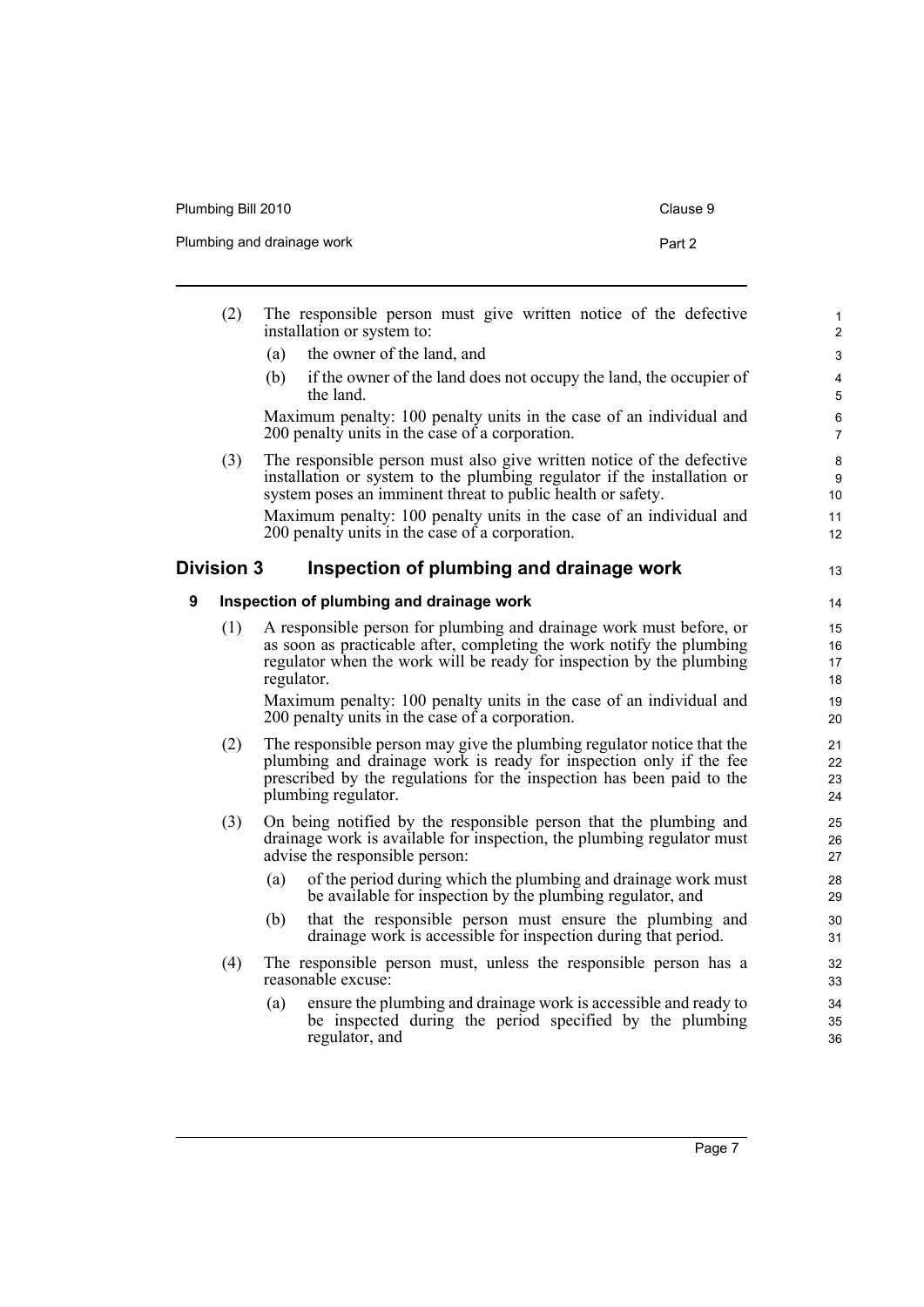#### Clause 10 Plumbing Bill 2010

Part 2 Plumbing and drainage work

(b) be present during that period at the place at which the plumbing and drainage work has been carried out.

Maximum penalty: 100 penalty units in the case of an individual or 200 penalty units in the case of a corporation.

(5) To avoid any doubt, the plumbing regulator may carry out more than one inspection of the plumbing and drainage work if the regulator considers it necessary in the circumstances.

#### <span id="page-17-0"></span>**10 Defective plumbing and drainage work**

- (1) The plumbing regulator may, by written notice given to the responsible person for plumbing and drainage work, direct the responsible person:
	- (a) to repair, as specified by the plumbing regulator, work done otherwise than in accordance with good trade practice, or
	- (b) to bring into conformity with section 5 work done otherwise than in accordance with that section, or
	- (c) to repair, as specified by the plumbing regulator, a defective fitting used in any of the work done, or
	- (d) if a fitting used in the plumbing and drainage work is not an authorised fitting, to replace the fitting with an authorised fitting, or
	- (e) to disconnect the supply of water to premises, or part of premises, if there is a risk to public health.
- (2) A responsible person to whom a direction is given must comply with the direction, unless the responsible person has a reasonable excuse. Maximum penalty: 100 penalty units in the case of an individual or 200 penalty units in the case of a corporation.
- (3) If a direction is given to a responsible person before a certificate of compliance is given for the plumbing and drainage work, the responsible person must not continue with the work until the direction has been complied with. Maximum penalty: 100 penalty units in the case of an individual and

200 penalty units in the case of a corporation.

- (4) A direction ceases to have effect if the plumbing and drainage work the subject of the direction is the subject of an order made by the Consumer, Trader and Tenancy Tribunal under the *Home Building Act 1989*.
- (5) A direction is of no effect if it is issued more than 2 years after the plumbing and drainage work to which it relates has been completed.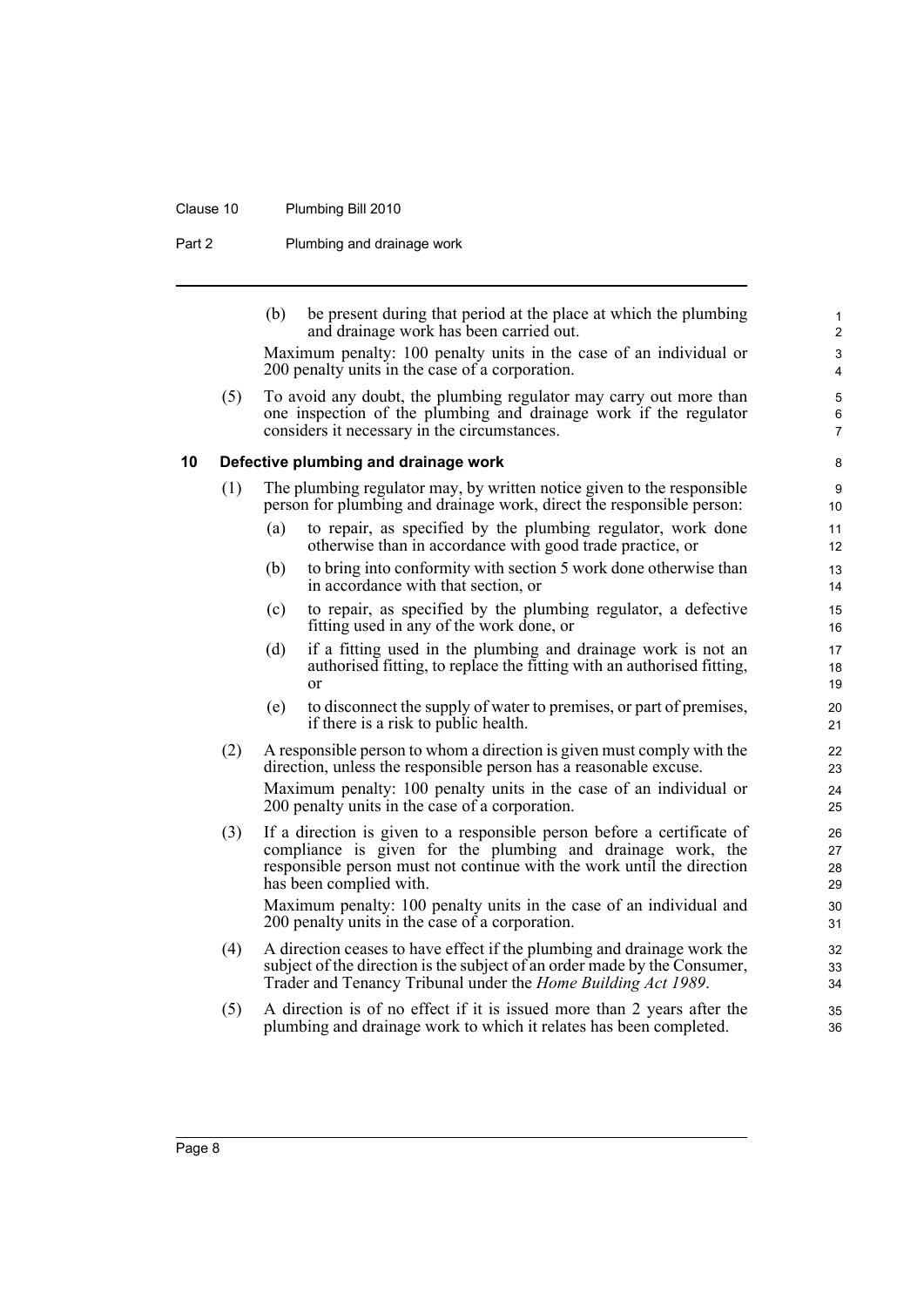| Plumbing Bill 2010         | Clause 11 |
|----------------------------|-----------|
| Plumbing and drainage work | Part 2    |

<span id="page-18-2"></span><span id="page-18-1"></span><span id="page-18-0"></span>

|    | <b>Division 4</b> | Obligation to supply certificates and plans                                                                                                                                                                                                                                                          | 1                          |
|----|-------------------|------------------------------------------------------------------------------------------------------------------------------------------------------------------------------------------------------------------------------------------------------------------------------------------------------|----------------------------|
| 11 |                   | Person to give certificate of compliance after work completed                                                                                                                                                                                                                                        | $\overline{2}$             |
|    | (1)               | The responsible person for plumbing and drainage work must, within<br>the period prescribed by the regulations after completing the work:                                                                                                                                                            | 3<br>4                     |
|    |                   | give the plumbing regulator a certificate of compliance that<br>(a)<br>complies with subsection (2), and                                                                                                                                                                                             | 5<br>6                     |
|    |                   | give a copy of the certificate to the owner of the premises on<br>(b)<br>which the work was done or to which the work was connected.                                                                                                                                                                 | $\overline{7}$<br>8        |
|    |                   | Maximum penalty: 100 penalty units in the case of an individual and<br>200 penalty units in the case of a corporation.                                                                                                                                                                               | 9<br>10                    |
|    | (2)               | A certificate of compliance must:                                                                                                                                                                                                                                                                    | 11                         |
|    |                   | be in the approved form, and<br>(a)                                                                                                                                                                                                                                                                  | 12                         |
|    |                   | certify that the plumbing and drainage work to which it relates<br>(b)<br>has been completed in accordance with section 5.                                                                                                                                                                           | 13<br>14                   |
|    | (3)               | For the purposes of this section, plumbing and drainage work is<br>completed by a responsible person when the first of the following<br>occurs:                                                                                                                                                      | 15<br>16<br>17             |
|    |                   | (a)<br>the responsible person completes, in accordance with this Act,<br>the whole of the plumbing and drainage work the person was<br>engaged to carry out and the period during which the plumbing<br>and drainage work must be available for inspection by the<br>plumbing regulator has ended,   | 18<br>19<br>20<br>21<br>22 |
|    |                   | the whole of the plumbing and drainage work the responsible<br>(b)<br>person was engaged to carry out is capable of being used in<br>accordance with this Act and the period during which the<br>plumbing and drainage work must be available for inspection by<br>the plumbing regulator has ended. | 23<br>24<br>25<br>26<br>27 |
| 12 |                   | <b>Supply of plans</b>                                                                                                                                                                                                                                                                               | 28                         |
|    | (1)               | On completion of plumbing and drainage work that consists of or<br>includes carrying out work on a sanitary drainage system, the<br>responsible person for the work must supply a plan of the work, in the<br>approved form, to the following persons:                                               | 29<br>30<br>31<br>32       |
|    |                   | the owner of the land,<br>(a)                                                                                                                                                                                                                                                                        | 33                         |
|    |                   | either:<br>(b)                                                                                                                                                                                                                                                                                       | 34                         |
|    |                   | (i)<br>the plumbing regulator, or                                                                                                                                                                                                                                                                    | 35                         |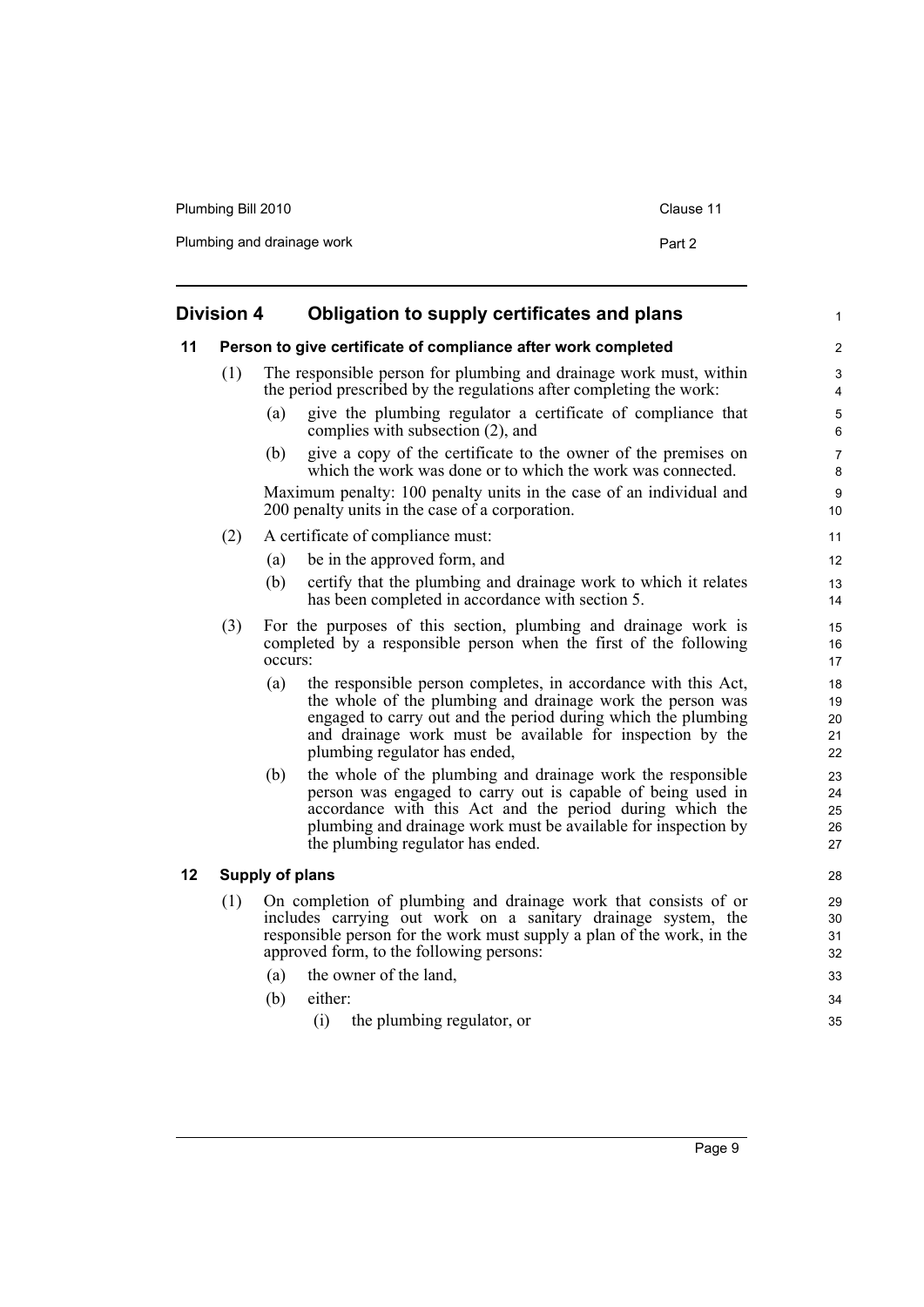### Clause 13 Plumbing Bill 2010

Part 2 Plumbing and drainage work

<span id="page-19-1"></span><span id="page-19-0"></span>

|    |                   | if the sanitary drainage system is in the area of a local<br>(ii)<br>council to which functions under this Act have been<br>delegated, the local council.                                    | $\mathbf{1}$<br>$\overline{2}$<br>$\mathfrak{S}$ |
|----|-------------------|----------------------------------------------------------------------------------------------------------------------------------------------------------------------------------------------|--------------------------------------------------|
|    |                   | Maximum penalty: 100 penalty units in the case of an individual and<br>200 penalty units in the case of a corporation.                                                                       | $\overline{4}$<br>5                              |
|    | (2)               | If a person prepares a plan of a sanitary drainage system other than<br>under subsection $(1)$ the person must supply a copy of the plan, in the<br>approved form, to the following persons: | 6<br>$\overline{7}$<br>8                         |
|    |                   | the owner of the land,<br>(a)                                                                                                                                                                | $\boldsymbol{9}$                                 |
|    |                   | either:<br>(b)                                                                                                                                                                               | 10                                               |
|    |                   | the plumbing regulator, or<br>(i)                                                                                                                                                            | 11                                               |
|    |                   | if the sanitary drainage system is in the area of a local<br>(ii)<br>council to which functions under this Act have been<br>delegated, the local council.                                    | 12<br>13<br>14                                   |
|    |                   | Maximum penalty: 100 penalty units in the case of an individual and<br>200 penalty units in the case of a corporation.                                                                       | 15<br>16                                         |
|    | <b>Division 5</b> | <b>Obligation of land owners and occupiers</b>                                                                                                                                               | 17                                               |
| 13 |                   | Obligation to prevent threats to public health or safety                                                                                                                                     | 18                                               |
|    | (1)               | This section applies if the owner or occupier of land has control of a<br>water service or sewerage installation located on the land.                                                        | 19<br>20                                         |
|    | (2)               | The owner or occupier must take all reasonable steps to ensure the water<br>service or sewerage installation does not threaten public health or<br>safety.                                   | 21<br>22<br>23                                   |
|    |                   | Maximum penalty: 100 penalty units in the case of an individual and<br>200 penalty units in the case of a corporation.                                                                       | 24<br>25                                         |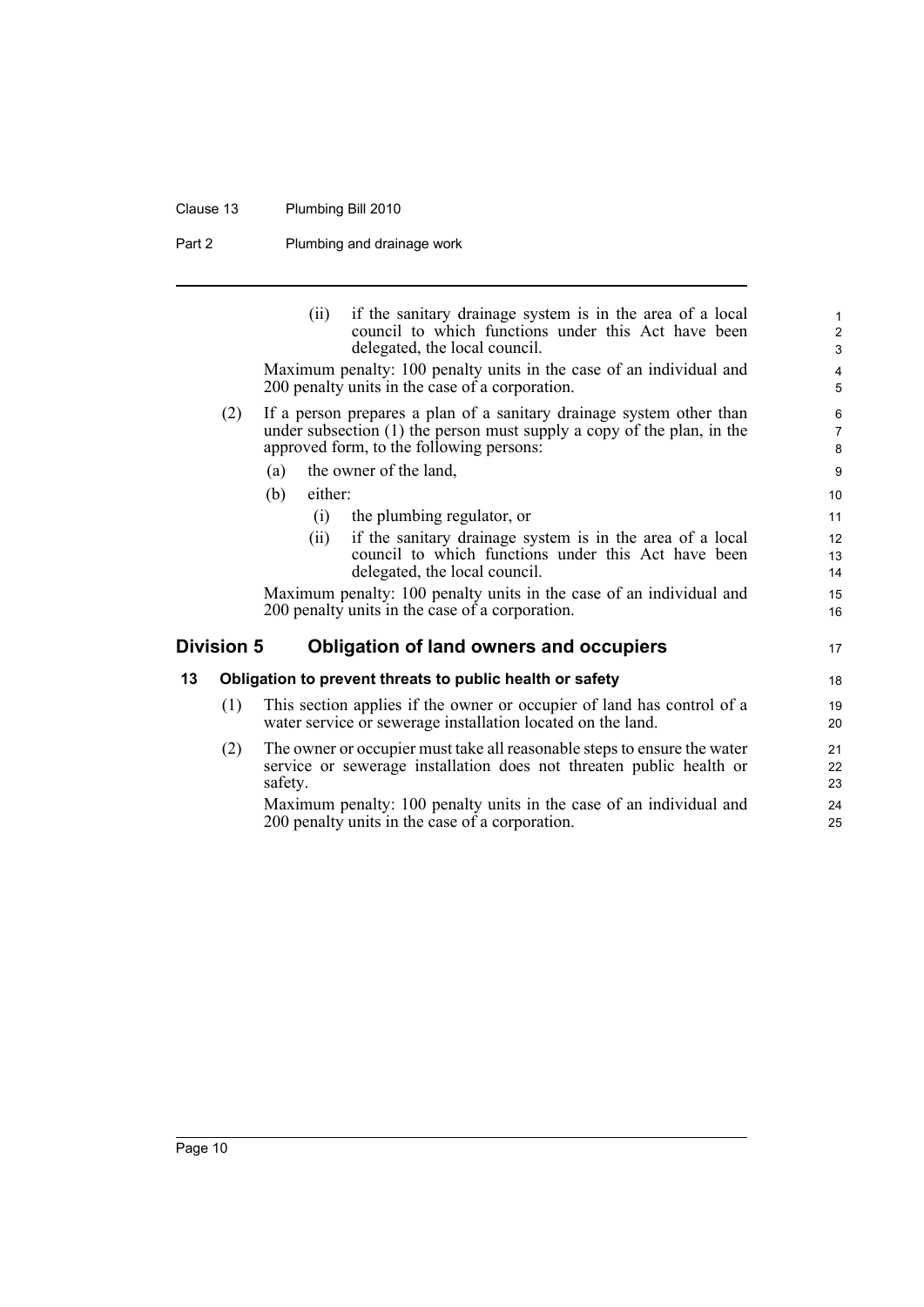| Plumbing Bill 2010 | Clause 14 |
|--------------------|-----------|
| Plumbing regulator | Part 3    |

<span id="page-20-2"></span><span id="page-20-1"></span><span id="page-20-0"></span>

| Part 3 |     |       | <b>Plumbing regulator</b>                                                                                                                                                                                                                                                                                                                                          | 1                              |
|--------|-----|-------|--------------------------------------------------------------------------------------------------------------------------------------------------------------------------------------------------------------------------------------------------------------------------------------------------------------------------------------------------------------------|--------------------------------|
| 14     |     |       | Authorisation of fittings used for plumbing and drainage work                                                                                                                                                                                                                                                                                                      | $\overline{\mathbf{c}}$        |
|        | (1) |       | The plumbing regulator may, by order published on the regulator's<br>website, authorise a fitting for use for plumbing and drainage work.                                                                                                                                                                                                                          | $\ensuremath{\mathsf{3}}$<br>4 |
|        | (2) |       | The plumbing regulator's authorisation may:                                                                                                                                                                                                                                                                                                                        | 5                              |
|        |     | (a)   | apply generally or be limited in its application by reference to<br>specified exceptions or factors, or                                                                                                                                                                                                                                                            | $\,6$<br>$\boldsymbol{7}$      |
|        |     | (b)   | apply differently according to different factors of a specified<br>kind.                                                                                                                                                                                                                                                                                           | 8<br>9                         |
| 15     |     |       | <b>Exemption from certain requirements</b>                                                                                                                                                                                                                                                                                                                         | 10                             |
|        | (1) |       | The plumbing regulator may exempt a person, or any specified class of<br>persons, from any or all of the following requirements of this Act:                                                                                                                                                                                                                       | 11<br>12                       |
|        |     | (a)   | the requirement to give the plumbing regulator notice of<br>plumbing and drainage work under section 7,                                                                                                                                                                                                                                                            | 13<br>14                       |
|        |     | (b)   | the requirement to notify the plumbing regulator that plumbing<br>and drainage work is ready for inspection,                                                                                                                                                                                                                                                       | 15<br>16                       |
|        |     | (c)   | the requirement to complete a certificate of compliance with<br>respect to plumbing and drainage work,                                                                                                                                                                                                                                                             | 17<br>18                       |
|        |     | (d)   | the requirement to use only authorised fittings for plumbing and<br>drainage work.                                                                                                                                                                                                                                                                                 | 19<br>20                       |
|        | (2) | work. | An exemption under subsection $(1)$ (a)–(c) may relate to plumbing and<br>drainage work generally or to a specified kind or kinds of plumbing                                                                                                                                                                                                                      | 21<br>22<br>23                 |
|        | (3) |       | An exemption under subsection $(1)$ $(d)$ may relate to fittings generally<br>or to a specified kind or kinds of fitting.                                                                                                                                                                                                                                          | 24<br>25                       |
|        | (4) |       | The plumbing regulator may vary or revoke any exemption granted by<br>the plumbing regulator.                                                                                                                                                                                                                                                                      | 26<br>27                       |
|        | (5) |       | Notice of any exemption granted by the plumbing regulator, or of any<br>variation or revocation of such an exemption, may be given in the way<br>the plumbing regulator considers appropriate.                                                                                                                                                                     | 28<br>29<br>30                 |
|        | (6) |       | A person in respect of whom an exemption ceases to have effect by<br>reason of the variation or revocation of the exemption by the plumbing<br>regulator is not guilty of an offence under this Act as a result of the<br>exemption having ceased to have effect unless it is established the<br>person was aware of the variation or revocation of the exemption. | 31<br>32<br>33<br>34<br>35     |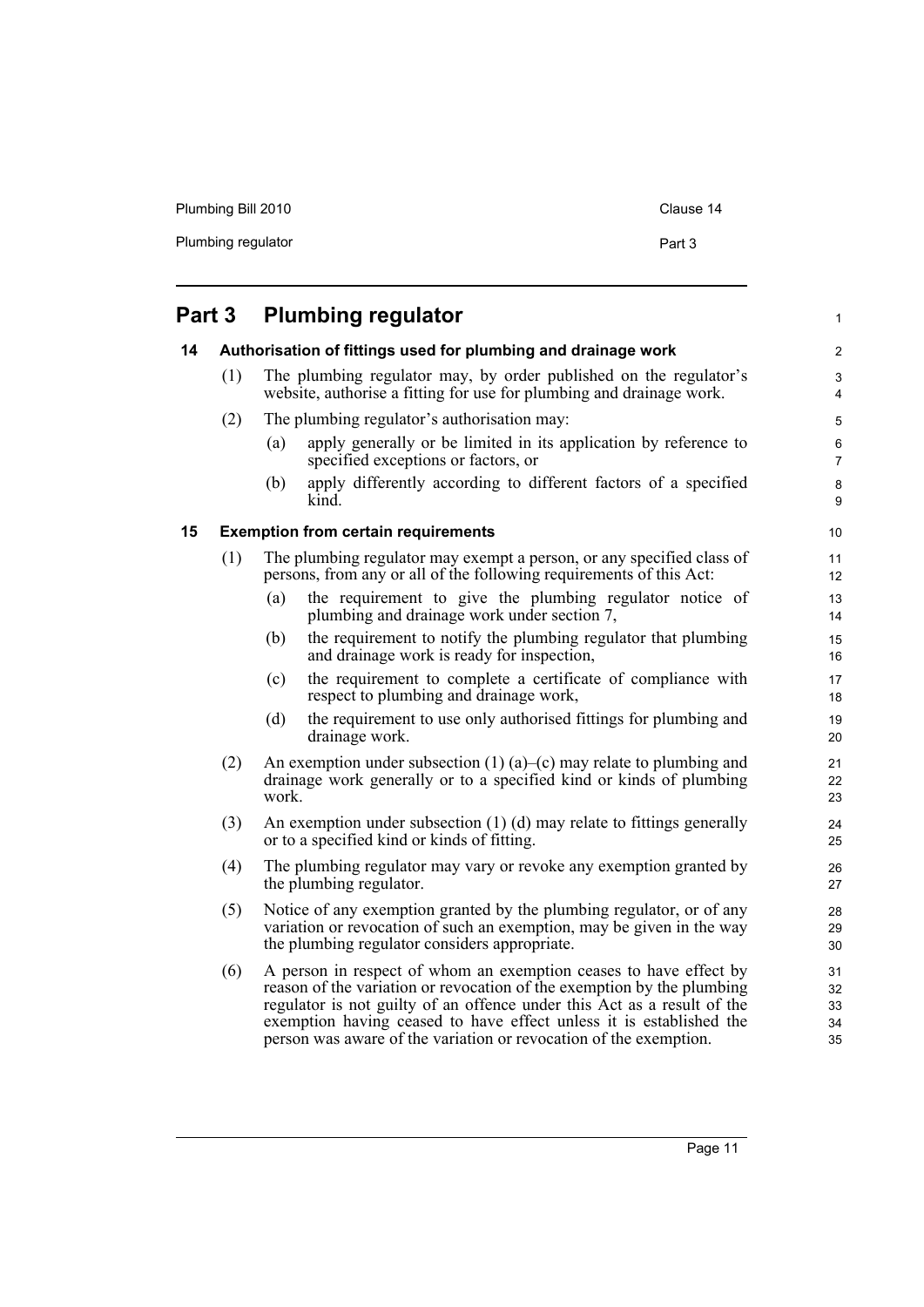### Clause 16 Plumbing Bill 2010

Part 3 Plumbing regulator

<span id="page-21-1"></span><span id="page-21-0"></span>

|    | (7)  |                   | A person is taken to be aware of the variation or revocation of an<br>exemption by the plumbing regulator if written notice of that fact is<br>served on the person. | 1<br>$\overline{\mathbf{c}}$<br>3 |
|----|------|-------------------|----------------------------------------------------------------------------------------------------------------------------------------------------------------------|-----------------------------------|
|    | (8)  |                   | Subsection (7) does not affect any other means by which a person may<br>be made aware of the variation or revocation of an exemption.                                | 4<br>5                            |
|    | (9)  |                   | The plumbing regulator must:                                                                                                                                         | 6                                 |
|    |      | (a)               | keep a register of exemptions granted by the plumbing regulator<br>and in force under this section, and                                                              | 7<br>8                            |
|    |      | (b)               | make the register available on the regulator's website.                                                                                                              | 9                                 |
|    | (10) |                   | A regulation may exempt a class of persons from a requirement referred<br>to in subsection $(1)$ .                                                                   | 10<br>11                          |
| 16 |      |                   | Inspection of pipes and drains                                                                                                                                       | 12                                |
|    |      |                   | The plumbing regulator may, at any reasonable time:                                                                                                                  | 13                                |
|    |      | (a)               | inspect any service pipe connected to a water main, and                                                                                                              | 14                                |
|    |      | (b)               | inspect any drain connected to a sewer main.                                                                                                                         | 15                                |
| 17 |      | <b>Delegation</b> |                                                                                                                                                                      | 16                                |
|    | (1)  |                   | The plumbing regulator may delegate any of the plumbing regulator's<br>functions under this Act, other than this power of delegation, to:                            | 17<br>18                          |
|    |      | (a)               | a local council, or                                                                                                                                                  | 19                                |
|    |      | (b)               | any other person the regulator considers has the necessary skills,<br>knowledge or experience to exercise the function.                                              | 20<br>21                          |
|    | (2)  |                   | A local council may subdelegate any function delegated to it by the<br>plumbing regulator to:                                                                        | 22<br>23                          |
|    |      | (a)               | the general manager of the council, or                                                                                                                               | 24                                |
|    |      | (b)               | a person engaged as a contractor by the local council.                                                                                                               | 25                                |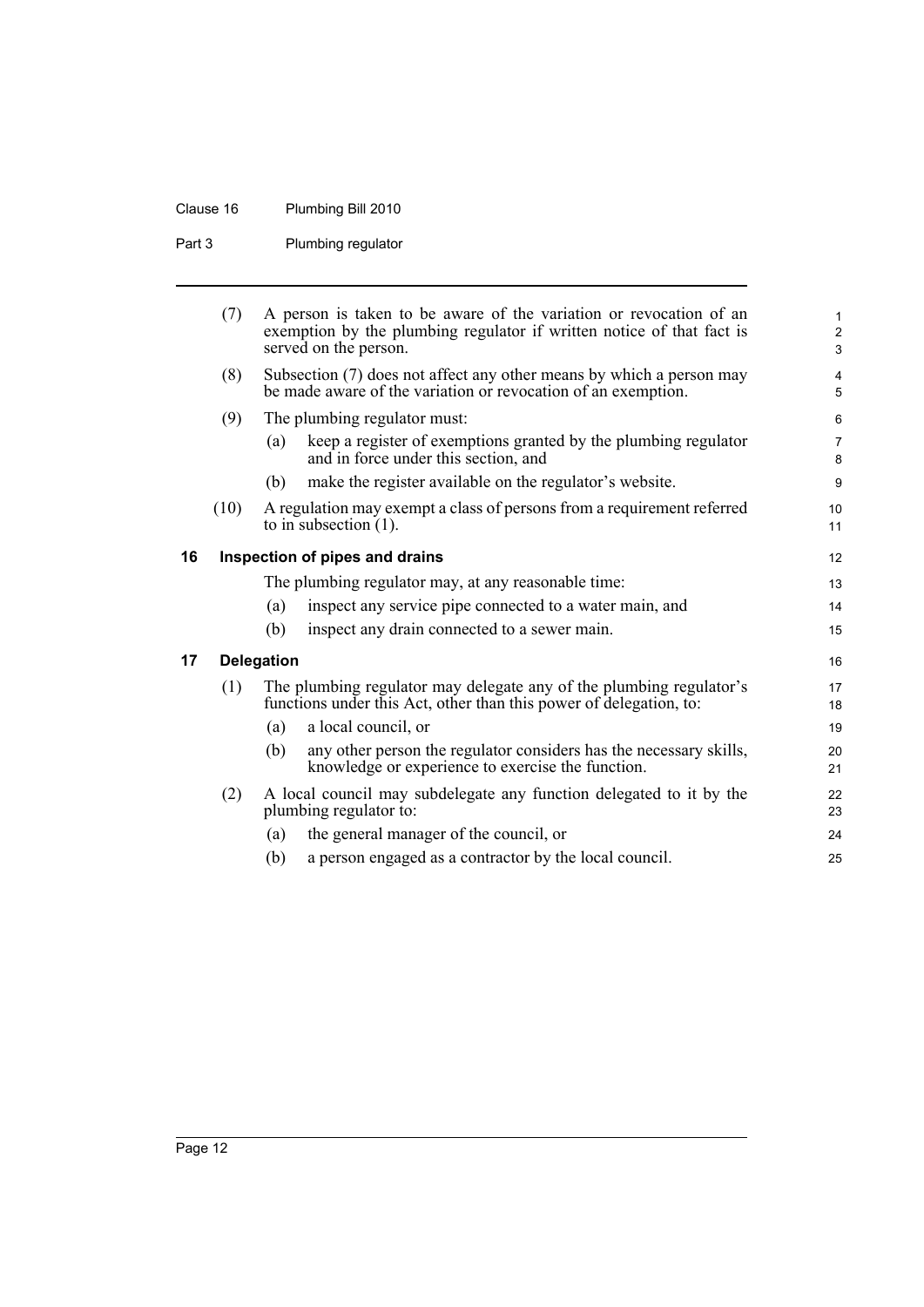| Plumbing Bill 2010                | Clause 18 |  |
|-----------------------------------|-----------|--|
| Entry on to land and other powers | Part 4    |  |
|                                   |           |  |

<span id="page-22-3"></span><span id="page-22-2"></span><span id="page-22-1"></span><span id="page-22-0"></span>

| Part 4 |     |                | Entry on to land and other powers                                                                                                                                                          | 1                       |
|--------|-----|----------------|--------------------------------------------------------------------------------------------------------------------------------------------------------------------------------------------|-------------------------|
| 18     |     | Power of entry |                                                                                                                                                                                            | $\overline{\mathbf{c}}$ |
|        | (1) |                | For the purpose of enabling the plumbing regulator to exercise the<br>regulator's functions, an authorised person may enter any premises.                                                  | 3<br>4                  |
|        | (2) |                | Entry may only be made at:                                                                                                                                                                 | 5                       |
|        |     | (a)            | a reasonable hour in the daytime, or                                                                                                                                                       | 6                       |
|        |     | (b)            | an hour during which business is in progress or is usually carried<br>on at the premises.                                                                                                  | 7<br>8                  |
| 19     |     |                | <b>Entry of residence</b>                                                                                                                                                                  | 9                       |
|        |     |                | The powers of entry and inspection conferred by this Part are not<br>exercisable in relation to that part of any premises being used for<br>residential purposes except:                   | 10<br>11<br>12          |
|        |     | (a)            | with the permission of the occupier of that part of the premises, or                                                                                                                       | 13                      |
|        |     | (b)            | under the authority conferred by a search warrant.                                                                                                                                         | 14                      |
| 20     |     |                | <b>Authority to enter premises</b>                                                                                                                                                         | 15                      |
|        | (1) |                | A power conferred by this Part to enter premises, or to make an<br>inspection or take other action on premises, may not be exercised unless<br>the person proposing to exercise the power: | 16<br>17<br>18          |
|        |     | (a)            | is in possession of a written authority issued by the plumbing<br>regulator, and                                                                                                           | 19<br>20                |
|        |     | (b)            | produces the authority if required to do so by the owner or<br>occupier of the premises.                                                                                                   | 21<br>22                |
|        | (2) |                | An authority issued by the plumbing regulator must:                                                                                                                                        | 23                      |
|        |     | (a)            | state that it is issued under this Act, and                                                                                                                                                | 24                      |
|        |     | (b)            | give the name of the person to whom it is issued, and                                                                                                                                      | 25                      |
|        |     | (c)            | describe the nature of the powers conferred and the source of the<br>powers, and                                                                                                           | 26<br>27                |
|        |     | (d)            | state the date (if any) on which it expires, and                                                                                                                                           | 28                      |
|        |     | (e)            | describe the kind of premises to which the power extends, and                                                                                                                              | 29                      |
|        |     | (f)            | bear the signature of the plumbing regulator.                                                                                                                                              | 30                      |
|        | (3) |                | This section does not apply to a power conferred by a search warrant.                                                                                                                      | 31                      |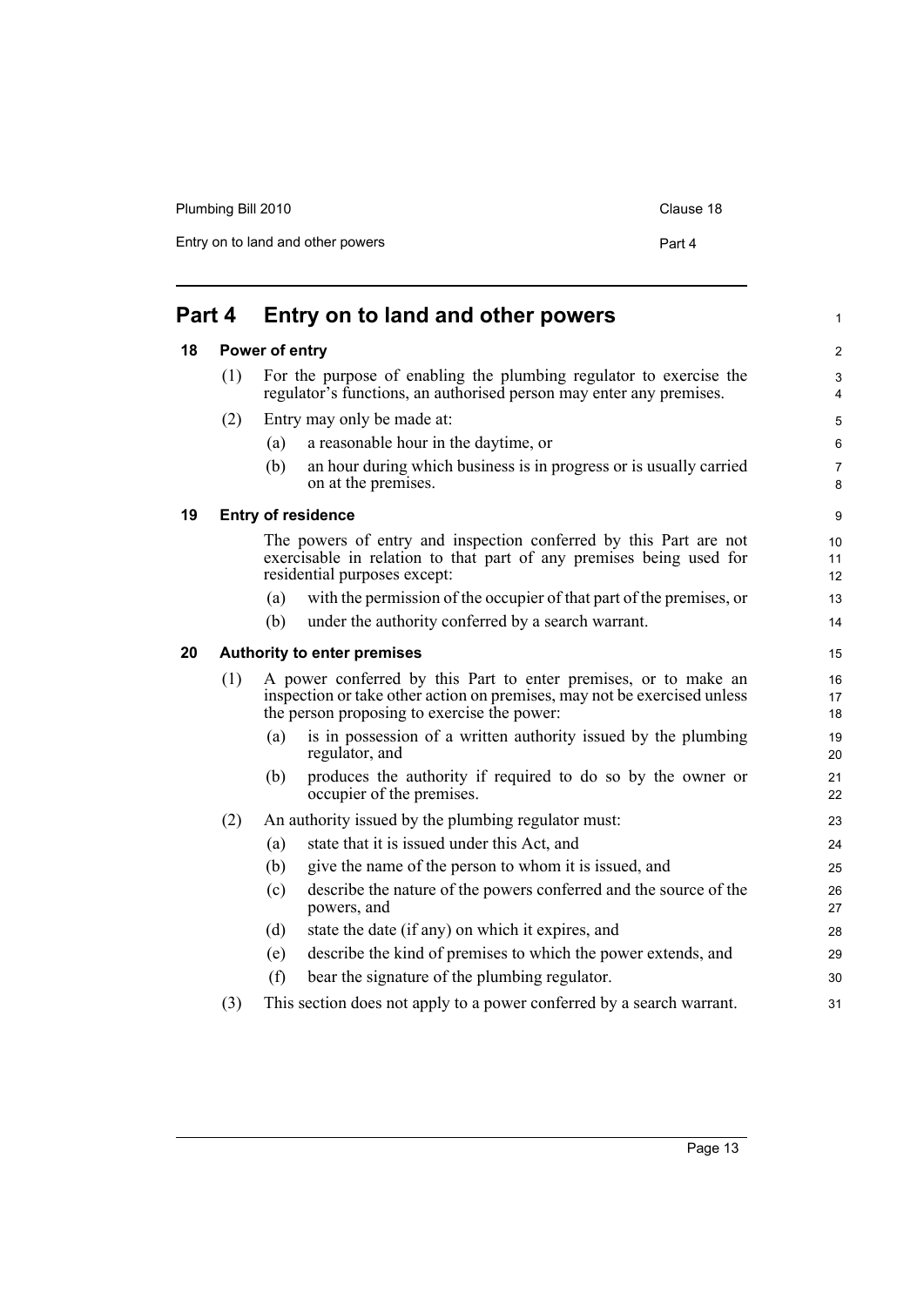### Clause 21 Plumbing Bill 2010

Part 4 Entry on to land and other powers

<span id="page-23-2"></span><span id="page-23-1"></span><span id="page-23-0"></span>

| 21 |     | Notice of entry |                                                                                                                                                                                                                                              | $\mathbf{1}$             |
|----|-----|-----------------|----------------------------------------------------------------------------------------------------------------------------------------------------------------------------------------------------------------------------------------------|--------------------------|
|    | (1) |                 | Before an authorised person enters premises under this Part, the<br>plumbing regulator must give the owner or occupier of the premises<br>written notice of the intention to enter the premises.                                             | $\overline{c}$<br>3<br>4 |
|    | (2) |                 | The notice must specify the day on which the authorised person intends<br>to enter the premises and must be given before that day.                                                                                                           | 5<br>6                   |
|    | (3) |                 | This section does not require notice to be given:                                                                                                                                                                                            | $\overline{7}$           |
|    |     | (a)             | if entry to the premises is made with the consent of the owner or<br>occupier of the premises, or                                                                                                                                            | 8<br>9                   |
|    |     | (b)             | if entry to the premises is made for the purposes of carrying out<br>an inspection of plumbing and drainage work for which the<br>responsible person for the work has given the plumbing regulator<br>notice under section $9(1)$ , or       | 10<br>11<br>12<br>13     |
|    |     | (c)             | if entry to the premises is required because of the existence or<br>reasonable likelihood of a serious risk to health or safety, or                                                                                                          | 14<br>15                 |
|    |     | (d)             | if entry is required urgently and the case is one in which the<br>plumbing regulator has authorised in writing (either generally or<br>in the particular case) entry without notice.                                                         | 16<br>17<br>18           |
| 22 |     | Use of force    |                                                                                                                                                                                                                                              | 19                       |
|    | (1) |                 | Reasonable force may be used for the purpose of gaining entry to<br>premises (other than residential premises) under a power conferred by<br>this Part, but only if authorised by the plumbing regulator in accordance<br>with this section. | 20<br>21<br>22<br>23     |
|    | (2) |                 | The authority of the plumbing regulator:                                                                                                                                                                                                     | 24                       |
|    |     | (a)             | must be in writing, and                                                                                                                                                                                                                      | 25                       |
|    |     | (b)             | must be given in respect of the particular entry concerned, and                                                                                                                                                                              | 26                       |
|    |     | (c)             | must specify the circumstances which are required to exist before<br>force may be used.                                                                                                                                                      | 27<br>28                 |
| 23 |     |                 | Notification of use of force or urgent entry                                                                                                                                                                                                 | 29                       |
|    | (1) |                 | An authorised person must promptly advise the plumbing regulator if<br>the person:                                                                                                                                                           | 30<br>31                 |
|    |     | (a)             | uses force for the purpose of gaining entry to the premises, or                                                                                                                                                                              | 32                       |
|    |     | (b)             | enters the premises in an emergency without giving written<br>notice to the owner or occupier.                                                                                                                                               | 33<br>34                 |
|    | (2) |                 | The plumbing regulator must give notice of the entry to such persons or<br>authorities as appear to the regulator to be appropriate in the<br>circumstances.                                                                                 | 35<br>36<br>37           |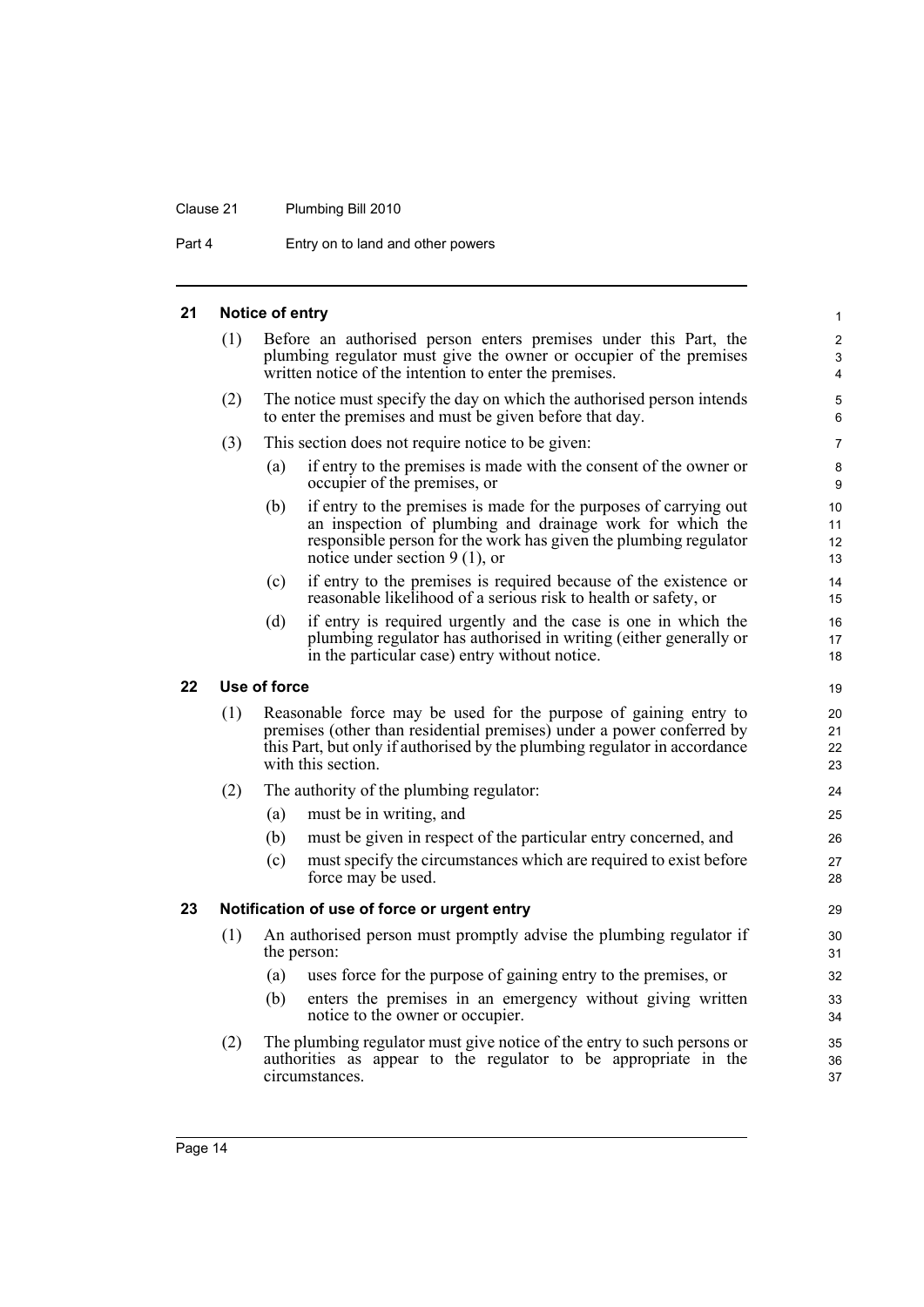| Plumbing Bill 2010                | Clause 24 |
|-----------------------------------|-----------|
| Entry on to land and other powers | Part 4    |

#### <span id="page-24-0"></span>**24 Inspections and investigations**

For the purpose of enabling the plumbing regulator to exercise the regulator's functions, an authorised person who enters premises under this Part may:

- (a) inspect the premises and any article, matter or thing on the premises, and
- (b) for the purpose of an inspection:
	- (i) open any ground and remove any flooring and take such measures as may be necessary to ascertain the character and condition of the premises and of any pipe, sewer, drain or fitting, and
	- (ii) require the opening, cutting into or pulling down of any work if the authorised person has reason to believe or suspect that anything on the premises has been done in contravention of this Act or the regulations, and
- (c) take measurements, make surveys and take levels and, for those purposes, dig trenches, break up the soil and set up any posts, stakes or marks, and
- (d) examine and test any meter, and
- (e) measure a supply of water, and
- (f) take samples or photographs in connection with any inspection, and
- (g) take into or onto the premises any person, equipment and materials the authorised person reasonably requires for exercising a function under this Part, and
- (h) require any person at the premises to give the authorised person reasonable help to exercise the authorised person's functions under paragraphs  $(a)$ – $(g)$ , and
- (i) require any person at those premises to answer questions or otherwise furnish information in relation to the matter the subject of the inspection or investigation.

#### <span id="page-24-1"></span>**25 Care to be taken**

- (1) In the exercise of a function under this Part, an authorised person must do as little damage as possible.
- (2) The plumbing regulator must provide, if necessary, other means of access in place of any taken away or interrupted by an authorised person.
- (3) As far as practicable, entry on to fenced land is to be made through an existing opening in the enclosing fence.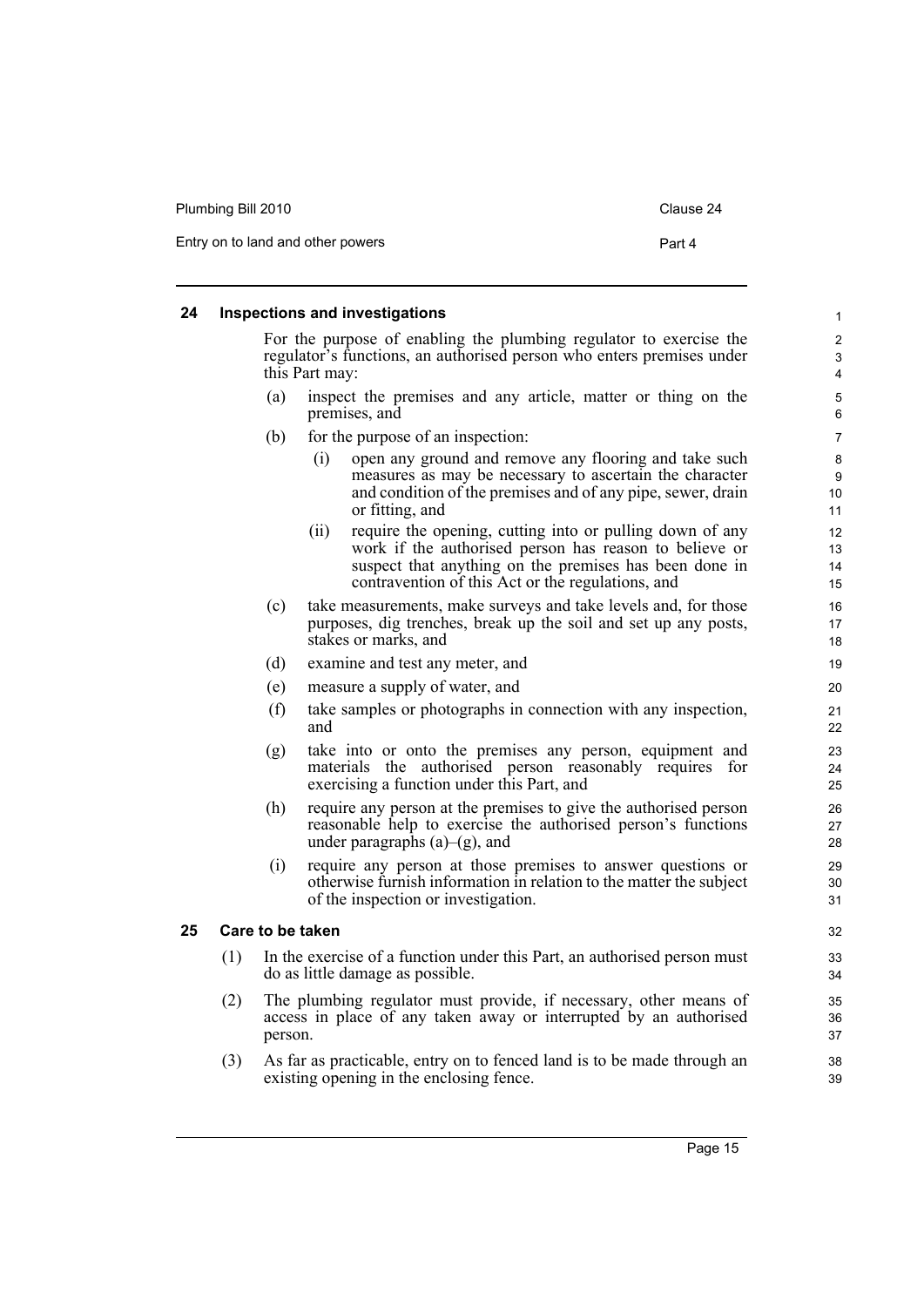#### Clause 26 Plumbing Bill 2010

Part 4 Entry on to land and other powers

- <span id="page-25-2"></span><span id="page-25-1"></span><span id="page-25-0"></span>(4) If entry through an existing opening is not practicable, a new opening may be made in the enclosing fence, but the plumbing regulator is to fully restore the fence when the need for entry ceases. (5) If, in the exercise of a function under this Part, any pit, trench, hole or bore is made, the plumbing regulator must, if the owner or occupier of the premises so requires: (a) fence it and keep it securely fenced so long as it remains open or not sufficiently sloped down, and (b) without unnecessary delay, fill it up or level it or sufficiently slope it down. (6) For the purposes of complying with the plumbing regulator's duty under subsection  $(4)$  or  $(5)$ , the plumbing regulator may, by written notice given to the responsible person for the plumbing and drainage work the subject of the inspection, require the responsible person to carry out the work referred to in that subsection. (7) The responsible person must not, without reasonable excuse, fail to comply with the written notice. Maximum penalty: 100 penalty units in the case of an individual and 200 penalty units in the case of a corporation. **26 Recovery of cost of entry and inspection** If an authorised person enters premises under this Part for the purpose of making an inspection and as a result of that inspection, under a power conferred on the plumbing regulator, the regulator requires any work to be carried out on or in the premises, the regulator may recover the reasonable costs of the entry and inspection from: (a) the owner or occupier of the premises, or (b) the responsible person for the plumbing and drainage work the subject of the inspection. **27 Compensation** The plumbing regulator must pay compensation for any damage caused by an authorised person, other than damage arising from work done for the purpose of an inspection that reveals that there has been a contravention of this or any other Act or regulations made under this or any other Act. **28 Search warrants** 1  $\overline{2}$ 3 4 5 6 7 8 9 10 11 12 13 14 15 16 17 18 19 20 21 22 23 24 25 26 27 28 29 30 31 32 33 34 35 36
	- (1) An authorised person may apply to an authorised warrants officer for a search warrant if the authorised person has reasonable grounds for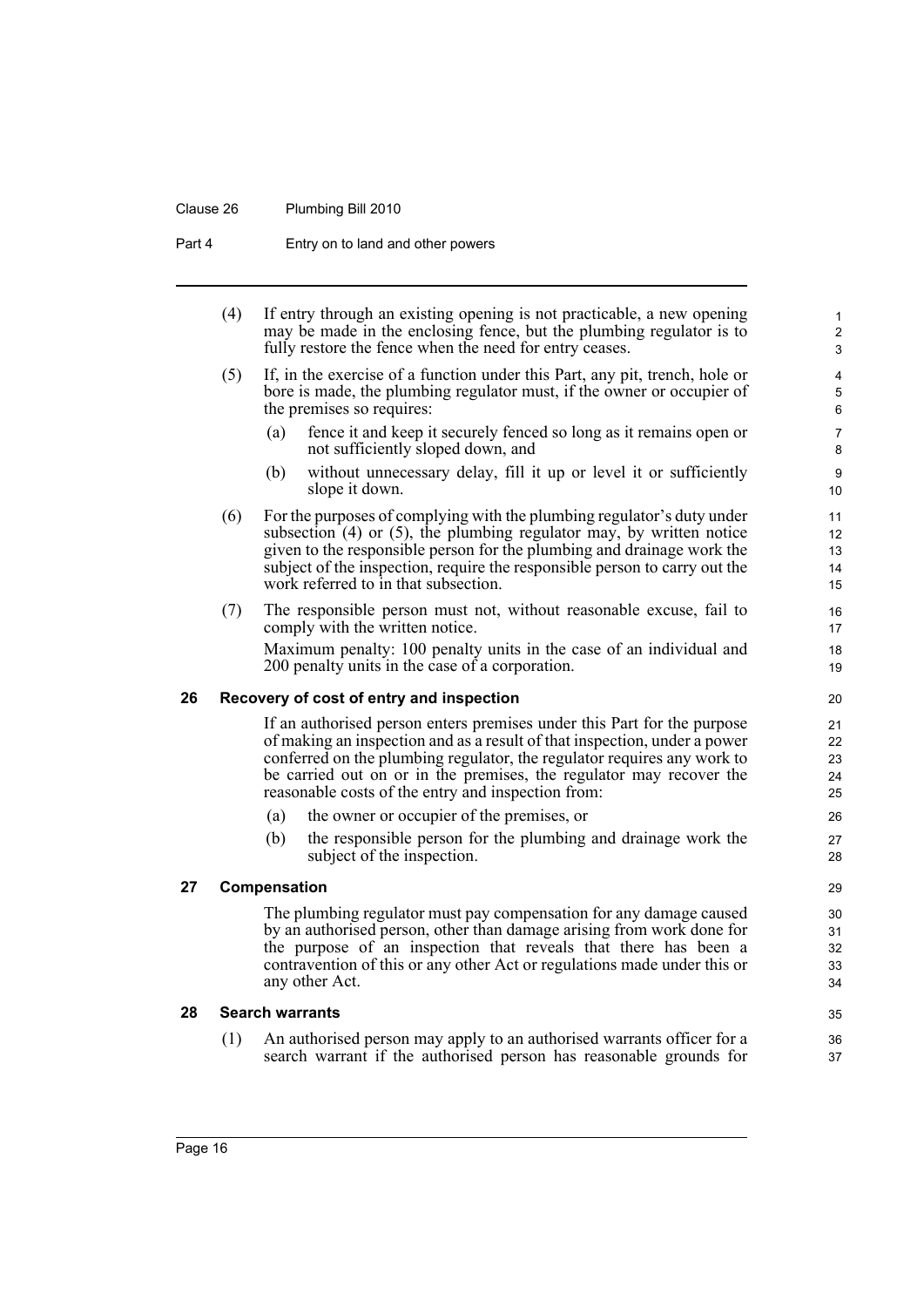| Plumbing Bill 2010                | Clause 29 |
|-----------------------------------|-----------|
| Entry on to land and other powers | Part 4    |

believing that the provisions of this Act or the regulations have been or are being contravened in or on any premises.

- (2) An authorised warrants officer to whom such an application is made may, if satisfied that there are reasonable grounds for doing so, issue a search warrant authorising an authorised person named in the warrant:
	- (a) to enter the premises, and
	- (b) to search the premises for evidence of a contravention of this Act or the regulations.
- (3) Division 4 of Part 5 of the *Law Enforcement (Powers and Responsibilities) Act 2002* applies to a search warrant issued under this section.
- (4) Without limiting the generality of section 71 of the *Law Enforcement (Powers and Responsibilities) Act 2002*, a police officer:
	- (a) may accompany an authorised person executing a search warrant issued under this section, and
	- (b) may take all reasonable steps to assist the authorised person in the exercise of the person's functions under this section.

(5) In this section:

*authorised warrants officer* means an authorised officer within the meaning of the *Law Enforcement (Powers and Responsibilities) Act 2002*.

#### <span id="page-26-0"></span>**29 Obstruction of authorised person**

- (1) A person must not, without reasonable excuse:
	- (a) hinder or obstruct an authorised person so as to interfere with the exercise of the authorised person's functions under this Part, or
	- (b) being an occupier of premises entered under this Part, fail to provide the authorised person with such facilities and assistance as are reasonably requested by the authorised person for the exercise of the authorised person's functions.

Maximum penalty: 100 penalty units in the case of an individual or 200 penalty units in the case of a corporation.

(2) A person is not guilty of an offence under subsection (1) (a) unless the authorised person produced for inspection, before the alleged offence occurred, the authorised person's authority under this Part.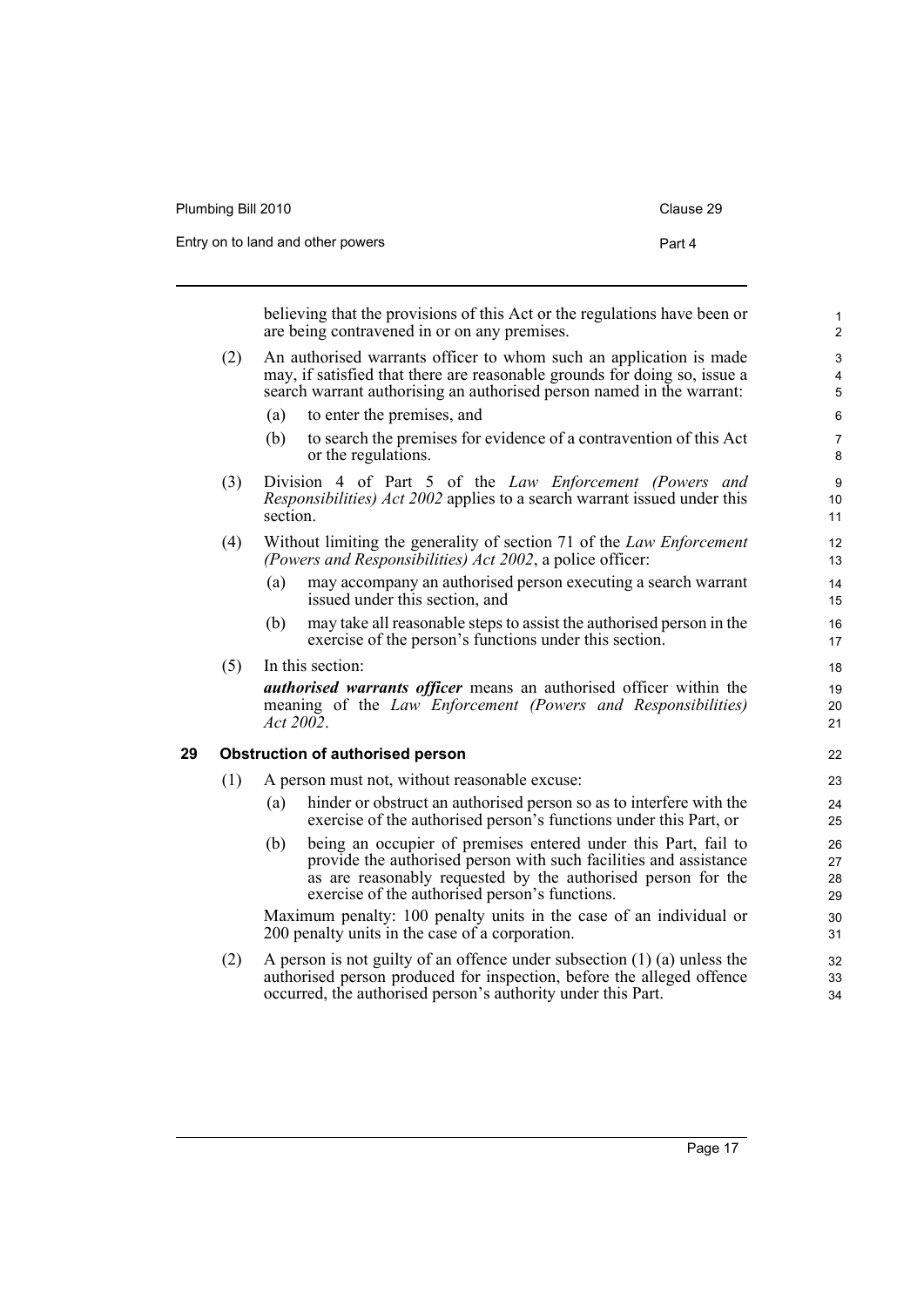Clause 30 Plumbing Bill 2010

Part 5 Legal Proceedings

### <span id="page-27-0"></span>**Part 5 Legal Proceedings**

#### <span id="page-27-1"></span>**Division 1 Appeals**

#### <span id="page-27-2"></span>**30 Appeals to Land and Environment Court against certain decisions of plumbing regulator**

A person may appeal to the Land and Environment Court against a decision by the plumbing regulator to give the person a direction under section 10.

#### <span id="page-27-3"></span>**Division 2 Injunctions**

#### <span id="page-27-4"></span>**31 Injunctions**

- (1) If, on the application of the Minister, the plumbing regulator or any other person, the Land and Environment Court is satisfied a person has engaged, or is proposing to engage, in plumbing and drainage work that constitutes or would constitute a serious risk to public health or safety or a serious risk to the public, the Court may grant an injunction in the terms the Court considers appropriate.
- (2) If an application for an injunction under subsection (1) has been made, the Land and Environment Court may, if the Court considers it appropriate, grant an injunction by consent of all the parties to the proceedings, whether or not the Court is satisfied a person has engaged, or is proposing to engage, in conduct of a kind specified in subsection  $(1)$ .
- (3) If in the opinion of the Land and Environment Court it is desirable to do so, the Court may grant an injunction pending determination of an application under subsection (1).
- (4) The Land and Environment Court may rescind or vary an injunction granted under subsection (1), (2) or (3).
- (5) The power of the Land and Environment Court to grant an injunction restraining a person from engaging in conduct may be exercised:
	- (a) whether or not it appears to the Court that the person intends to engage again, or to continue to engage, in conduct of that kind, and
	- (b) whether or not the person has previously engaged in conduct of that kind, and
	- (c) whether or not there is an imminent danger of substantial damage to any person if the first-mentioned person engages in conduct of that kind.

8

1

2

9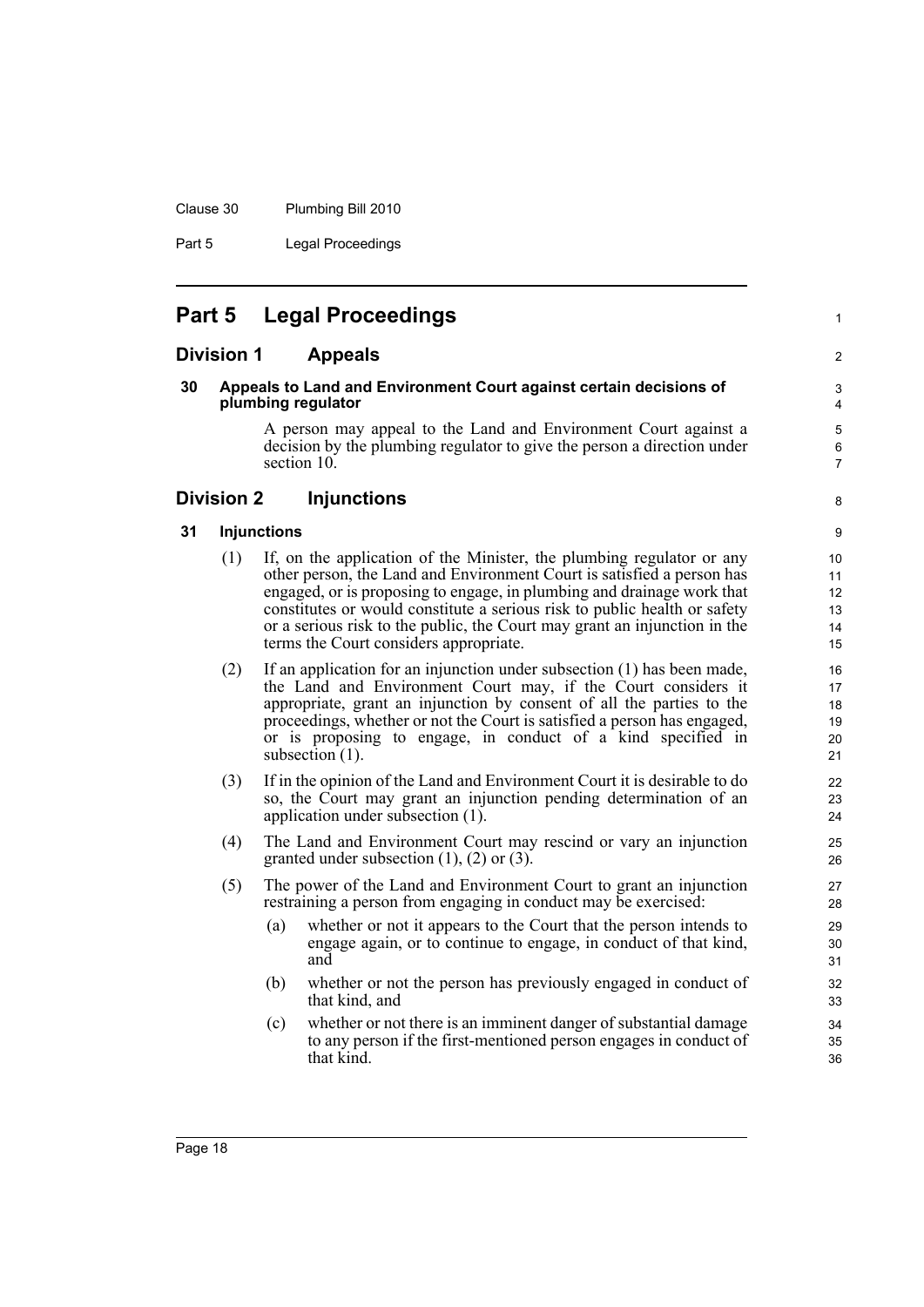| Plumbing Bill 2010 | Clause 32 |
|--------------------|-----------|
| Legal Proceedings  | Part 5    |

<span id="page-28-1"></span><span id="page-28-0"></span>

|    | (6)               |                        | The power of the Land and Environment Court to grant an injunction<br>requiring a person to do an act or thing may be exercised:                                                                                                                                                                                                   | 1<br>$\mathbf{2}$                                        |
|----|-------------------|------------------------|------------------------------------------------------------------------------------------------------------------------------------------------------------------------------------------------------------------------------------------------------------------------------------------------------------------------------------|----------------------------------------------------------|
|    |                   | (a)                    | whether or not it appears to the Court that the person intends to<br>refuse or fail again, or to continue to refuse or fail, to do that act<br>or thing, and                                                                                                                                                                       | $\mathfrak{S}$<br>$\overline{\mathbf{4}}$<br>$\mathbf 5$ |
|    |                   | (b)                    | whether or not the person has previously refused or failed to do<br>that act or thing, and                                                                                                                                                                                                                                         | $\,6\,$<br>$\overline{7}$                                |
|    |                   | (c)                    | whether or not there is an imminent danger of substantial damage<br>to any person if the first-mentioned person refuses or fails to do<br>that act or thing.                                                                                                                                                                       | $\bf 8$<br>9<br>10                                       |
|    | (7)               |                        | If the Minister or the plumbing regulator makes an application to the<br>Land and Environment Court for the grant of an injunction under this<br>section, the Court must not require the applicant or any other person, as<br>a condition of granting an interim injunction, to give any undertaking as<br>to damages or costs.    | 11<br>12<br>13<br>14<br>15                               |
|    | (8)               | If:                    |                                                                                                                                                                                                                                                                                                                                    | 16                                                       |
|    |                   | (a)                    | in a case to which subsection $(7)$ does not apply, the Land and<br>Environment Court would, but for this subsection, require a<br>person to give an undertaking as to damages or costs, and                                                                                                                                       | 17<br>18<br>19                                           |
|    |                   | (b)                    | the Minister gives the undertaking,                                                                                                                                                                                                                                                                                                | 20                                                       |
|    |                   |                        | the Court must accept the undertaking by the Minister and must not<br>require a further undertaking from any other person.                                                                                                                                                                                                         | 21<br>22                                                 |
|    |                   |                        |                                                                                                                                                                                                                                                                                                                                    |                                                          |
|    | <b>Division 3</b> |                        | <b>Penalty notices</b>                                                                                                                                                                                                                                                                                                             | 23                                                       |
| 32 |                   | <b>Penalty notices</b> |                                                                                                                                                                                                                                                                                                                                    | 24                                                       |
|    | (1)               |                        | An authorised person may serve a penalty notice on another person if it<br>appears to the authorised person that the other person has committed an<br>offence against this Act or the regulations, being an offence prescribed<br>by the regulations as a penalty notice offence.                                                  | 25<br>26<br>27<br>28                                     |
|    | (2)               |                        | A penalty notice is a notice to the effect that, if the person served does<br>not wish to have the matter determined by a court, the person can pay,<br>within the time and to the person specified in the notice, the amount of<br>the penalty prescribed by the regulations for the offence if dealt with<br>under this section. | 29<br>30<br>31<br>32<br>33                               |
|    | (3)               |                        | A penalty notice under this section is declared to be a penalty notice for<br>the purposes of the <i>Fines Act 1996</i> .                                                                                                                                                                                                          | 34<br>35                                                 |
|    | (4)               |                        | A penalty notice may be served personally or by post.                                                                                                                                                                                                                                                                              | 36                                                       |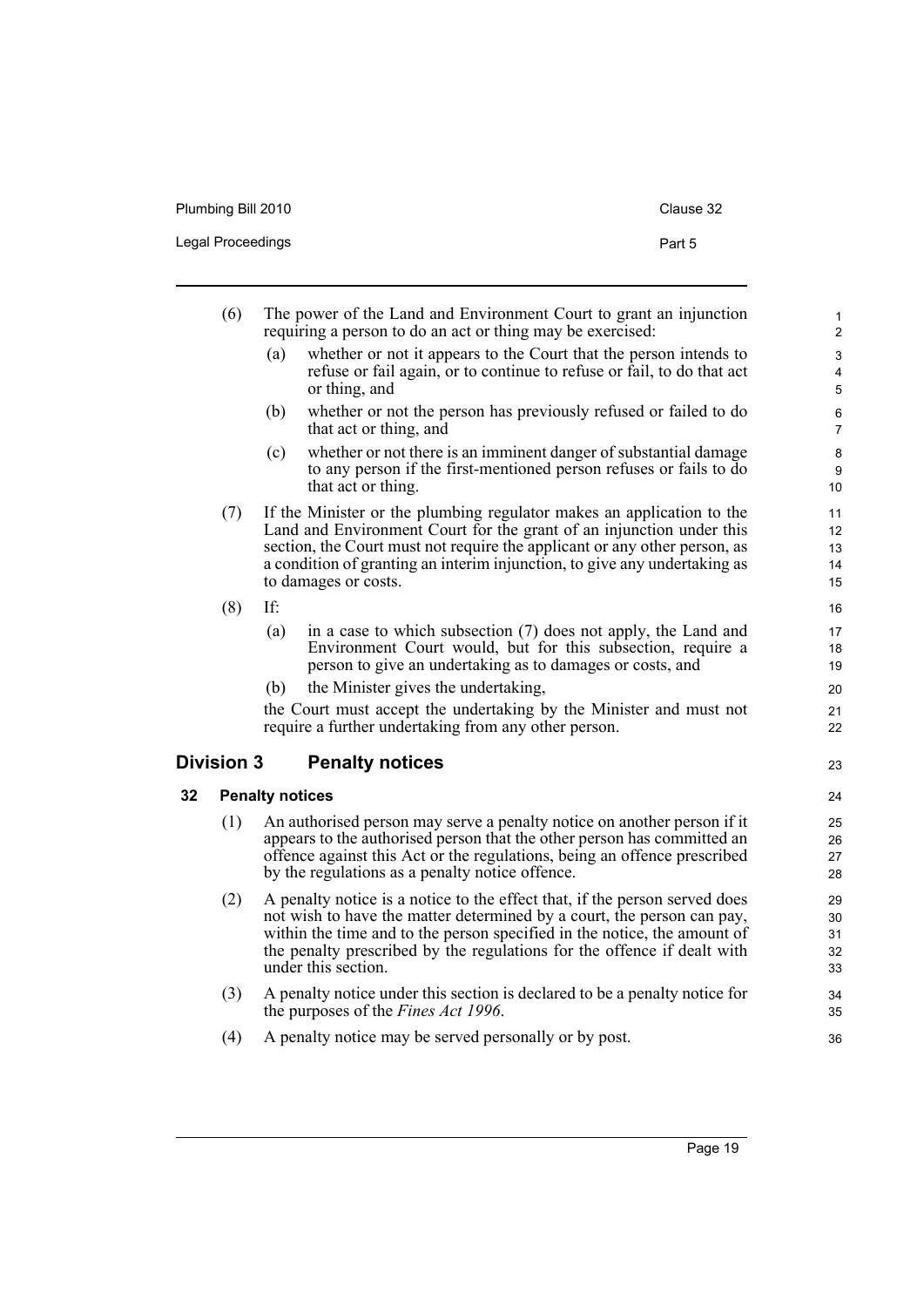### Clause 33 Plumbing Bill 2010

Part 5 Legal Proceedings

|    | (5)               | alleged offence.                    | If the amount of penalty prescribed for an alleged offence is paid under<br>this section, no person is liable to any further proceedings for the                                                                               | $\mathbf{1}$<br>$\overline{2}$<br>3 |
|----|-------------------|-------------------------------------|--------------------------------------------------------------------------------------------------------------------------------------------------------------------------------------------------------------------------------|-------------------------------------|
|    | (6)               |                                     | Payment under this section is not to be regarded as an admission of<br>liability for the purpose of, and does not in any way affect or prejudice,<br>any civil claim, action or proceeding arising out of the same occurrence. | 4<br>$5\phantom{.0}$<br>6           |
|    | (7)               | The regulations may:                |                                                                                                                                                                                                                                | $\overline{7}$                      |
|    |                   | (a)<br>and                          | prescribe an offence for the purposes of this section by specifying<br>the offence or by referring to the provision creating the offence,                                                                                      | 8<br>9<br>10 <sup>°</sup>           |
|    |                   | (b)<br>with under this section, and | prescribe the amount of penalty payable for the offence if dealt                                                                                                                                                               | 11<br>12 <sup>2</sup>               |
|    |                   | (c)<br>classes of offences.         | prescribe different amounts of penalties for different offences or                                                                                                                                                             | 13<br>14                            |
|    | (8)               | the offence by a court.             | The amount of a penalty prescribed under this section for an offence is<br>not to exceed the maximum amount of penalty that could be imposed for                                                                               | 15<br>16<br>17                      |
|    | (9)               | taken in respect of offences.       | This section does not limit the operation of any other provision of, or<br>made under, this or any other Act relating to proceedings that may be                                                                               | 18<br>19<br>20                      |
| 33 |                   |                                     | Payment of penalty does not affect other proceedings                                                                                                                                                                           | 21                                  |
|    | (1)               | the person:                         | Prosecution or conviction of a person for an act or omission that is an<br>offence against this Act does not affect any right of the plumbing<br>regulator to take civil proceedings or any other action to recover from       | 22<br>23<br>24<br>25                |
|    |                   | (a)<br>omission, or                 | an amount in respect of loss or damage caused by the act or                                                                                                                                                                    | 26<br>27                            |
|    |                   | (b)<br>loss or damage.              | the expenses incurred by the plumbing regulator in remedying the                                                                                                                                                               | 28<br>29                            |
|    | (2)               | proceeding.                         | Payment of a penalty for an offence against this Act does not affect any<br>right of the plumbing regulator to institute any other action or                                                                                   | 30<br>31<br>32                      |
|    | <b>Division 4</b> | <b>Proceedings</b>                  |                                                                                                                                                                                                                                | 33                                  |
| 34 |                   | <b>Proceedings for offences</b>     |                                                                                                                                                                                                                                | 34                                  |
|    | (1)               |                                     | Proceedings for an offence against this Act are to be dealt with:                                                                                                                                                              | 35                                  |

36

<span id="page-29-2"></span><span id="page-29-1"></span><span id="page-29-0"></span>(a) summarily before the Local Court, or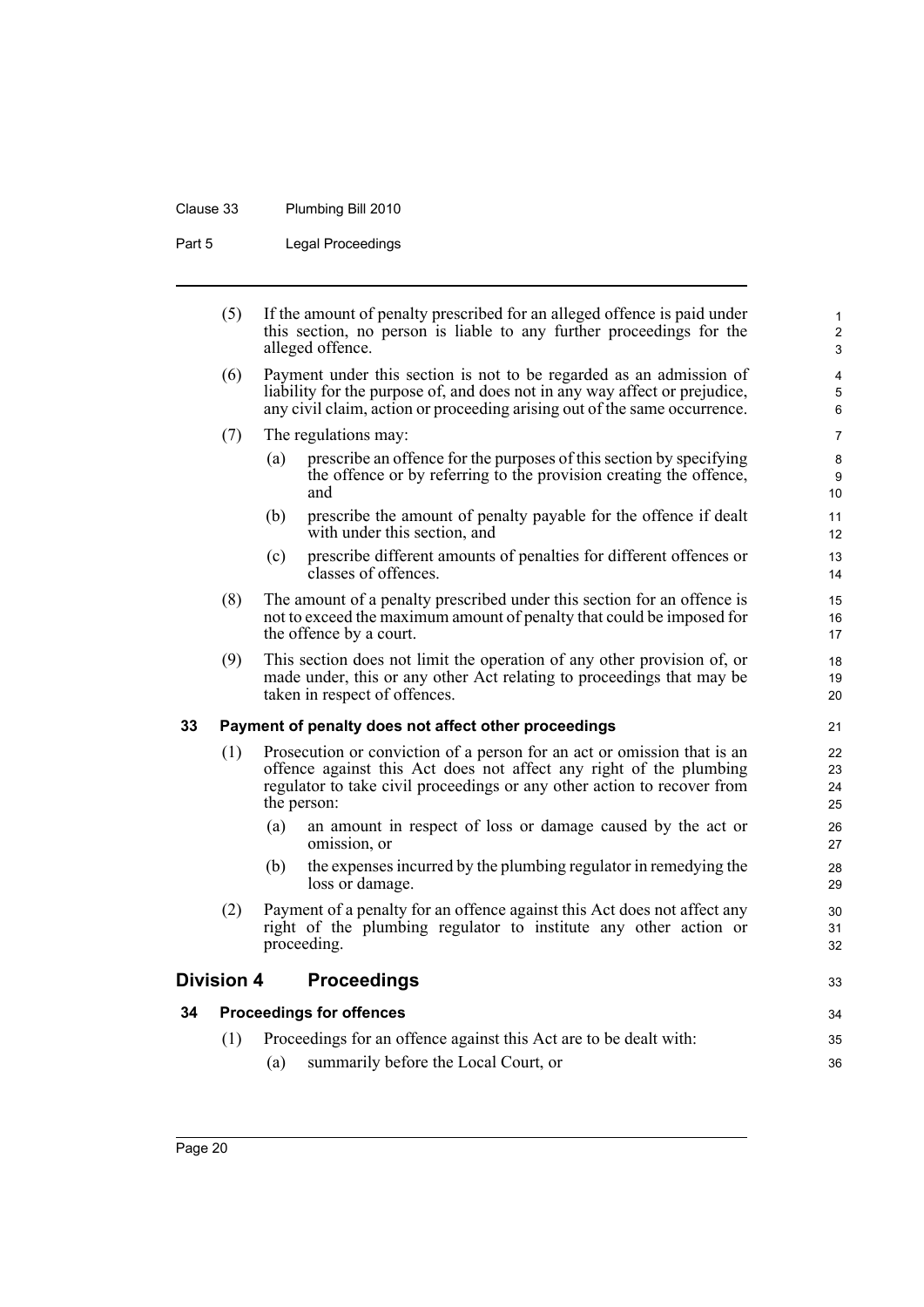| Plumbing Bill 2010 | Clause 35 |
|--------------------|-----------|
| Legal Proceedings  | Part 5    |
|                    |           |

<span id="page-30-3"></span><span id="page-30-2"></span><span id="page-30-1"></span><span id="page-30-0"></span>

|                                                    |     | (b)     | summarily before the Land and Environment Court in its<br>summary jurisdiction.                                                                                                                                                                                                                                                                             | $\mathbf{1}$<br>$\overline{2}$   |  |
|----------------------------------------------------|-----|---------|-------------------------------------------------------------------------------------------------------------------------------------------------------------------------------------------------------------------------------------------------------------------------------------------------------------------------------------------------------------|----------------------------------|--|
|                                                    | (2) |         | Proceedings for an offence against the regulations are to be dealt with<br>summarily before the Local Court.                                                                                                                                                                                                                                                | 3<br>4                           |  |
|                                                    | (3) |         | Proceedings for an offence against this Act or the regulations must be<br>commenced within 3 years after the commission of the offence.                                                                                                                                                                                                                     | 5<br>6                           |  |
| 35                                                 |     |         | <b>Evidentiary certificates</b>                                                                                                                                                                                                                                                                                                                             | $\overline{7}$                   |  |
|                                                    |     | matter: | A certificate purporting to be signed by the plumbing regulator and<br>stating any of the following matters is prima facie evidence of the                                                                                                                                                                                                                  | 8<br>9<br>10                     |  |
|                                                    |     | (a)     | a stated document is an appointment made under this Act,                                                                                                                                                                                                                                                                                                    | 11                               |  |
|                                                    |     | (b)     | a stated document is a notice, direction or requirement given<br>under this Act.                                                                                                                                                                                                                                                                            | 12<br>13                         |  |
|                                                    |     | (c)     | a stated document is a copy of a document referred to in<br>paragraph $(a)$ or $(b)$ ,                                                                                                                                                                                                                                                                      | 14<br>15                         |  |
|                                                    |     | (d)     | on a stated day, or during a stated period, an appointment as an<br>authorised person was or was not in force for a stated period.                                                                                                                                                                                                                          | 16<br>17                         |  |
| <b>Division 5</b><br><b>Liability for offences</b> |     |         |                                                                                                                                                                                                                                                                                                                                                             |                                  |  |
| 36                                                 |     |         | Offence to provide false or misleading documents                                                                                                                                                                                                                                                                                                            | 19                               |  |
|                                                    |     |         | A person must not, in a document the person is required to provide by<br>this Act, include information the person knows, or could reasonably be<br>expected to have known, to be false or misleading in a material<br>particular.<br>Maximum penalty: 100 penalty units in the case of an individual and<br>200 penalty units in the case of a corporation. | 20<br>21<br>22<br>23<br>24<br>25 |  |
|                                                    |     |         |                                                                                                                                                                                                                                                                                                                                                             |                                  |  |
| 37                                                 |     |         | Aiding and abetting etc                                                                                                                                                                                                                                                                                                                                     | 26                               |  |
|                                                    |     |         | A person who:                                                                                                                                                                                                                                                                                                                                               | 27                               |  |
|                                                    |     | (a)     | aids, abets, counsels or procures a person to commit, or                                                                                                                                                                                                                                                                                                    | 28                               |  |
|                                                    |     | (b)     | induces or attempts to induce a person, whether by threats or<br>promises or otherwise, to commit, or                                                                                                                                                                                                                                                       | 29<br>30                         |  |
|                                                    |     | (c)     | is in any way, directly or indirectly, knowingly concerned in, or<br>party to, the commission by a person of, or                                                                                                                                                                                                                                            | 31<br>32                         |  |
|                                                    |     | (d)     | conspires with another to commit,                                                                                                                                                                                                                                                                                                                           | 33                               |  |
|                                                    |     |         | an offence against this Act or the regulations is guilty of the same<br>offence and liable to be punished accordingly.                                                                                                                                                                                                                                      | 34<br>35                         |  |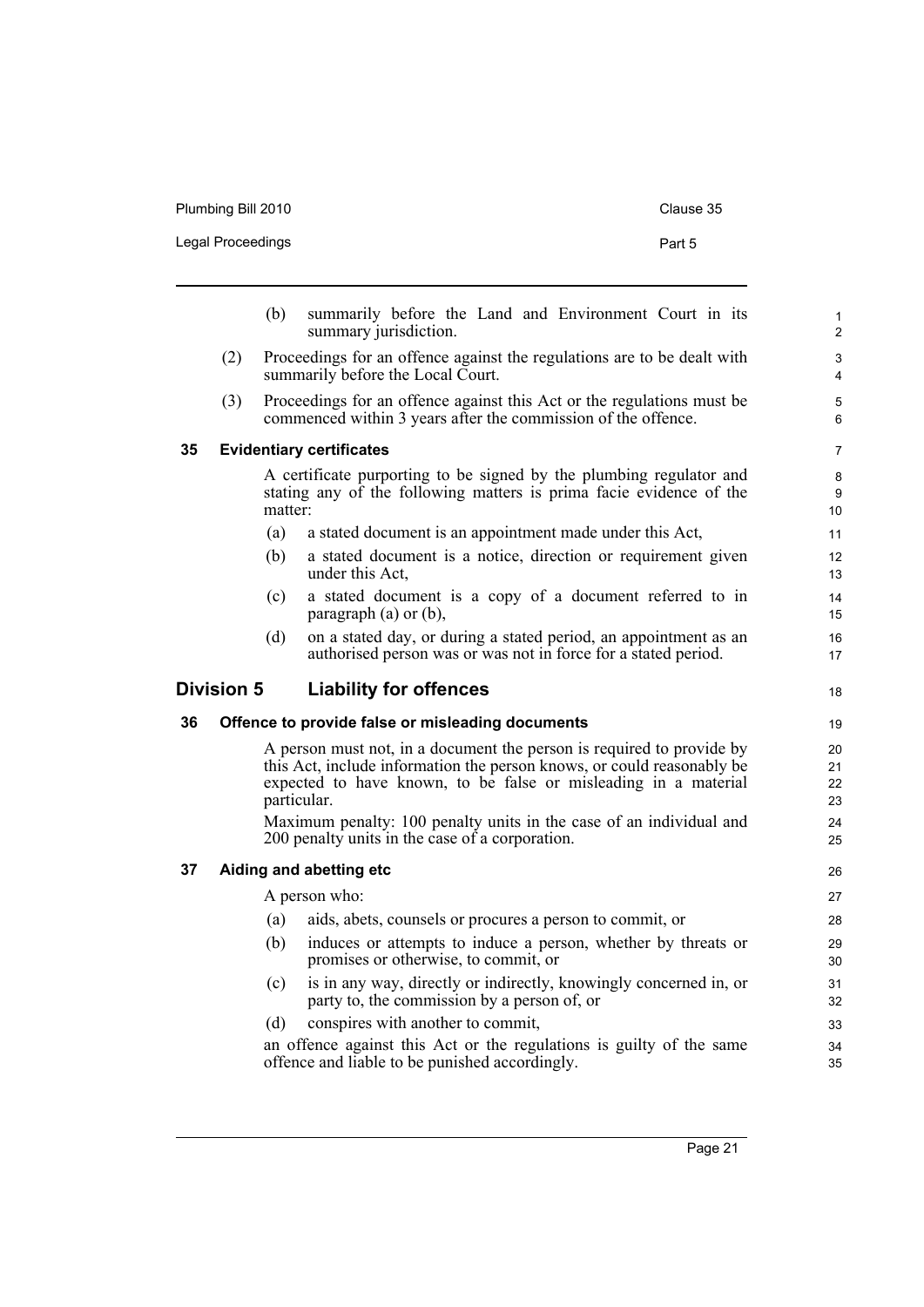#### Clause 38 Plumbing Bill 2010

Part 5 Legal Proceedings

#### <span id="page-31-0"></span>**38 Offence by corporation—liability of directors etc**

(1) If a corporation contravenes any provision of this Act or the regulations, each person who is a director of the corporation or who is concerned in its management is to be taken to have contravened the same provision if the person knowingly authorised or permitted the contravention.

(2) A person may be proceeded against and convicted under a provision pursuant to subsection (1) whether or not the corporation has been proceeded against or convicted under that provision.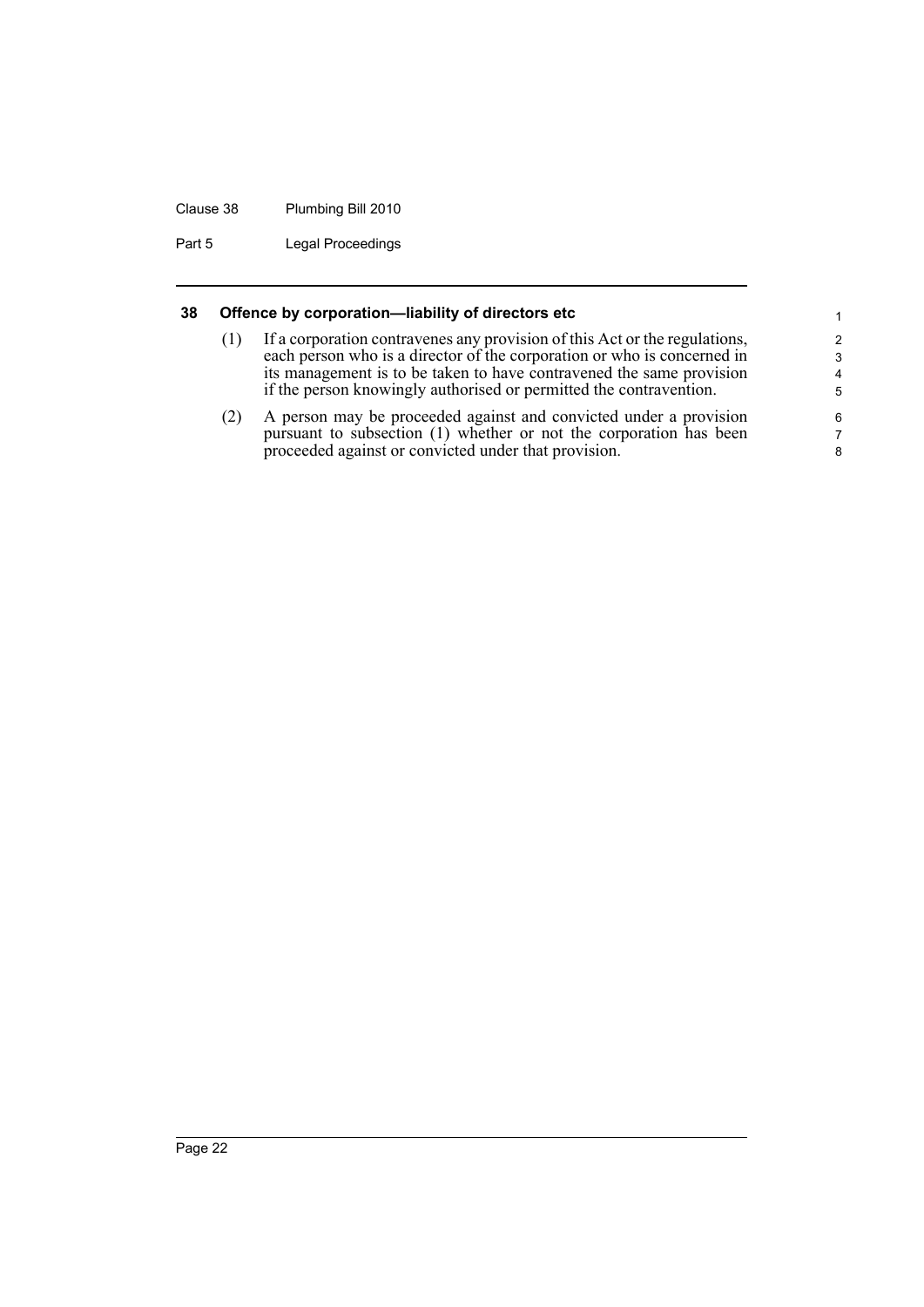Plumbing Bill 2010 Clause 39

1

### <span id="page-32-0"></span>**Part 6 Miscellaneous**

#### <span id="page-32-1"></span>**39 Disclosure of information**

A person must not disclose information obtained in connection with the administration or execution of this Act unless the disclosure is made:

- (a) with the consent of the person from whom the information was obtained, or (b) in connection with the administration or execution of this Act, or
- (c) for the purposes of any legal proceedings arising out of this Act or of any report of any such proceedings, or
- (d) in accordance with a requirement imposed under the *Ombudsman Act 1974*, or
- (e) with other lawful excuse.

Maximum penalty: 20 penalty units.

#### <span id="page-32-2"></span>**40 Certain information may be provided to and by plumbing regulator**

- (1) The plumbing regulator is authorised to provide information:
	- (a) to a local council if the local council considers the provision of the information is necessary to enable the local council to exercise its functions, or
	- (b) to a network utility operator if the network utility operator considers the provision of the information is necessary to enable the operator to exercise its functions, or
	- (c) to the Department of Health if that Department considers the provision of the information is necessary to prevent, or otherwise relates to, a risk to public health.
- (2) A local council or network utility operator is authorised to provide information to the plumbing regulator if the plumbing regulator considers the provision of the information is necessary to enable the plumbing regulator to exercise the regulator's functions under this Act.
- (3) Information may be provided in accordance with this section despite any prohibition in, or the need to comply with any requirement of, any Act or law, including the *Privacy and Personal Information Protection Act 1998*.

#### <span id="page-32-3"></span>**41 Exclusion of liability**

- (1) A protected person is not personally liable for anything done or omitted to be done in good faith:
	- (a) in the exercise of a function under this Act, or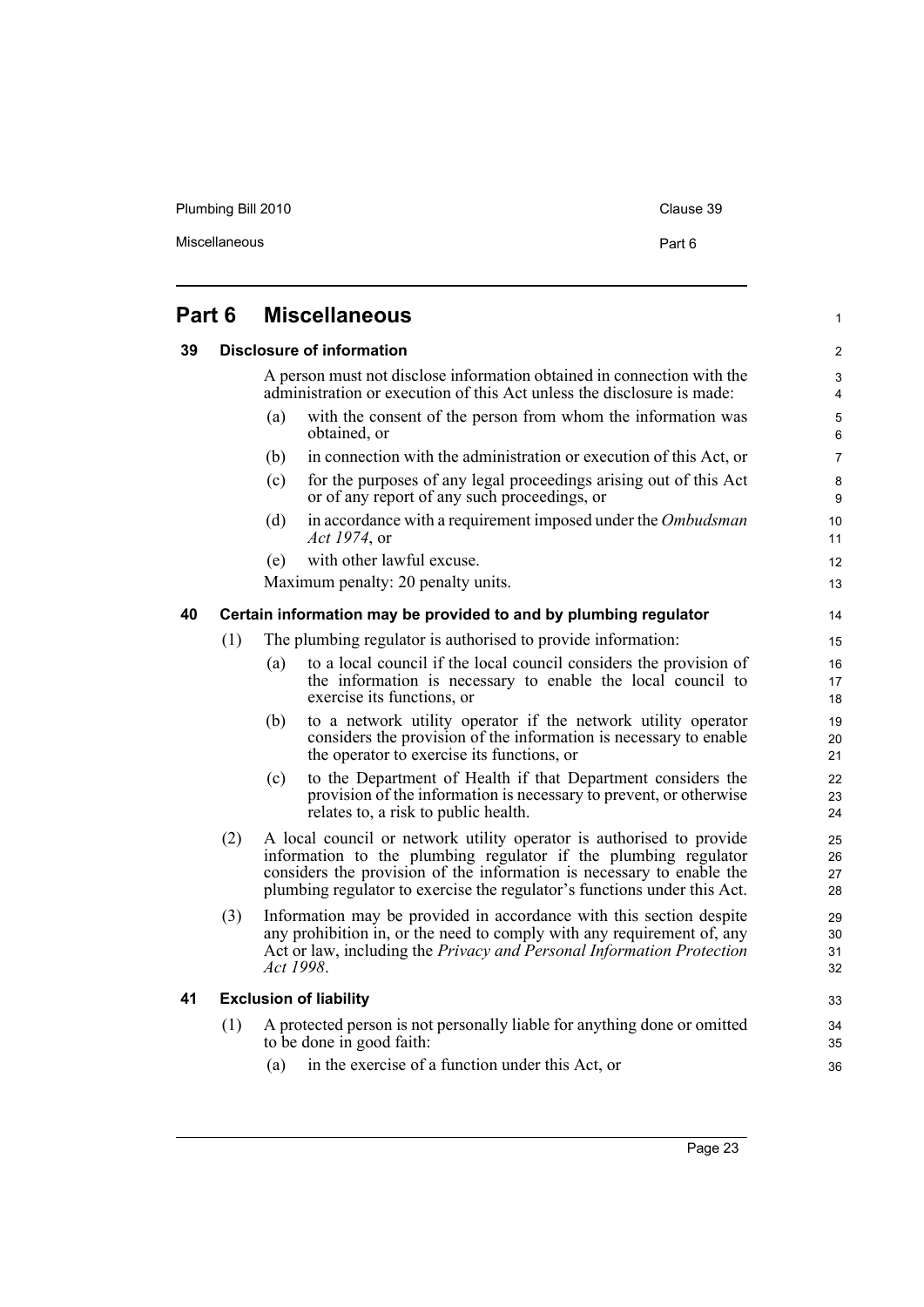### Clause 42 Plumbing Bill 2010

Part 6 Miscellaneous

<span id="page-33-1"></span><span id="page-33-0"></span>

|    |     | (b)                                                                 |                  | in the reasonable belief that the act or omission was in the<br>exercise of a function under this Act.                                                                     | $\mathbf{1}$<br>$\overline{2}$ |
|----|-----|---------------------------------------------------------------------|------------------|----------------------------------------------------------------------------------------------------------------------------------------------------------------------------|--------------------------------|
|    | (2) |                                                                     | In this section: |                                                                                                                                                                            | 3                              |
|    |     |                                                                     |                  | <i>protected person</i> means any of the following:                                                                                                                        | $\overline{4}$                 |
|    |     | (a)                                                                 |                  | the plumbing regulator,                                                                                                                                                    | 5                              |
|    |     | (b)                                                                 |                  | an authorised person,                                                                                                                                                      | 6                              |
|    |     | (c)                                                                 |                  | a person (other than a local council) to whom the plumbing<br>regulator has delegated functions under this Act,                                                            | $\overline{7}$<br>8            |
|    |     | (d)                                                                 | council,         | a member of a local council's staff or a contractor of a local                                                                                                             | 9<br>10                        |
|    |     | (e)                                                                 |                  | an investigator under the Fair Trading Act 1987.                                                                                                                           | 11                             |
| 42 |     |                                                                     |                  | <b>Continuing effect of directions</b>                                                                                                                                     | 12                             |
|    | (1) |                                                                     |                  | A direction given under this Act or the regulations that specifies a time                                                                                                  | 13                             |
|    |     |                                                                     |                  | by which, or period within which, the direction must be complied with<br>continues to have effect until the direction is complied with even though                         | 14<br>15                       |
|    |     |                                                                     |                  | the time has passed or the period has expired.                                                                                                                             | 16                             |
|    | (2) | A direction that does not specify a time by which, or period within |                  | 17                                                                                                                                                                         |                                |
|    |     |                                                                     |                  | which, the direction must be complied with continues to have effect<br>until the direction is complied with.                                                               | 18<br>19                       |
|    | (3) |                                                                     |                  | This section does not apply to the extent that any requirement under a<br>direction is revoked.                                                                            | 20<br>21                       |
| 43 |     |                                                                     |                  | Service of notices and directions                                                                                                                                          | 22                             |
|    | (1) |                                                                     |                  | A notice or direction in writing that is required or permitted to be given<br>under this Act may be given:                                                                 | 23<br>24                       |
|    |     | (a)                                                                 |                  | to a person other than a corporation:                                                                                                                                      | 25                             |
|    |     |                                                                     | (i)              | by giving it to the person personally, or                                                                                                                                  | 26                             |
|    |     |                                                                     | (ii)             | by leaving it at the person's place of residence with<br>someone who apparently resides there and has apparently<br>reached the age of 16 years, or                        | 27<br>28<br>29                 |
|    |     |                                                                     | (iii)            | by leaving it at the person's place of employment or<br>business with someone who is apparently employed there<br>and has apparently reached the age of 16 years, or       | 30<br>31<br>32                 |
|    |     |                                                                     | (iv)             | by posting it in a letter addressed to the person at the<br>address last known to the plumbing regulator of the<br>person's place of residence, employment or business, or | 33<br>34<br>35                 |
|    |     | (b)                                                                 |                  | to a corporation:                                                                                                                                                          | 36                             |
|    |     |                                                                     |                  |                                                                                                                                                                            |                                |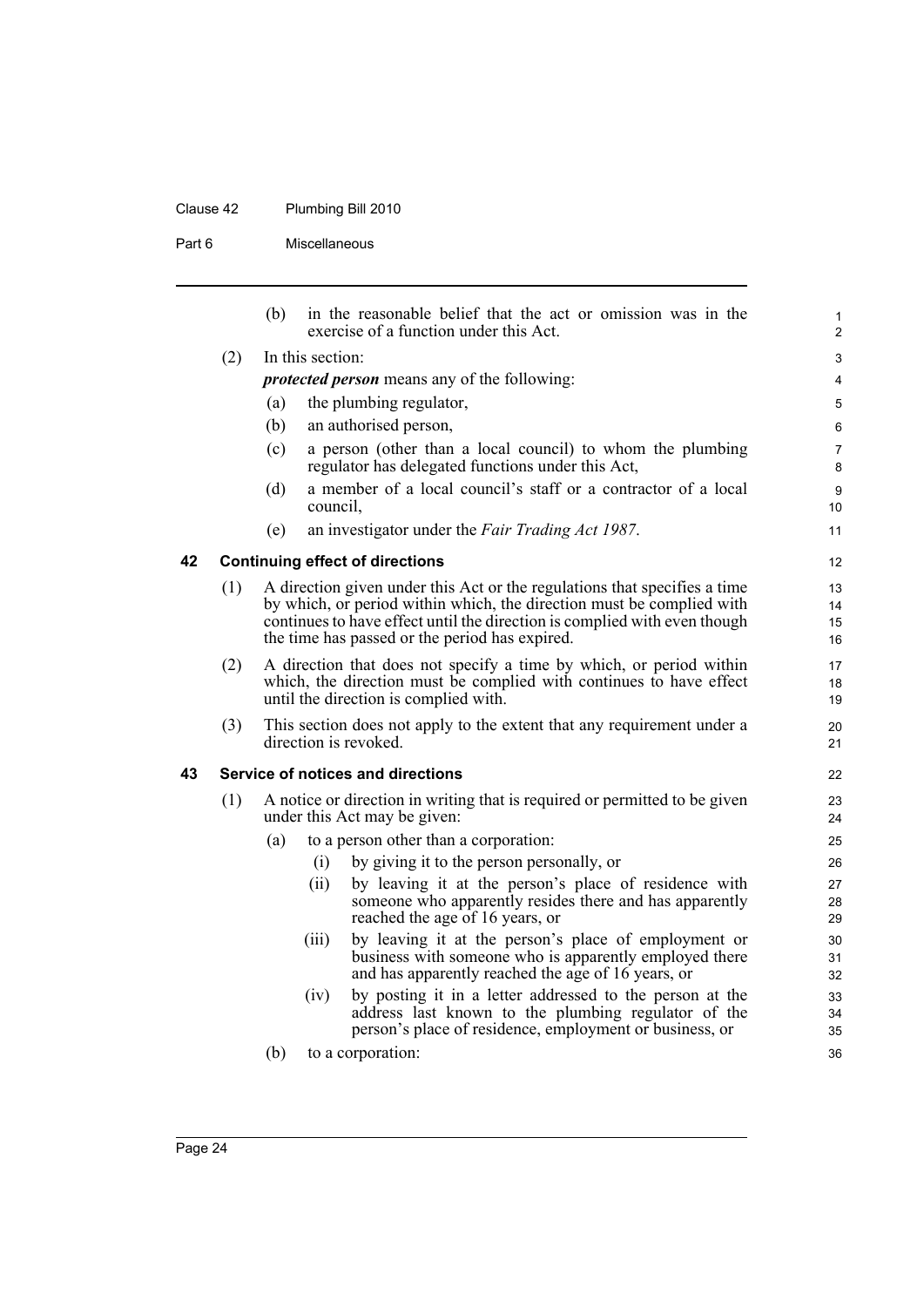Plumbing Bill 2010 Clause 44

|    |     | (i)                  | by giving it to the secretary of the corporation, or any other<br>person concerned in the management of the corporation,<br>personally, or                                                                                                                                  |
|----|-----|----------------------|-----------------------------------------------------------------------------------------------------------------------------------------------------------------------------------------------------------------------------------------------------------------------------|
|    |     | (ii)                 | by leaving it at the corporation's only or principal place of<br>business with someone who is apparently employed there<br>and has apparently reached the age of 16 years, or                                                                                               |
|    |     | (iii)                | by posting it in a letter addressed to the corporation at the<br>address last known to the plumbing regulator of its only or<br>principal place of business.                                                                                                                |
|    | (2) | in any other manner. | Nothing in this section affects the operation of any provision of a law or<br>of the rules of a court authorising a document to be served on a person                                                                                                                       |
| 44 |     | <b>Regulations</b>   |                                                                                                                                                                                                                                                                             |
|    | (1) |                      | The Governor may make regulations, not inconsistent with this Act, for<br>or with respect to any matter that by this Act is required or permitted to<br>be prescribed or that is necessary or convenient to be prescribed for<br>carrying out or giving effect to this Act. |
|    | (2) | or with respect to:  | Without limiting subsection $(1)$ , the regulations may make provision for                                                                                                                                                                                                  |

- <span id="page-34-0"></span>(a) the fees payable under this Act, and
- (b) the requirements for carrying out plumbing and drainage work.
- (3) For the purposes of subsection (2) (a), if functions of the plumbing regulator have been delegated to local councils the regulations may provide:
	- (a) that the councils may set fees for exercising the functions, and
	- (b) for the methodology or factors to be used by the councils in setting the fees, including maximum fees that may be charged for exercising the functions.
- (4) The regulations may create an offence punishable by a maximum penalty of 20 penalty units.

#### <span id="page-34-1"></span>**45 Review of Act**

- (1) The Minister is to review this Act to determine whether the policy objectives of the Act remain valid and whether the terms of the Act remain appropriate for securing those objectives.
- (2) The review is to be undertaken as soon as possible after the period of 2 years from the date of assent to this Act.
- (3) A report on the outcome of the review is to be tabled in each House of Parliament within 12 months after the end of the period of 2 years.

Page 25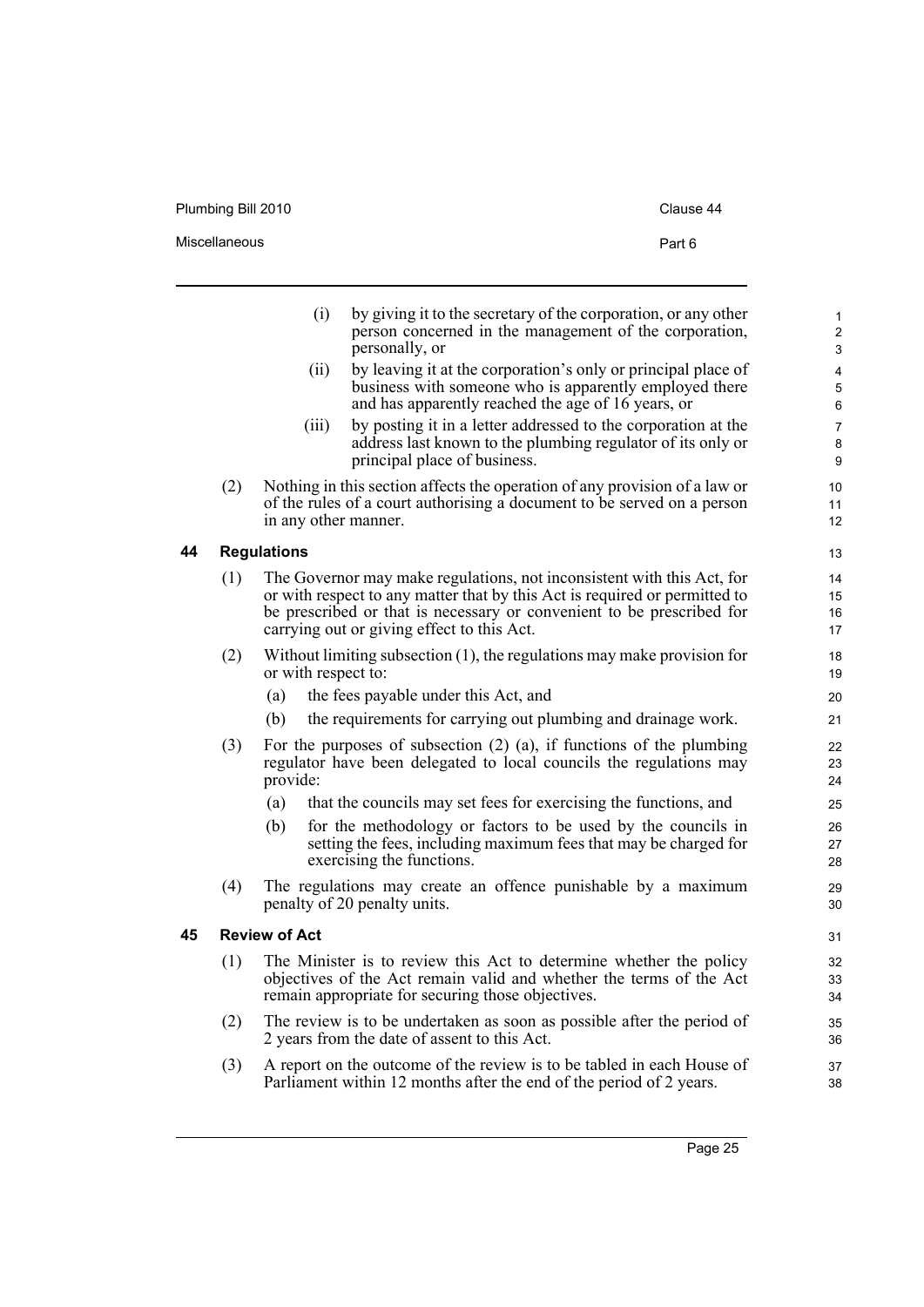Schedule 1 Savings, transitional and other provisions

### <span id="page-35-0"></span>**Schedule 1 Savings, transitional and other provisions**

### **Part 1 General**

#### **1 Regulations**

(1) The regulations may contain provisions of a savings or transitional nature consequent on the enactment of the following Acts: this Act

1  $\mathfrak{p}$ 

3

19  $20$ 

- (2) Any such provision may, if the regulations so provide, take effect from the date of assent to the Act concerned or a later date.
- (3) To the extent to which any such provision takes effect from a date that is earlier than the date of its publication on the NSW legislation website, the provision does not operate so as:
	- (a) to affect, in a manner prejudicial to any person (other than the State or an authority of the State), the rights of that person existing before the date of its publication, or
	- (b) to impose liabilities on any person (other than the State or an authority of the State) in respect of anything done or omitted to be done before the date of its publication.

### **Part 2 Provisions consequent on enactment of this Act**

#### **2 Staged commencement**

(1) Despite any other provision of this Act, this Act and the regulations (other than the relevant provisions) do not apply to plumbing and drainage work carried out in a relevant utility area until the date prescribed by the regulations.

#### (2) In this clause:

*relevant provisions* means any of the following provisions:

- (a) section 3 to the extent that a definition in that section is relevant to the operation of section 5 or 6,
- (b) section 5,
- (c) section 6,
- (d) clause 3 of this Schedule,
- (e) any provision of the regulations that relates to a provision referred to in paragraphs  $(a)$ – $(d)$ .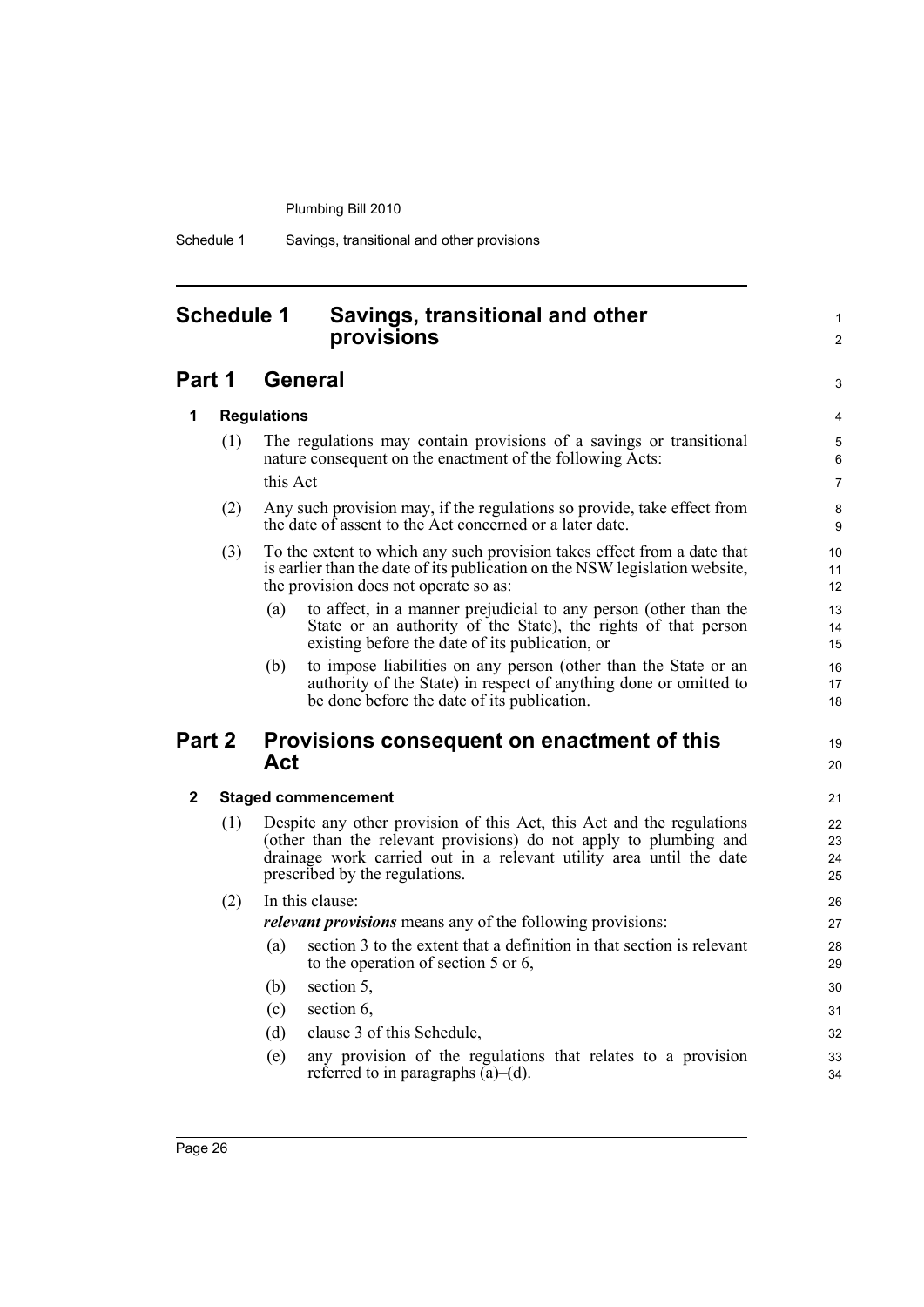Savings, transitional and other provisions Schedule 1 Schedule 1

|   |     |     | <i>relevant utility area</i> means any area other than the following:                                                                                                                           | $\mathbf{1}$                        |
|---|-----|-----|-------------------------------------------------------------------------------------------------------------------------------------------------------------------------------------------------|-------------------------------------|
|   |     | (a) | an area that, immediately before the commencement of this<br>clause, was within the area of operations of the Sydney Water<br>Corporation,                                                      | $\mathbf{2}$<br>3<br>$\overline{4}$ |
|   |     | (b) | an area that, immediately before the commencement of this<br>clause, was within the area of operations of a licensed network<br>operator under the <i>Water Industry Competition Act 2006</i> . | 5<br>6<br>$\overline{7}$            |
| 3 |     |     | Plumbing and drainage work started before commencement                                                                                                                                          | 8                                   |
|   | (1) |     | This clause applies if:                                                                                                                                                                         | 9                                   |
|   |     | (a) | before the commencement of this Act in relation to an area, a<br>person had started, but not completed, carrying out work in that<br>area, and                                                  | 10<br>11<br>12                      |
|   |     | (b) | the work is plumbing and drainage work within the meaning of<br>this Act, and                                                                                                                   | 13<br>14                            |
|   |     | (c) | the person held a permit granted under an Act to carry out the<br>work.                                                                                                                         | 15<br>16                            |
|   | (2) |     | On and from the commencement of the Act in relation to that area:                                                                                                                               | 17                                  |
|   |     | (a) | the work is taken to be plumbing and drainage work carried out<br>under this Act, and                                                                                                           | 18<br>19                            |
|   |     | (b) | the permit is taken to be a notice of the work under section 7.                                                                                                                                 | 20                                  |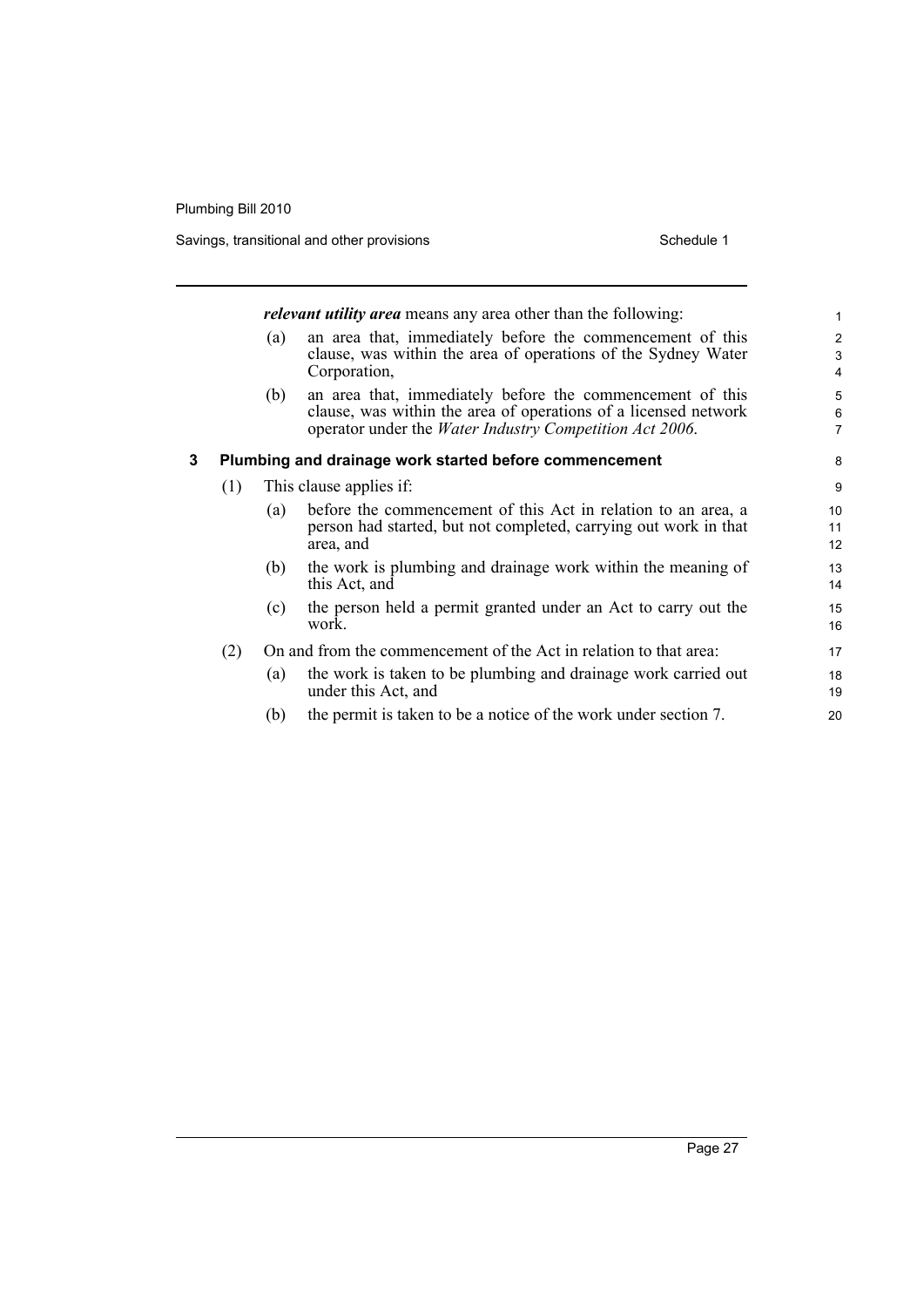Schedule 2 Amendment of legislation

<span id="page-37-0"></span>

|       | <b>Schedule 2</b>            | <b>Amendment of legislation</b>                                                                               | 1                   |
|-------|------------------------------|---------------------------------------------------------------------------------------------------------------|---------------------|
| 2.1   |                              | Home Building Act 1989 No 147                                                                                 | 2                   |
| [1]   | <b>Section 3 Definitions</b> |                                                                                                               | 3                   |
|       |                              | Omit the definition of <i>plumbing work</i> in section $3(1)$ . Insert instead:                               | 4                   |
|       |                              | <i>plumbing work</i> means:                                                                                   | 5                   |
|       | (a)                          | plumbing and drainage work within the meaning of the<br>Plumbing Act 2010, and                                | 6<br>$\overline{7}$ |
|       | (b)                          | plumbing or drainage work that, because of a relevant law,<br>can be done lawfully only:                      | 8<br>9              |
|       |                              | by the holder of an endorsed contractor licence or of<br>(i)<br>a supervisor or tradesperson certificate, and | 10<br>11            |
|       |                              | if a relevant law so provides, by some other person.<br>(ii)                                                  | 12                  |
| [2]   |                              | Section 135 Proceedings for certain offences under other Acts                                                 | 13                  |
|       |                              | Insert the following after section $135$ (h):                                                                 | 14                  |
|       |                              | or                                                                                                            | 15                  |
|       | (i)                          | the Plumbing Act 2010,                                                                                        | 16                  |
| 2.2   |                              | Hunter Water Act 1991 No 53                                                                                   | 17                  |
| [1]   | <b>Section 30A</b>           |                                                                                                               | 18                  |
|       | Insert after section 30:     |                                                                                                               | 19                  |
|       | 30A                          | Unauthorised connections, alterations or use of works                                                         | 20                  |
|       |                              | A person must not do any of the following unless authorised to<br>do so by the Corporation:                   | 21<br>22            |
|       | (a)                          | connect any pipe or fitting to a work owned by the<br>Corporation,                                            | 23<br>24            |
|       | (b)                          | alter or use a work owned by the Corporation.                                                                 | 25                  |
|       |                              | Maximum penalty: 100 penalty units (or 200 penalty units in the<br>case of a corporation).                    | 26<br>27            |
| $[2]$ |                              | Section 69 Work for water supply, sewerage or drainage                                                        | 28                  |
|       | Omit the section.            |                                                                                                               | 29                  |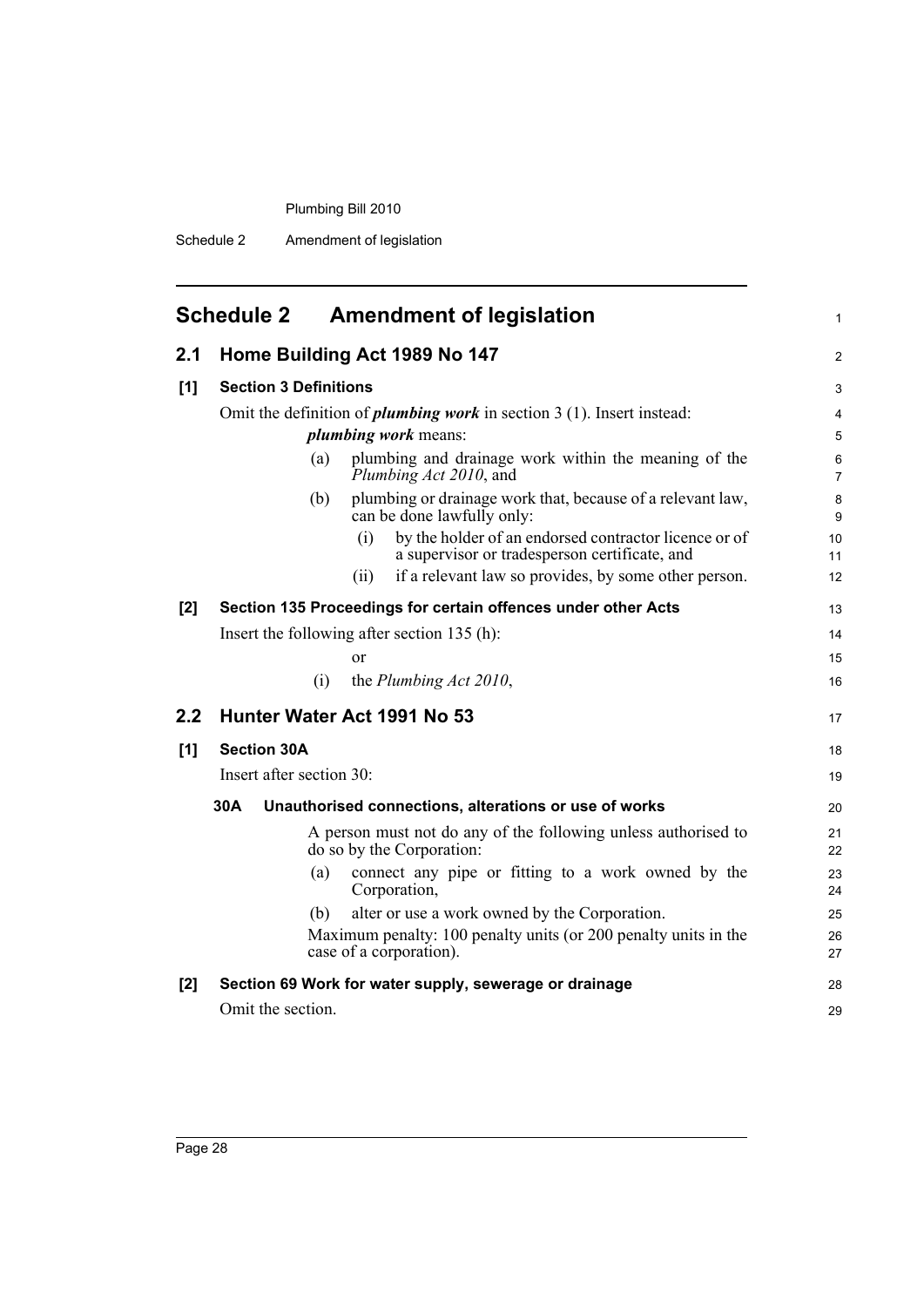Amendment of legislation Schedule 2

| 2.3   | <b>Hunter Water Regulation 2010</b>                                                                                                                            | $\mathbf{1}$         |
|-------|----------------------------------------------------------------------------------------------------------------------------------------------------------------|----------------------|
|       | Part 3 Plumbing and drainage work                                                                                                                              | 2                    |
|       | Omit the Part.                                                                                                                                                 | 3                    |
| 2.4   | Land and Environment Court Act 1979 No 204                                                                                                                     | 4                    |
| [1]   | Section 18 Class 2-local government and miscellaneous appeals and<br>applications                                                                              | 5<br>6               |
|       | Insert after section $18$ (g):                                                                                                                                 | $\overline{7}$       |
|       | (h)<br>appeals under section 30 of the <i>Plumbing Act 2010</i> .                                                                                              | 8                    |
| $[2]$ | Section 20 Class 4-environmental planning and protection and<br>development contract civil enforcement                                                         | 9<br>10 <sup>1</sup> |
|       | Insert after section $20(1)(dh)$ :                                                                                                                             | 11                   |
|       | proceedings under section 31 of the Plumbing Act 2010,<br>(d <sub>i</sub> )                                                                                    | 12                   |
| [3]   | Section 20 (3) (a)                                                                                                                                             | 13                   |
|       | Insert after "Plantations and Reafforestation Act 1999":                                                                                                       | 14                   |
|       | Plumbing Act 2010                                                                                                                                              | 15                   |
| 2.5   | Law Enforcement (Powers and Responsibilities) Act 2002<br><b>No 103</b>                                                                                        | 16<br>17             |
|       | Schedule 2 Search warrants under other Acts                                                                                                                    | 18                   |
|       | Insert in alphabetical order:                                                                                                                                  | 19                   |
|       | Plumbing Act 2010, section 28                                                                                                                                  | 20                   |
| 2.6   | <b>Local Government Act 1993 No 30</b>                                                                                                                         | 21                   |
|       | Section 124 What orders may be given, in what circumstances and to<br>whom?                                                                                    | 22<br>23             |
|       | Insert "or, in the case of a water supply or sewerage system, the Plumbing Act<br>2010" after "1919" wherever occurring in item 5 of the Table to the section. | 24<br>25             |
| 2.7   | <b>Local Government (General) Regulation 2005</b>                                                                                                              | 26                   |
| [1]   | Clause 16 Approvals for stormwater drainage work to be subject to a<br>condition requiring compliance with standards and requirements                          | 27<br>28             |
|       | Omit "water supply, sewerage or".                                                                                                                              | 29                   |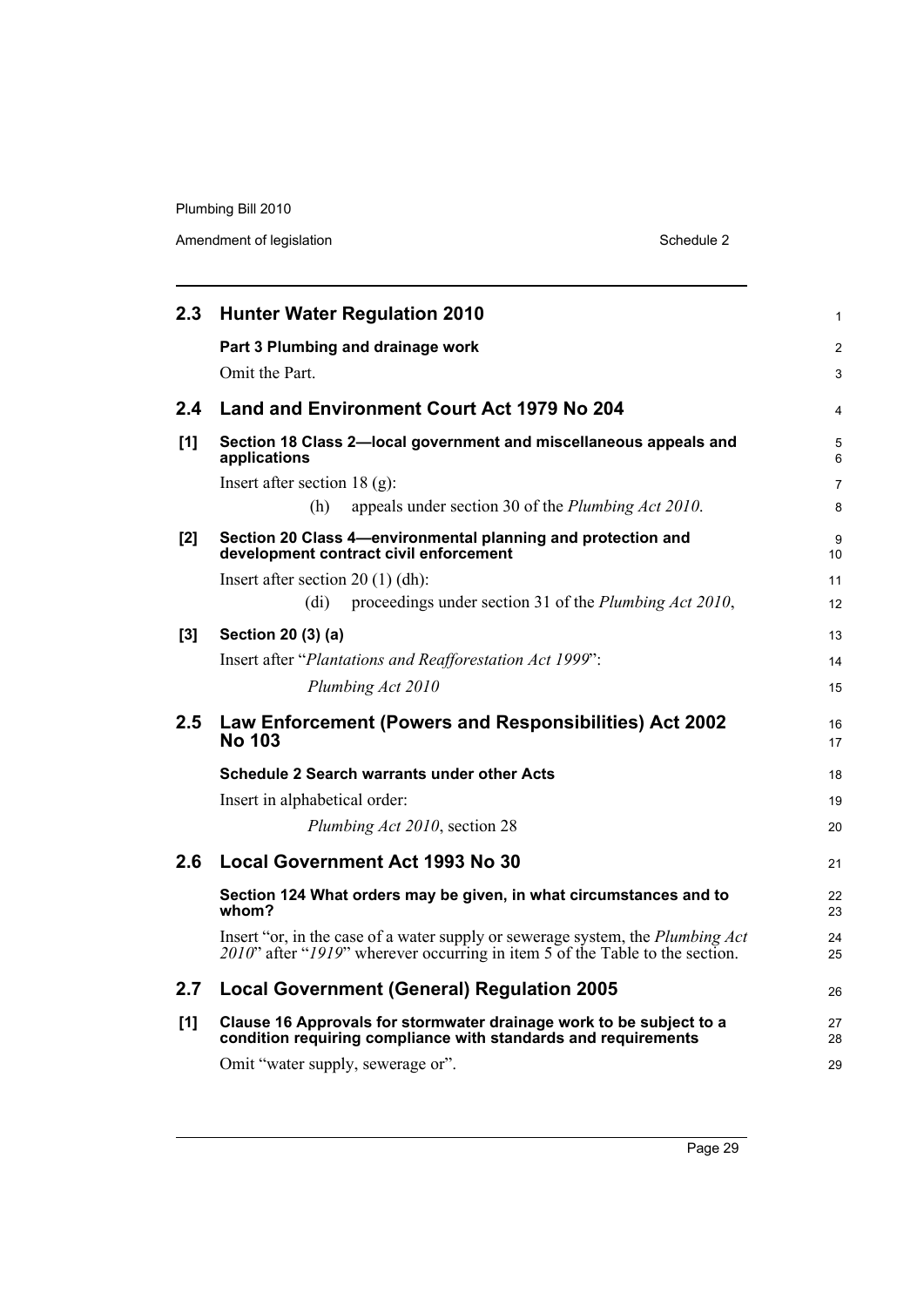Schedule 2 Amendment of legislation

| [2] |        | <b>Clause 16A</b>       |                                                                                                                                                                                                        |                      |
|-----|--------|-------------------------|--------------------------------------------------------------------------------------------------------------------------------------------------------------------------------------------------------|----------------------|
|     |        | Insert after clause 16: |                                                                                                                                                                                                        |                      |
|     | 16A    |                         | Approvals for water supply or sewerage work subject to<br>compliance with Plumbing Act 2010, standards and requirements                                                                                |                      |
|     |        | with:                   | It is a condition of an approval allowing water supply or sewerage<br>work that the activity approved, and any building or work<br>associated or carried out in connection with the activity, complies | $\,6\,$              |
|     |        | (a)                     | any requirements of the <i>Plumbing Act 2010</i> or the<br>regulations made under that Act, and                                                                                                        | 9<br>10              |
|     |        | (b)                     | any applicable standards or requirements set out or<br>referred to in this Regulation or any other regulation under<br>the Act or the <i>Environmental Planning and Assessment Act</i><br>1979.        | 11<br>12<br>13<br>14 |
| [3] |        | Clause 151              |                                                                                                                                                                                                        | 15                   |
|     |        |                         | Omit the clause. Insert instead:                                                                                                                                                                       | 16                   |
|     | 151    | <b>Act 2010</b>         | Water supply and sewerage work to comply with Plumbing                                                                                                                                                 | 17<br>18             |
|     |        |                         | Water supply work and sewerage work must comply with any<br>requirements of the <i>Plumbing Act 2010</i> or the regulations made<br>under that Act                                                     | 19<br>20<br>21       |
|     | 151A   | <b>Zealand Standard</b> | Stormwater drainage work to comply with Australian and New                                                                                                                                             | 22<br>23             |
|     |        |                         | Stormwater drainage work must comply with:                                                                                                                                                             | 24                   |
|     |        | (a)                     | AS/NZS 3500.3:2003, Plumbing and Drainage-<br>Stormwater Drainage, or                                                                                                                                  | 25<br>26             |
|     |        | (b)                     | section 5 of AS/NZS 3500.5:2000, National Plumbing and<br>Drainage-Domestic installations.                                                                                                             | 27<br>28             |
| [4] |        |                         | <b>Clause 153 Laying of house service pipes</b>                                                                                                                                                        | 29                   |
|     |        | Omit the clause.        |                                                                                                                                                                                                        | 30                   |
| [5] |        |                         | <b>Schedule 1 Standards relating to approvals</b>                                                                                                                                                      | 31                   |
|     |        |                         | Omit the heading to Part 2. Insert instead:                                                                                                                                                            | 32                   |
|     | Part 2 |                         | <b>Standards for stormwater drainage work</b>                                                                                                                                                          | 33                   |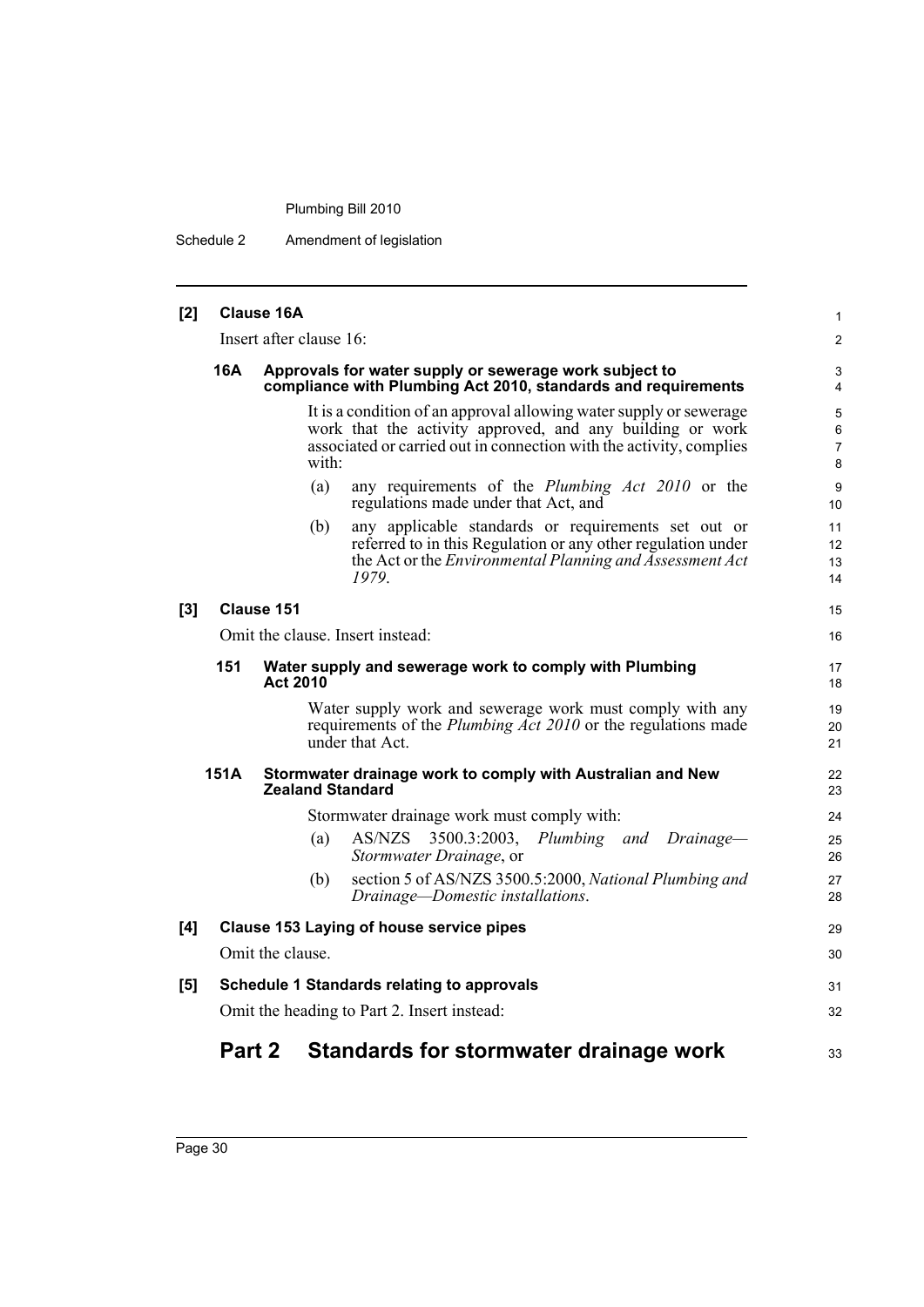Amendment of legislation Schedule 2

| [6] |     | Schedule 1, clause 15       |     |                                                                                                               | 1              |
|-----|-----|-----------------------------|-----|---------------------------------------------------------------------------------------------------------------|----------------|
|     |     |                             |     | Omit the clause. Insert instead:                                                                              | $\overline{c}$ |
|     | 15  |                             |     | <b>Compliance with Australian and New Zealand Standard</b>                                                    | 3              |
|     |     |                             |     | Stormwater drainage work must comply with:                                                                    | 4              |
|     |     |                             | (a) | 3500.3:2003,<br>Plumbing and Drainage-<br>AS/NZS<br>Stormwater Drainage, or                                   | 5<br>6         |
|     |     |                             | (b) | section 5 of AS/NZS 3500.5:2000, National Plumbing and<br>Drainage-Domestic installations.                    | 7<br>8         |
| [7] |     |                             |     | Schedule 1, clause 16 (5)                                                                                     | 9              |
|     |     | Omit the subclause.         |     |                                                                                                               | 10             |
| [8] |     | Schedule 1, clause 20       |     |                                                                                                               | 11             |
|     |     | Omit the clause.            |     |                                                                                                               | 12             |
| [9] |     |                             |     | Schedule 1, clause 21 (1)                                                                                     | 13             |
|     |     | Omit "1, 4 or".             |     |                                                                                                               | 14             |
| 2.8 |     | <b>Regulation 2005</b>      |     | <b>Local Government (Manufactured Home Estates, Caravan</b><br>Parks, Camping Grounds and Moveable Dwellings) | 15<br>16<br>17 |
| [1] |     | <b>Clause 4 Definitions</b> |     |                                                                                                               | 18             |
|     |     | clause $4(1)$ .             |     | Omit the definition of <i>Plumbing and Drainage Code of Practice</i> from                                     | 19<br>20       |
| [2] |     |                             |     | Clauses 27 (3) (a), 28 (3) (a), 62 (a), 101 (5) (a), 102 (5) (a) and 154 (a)                                  | 21             |
|     |     |                             |     | Omit "Plumbing and Drainage Code of Practice" wherever occurring.                                             | 22             |
|     |     |                             |     | Insert instead " <i>Plumbing Act 2010</i> and any regulations under that Act".                                | 23             |
| [3] |     | <b>Clause 29 Drainage</b>   |     |                                                                                                               | 24             |
|     |     | Omit clause $29(3)(a)$ .    |     |                                                                                                               | 25             |
| [4] |     | Clause 176                  |     |                                                                                                               | 26             |
|     |     | Insert after clause 175:    |     |                                                                                                               | 27             |
|     | 176 |                             |     | <b>Transitional provision for Plumbing Act 2010</b>                                                           | 28             |
|     |     | (1)                         |     | This clause applies if, immediately before the commencement of<br>this clause:                                | 29<br>30       |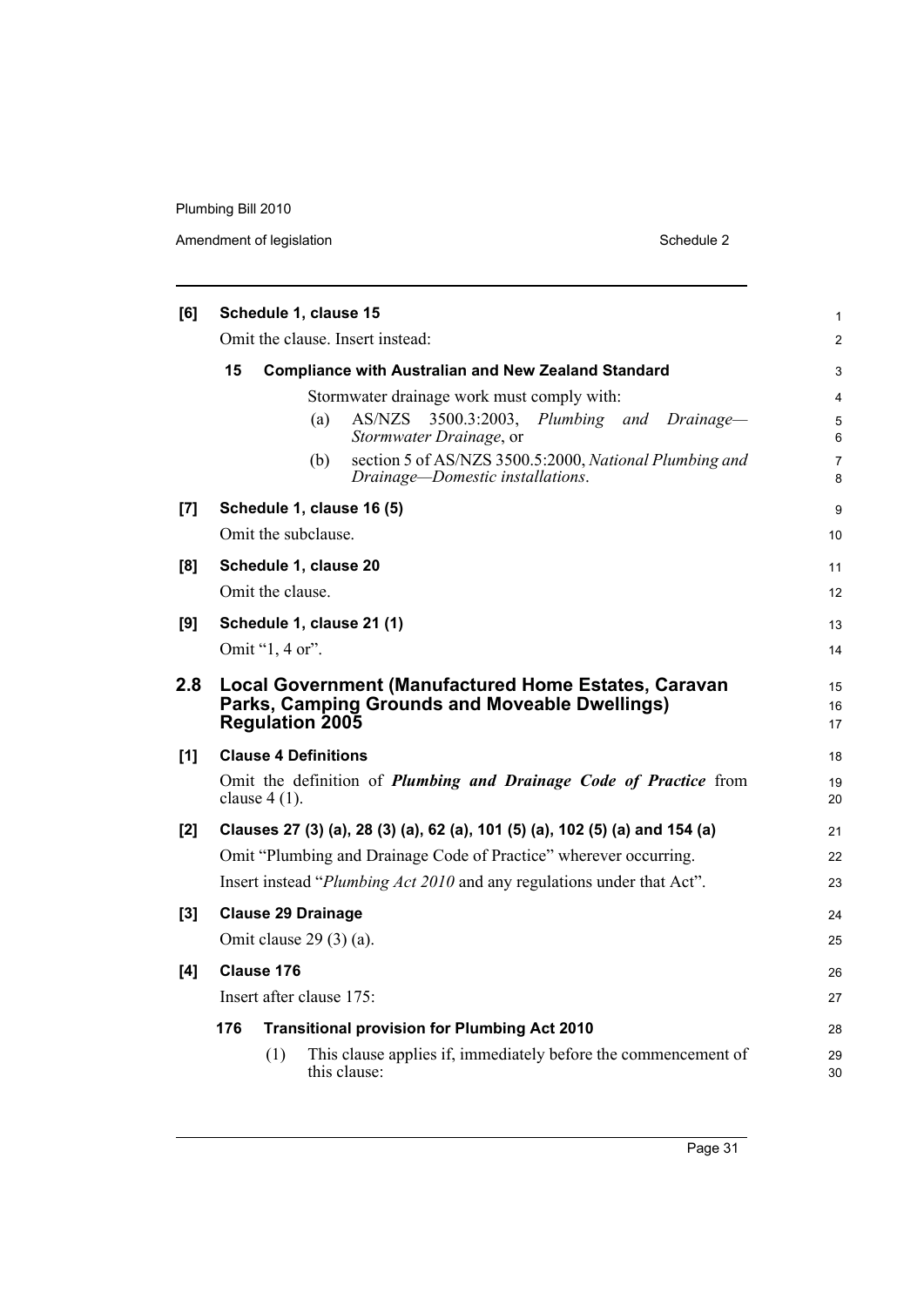Schedule 2 Amendment of legislation

|     | a utility service complied with the Plumbing and Drainage<br>(a)<br>Code of Practice, or                                                                                                                                            |
|-----|-------------------------------------------------------------------------------------------------------------------------------------------------------------------------------------------------------------------------------------|
|     | a plumbing and drainage fitting was installed in<br>(b)<br>accordance with the Plumbing and Drainage Code of<br>Practice.                                                                                                           |
| (2) | From the commencement, the utility service or plumbing and<br>drainage fitting is taken to comply with the <i>Plumbing Act 2010</i> as<br>in force on that day.                                                                     |
| (3) | In this clause:<br><i>plumbing and drainage fitting</i> means the pipes and fitting in a<br>manufactured home or relocatable home that relate to water<br>supply, sewerage or stormwater drainage.<br><i>utility service</i> means: |
|     | (a) the water supply service for a manufactured home estate                                                                                                                                                                         |

(a) the water supply service for a manufactured home estate caravan park or camping ground, and

20

21 22

- (b) the sewage disposal system for a manufactured home estate, caravan park or camping ground, and
- (c) the stormwater drainage system for a manufactured home estate.

### **2.9 Residential Parks Regulation 2006**

#### **Clause 15**

Omit the clause. Insert instead:

#### **15 Individual water metering standards: sections 36 and 39**

For the purposes of sections 36 (1) (b) and 39 (1) of the Act, residential premises must be individually metered:

- (a) in accordance with any relevant standard prescribed under the *Plumbing Act 2010*, or
- (b) if a standard has not been prescribed under the *Plumbing Act 2010*, in a way that meets the requirements of a water supply authority that operates in the area in which the residential premises are located.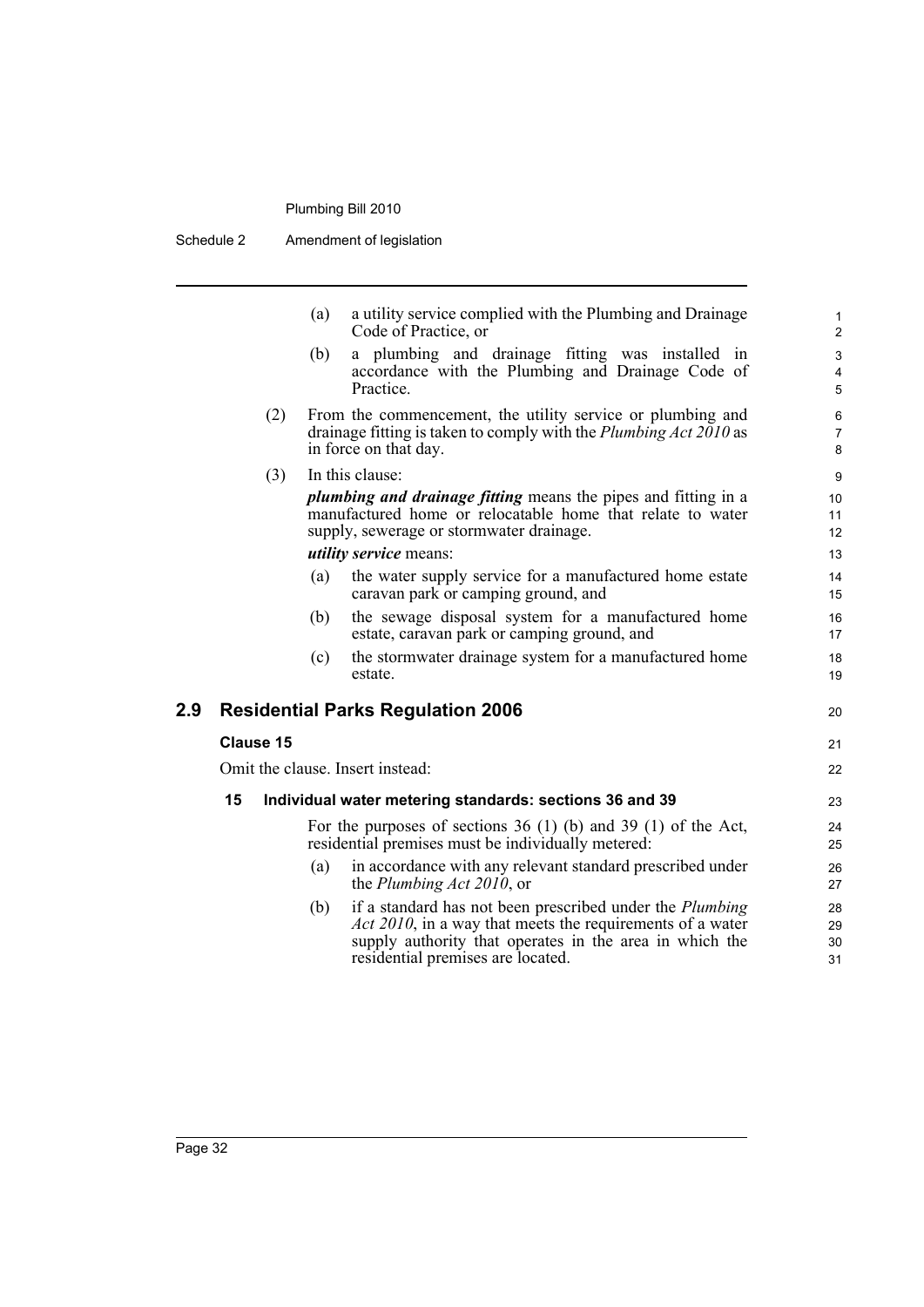Amendment of legislation Schedule 2

|     |     |                    | 2.10 Sydney Water Act 1994 No 88                                                                                                                                                  | $\mathbf{1}$        |
|-----|-----|--------------------|-----------------------------------------------------------------------------------------------------------------------------------------------------------------------------------|---------------------|
| [1] |     | <b>Section 48A</b> |                                                                                                                                                                                   | 2                   |
|     |     |                    | Insert after section 48:                                                                                                                                                          | 3                   |
|     | 48A |                    | Unauthorised connections, alterations and use of works                                                                                                                            | 4                   |
|     |     |                    | A person must not do any of the following unless authorised to<br>do so by the Corporation:                                                                                       | 5<br>6              |
|     |     |                    | connect any pipe or fitting to a work owned by the<br>(a)<br>Corporation,                                                                                                         | $\overline{7}$<br>8 |
|     |     |                    | alter or use a work owned by the Corporation.<br>(b)                                                                                                                              | 9                   |
|     |     |                    | Maximum penalty: 100 penalty units (or 200 penalty units in the<br>case of a corporation).                                                                                        | 10<br>11            |
| [2] |     |                    | Section 99 Work for stormwater drainage                                                                                                                                           | 12                  |
|     |     |                    | Omit "water supply, sewerage or stormwater drainage intended for direct or<br>indirect connection with the pipes, sewers or drains" from section 99 (1).                          | 13<br>14            |
|     |     |                    | Insert instead "stormwater drainage intended for direct or indirect connection<br>with the stormwater system".                                                                    | 15<br>16            |
| [3] |     |                    | <b>Section 106 Regulations</b>                                                                                                                                                    | 17                  |
|     |     |                    | Omit section 106 (5). Insert instead:                                                                                                                                             | 18                  |
|     |     | (5)                | The regulations may apply, adopt or incorporate a standard<br>published or adopted by Standards Australia as in force for the<br>time being.                                      | 19<br>20<br>21      |
|     |     |                    | 2.11 Sydney Water Regulation 2006                                                                                                                                                 | 22                  |
| [1] |     |                    | Part 2 Plumbing and drainage                                                                                                                                                      | 23                  |
|     |     | Omit the Part.     |                                                                                                                                                                                   | 24                  |
| [2] |     | <b>Clause 31A</b>  |                                                                                                                                                                                   | 25                  |
|     |     |                    | Insert in Part 5, before clause 32:                                                                                                                                               | 26                  |
|     | 31A |                    | Corporation to be notified of damage to its works or other property                                                                                                               | 27                  |
|     |     | (1)                | A person who, in the course of doing plumbing and drainage<br>work, damages a work or other property of the Corporation must<br>immediately notify the Corporation of the damage. | 28<br>29<br>30      |
|     |     |                    | Maximum penalty: 200 penalty units in the case of a corporation,<br>100 penalty units in any other case.                                                                          | 31<br>32            |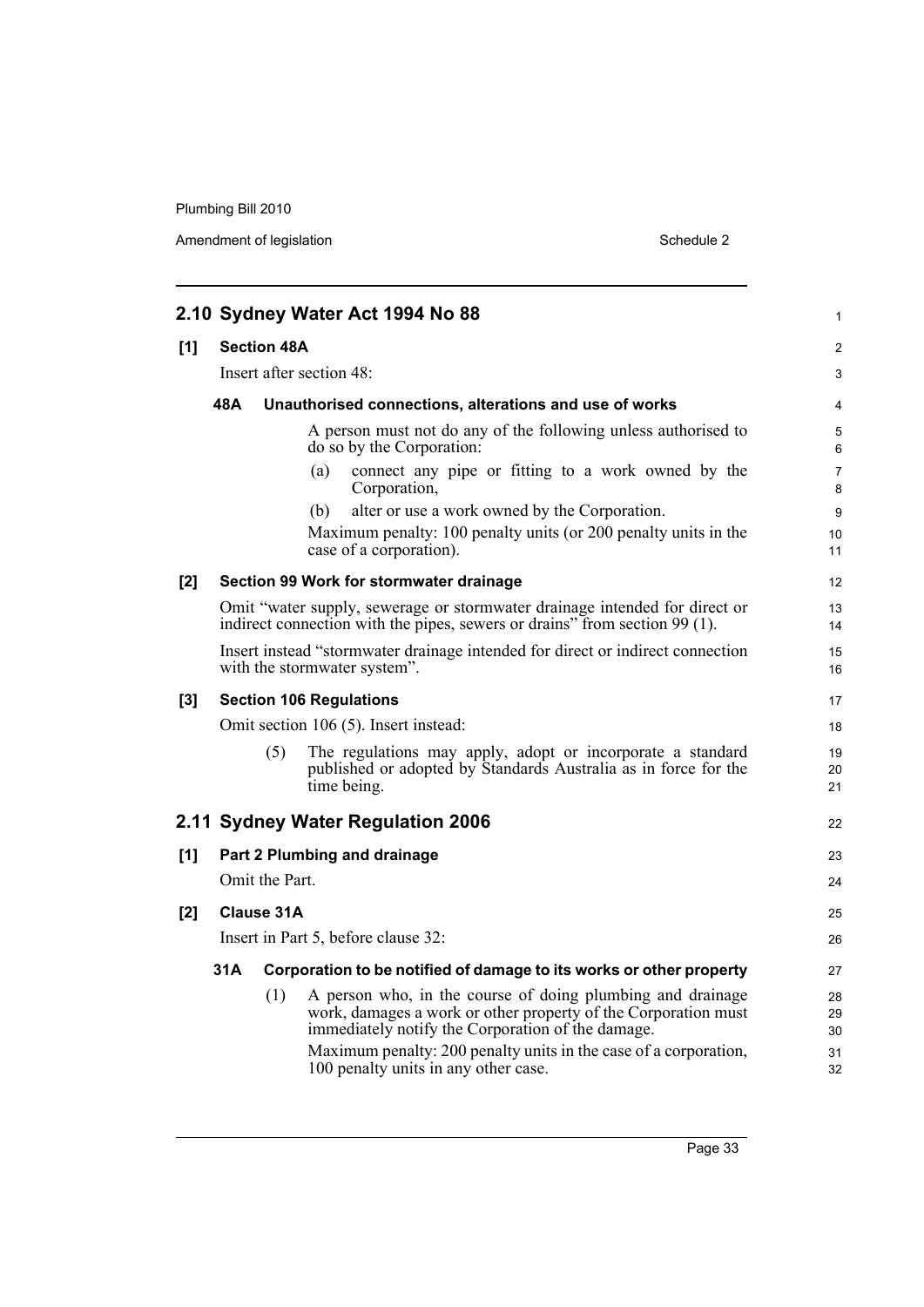| Schedule 2 | Amendment of legislation |
|------------|--------------------------|
|------------|--------------------------|

|       | (2)                            |     | In this clause: | <i>plumbing and drainage work</i> has the meaning given in the<br>Plumbing Act 2010. | $\mathbf{1}$<br>$\overline{2}$<br>3 |
|-------|--------------------------------|-----|-----------------|--------------------------------------------------------------------------------------|-------------------------------------|
|       |                                |     |                 | 2.12 Water Industry Competition Act 2006 No 104                                      | 4                                   |
| [1]   |                                |     |                 | Section 73 Unlicensed plumbing and drainage work                                     | 5                                   |
|       | Omit the section.              |     |                 |                                                                                      | 6                                   |
| [2]   |                                |     |                 | <b>Schedule 2 Regulation-making powers</b>                                           | $\overline{7}$                      |
|       | Omit item 6 (a) of Schedule 2. |     |                 |                                                                                      | 8                                   |
|       |                                |     |                 | 2.13 Water Industry Competition (General) Regulation 2008                            | 9                                   |
| [1]   | <b>Clause 3 Definitions</b>    |     |                 |                                                                                      | 10                                  |
|       | clause $3(1)$ .                |     |                 | Omit the definition of <i>Plumbing and Drainage Code of Practice</i> from            | 11<br>$12 \overline{ }$             |
| [2]   |                                |     |                 | Schedule 1 Conditions for network operators' licences                                | 13                                  |
|       |                                |     |                 | Omit "the Plumbing and Drainage Code of Practice" from clause 8 (1).                 | 14                                  |
|       | Act 2010".                     |     |                 | Insert instead "any relevant standard prescribed under the <i>Plumbing</i>           | 15<br>16                            |
| $[3]$ | Schedule 1, clause 11          |     |                 |                                                                                      | 17                                  |
|       |                                |     |                 | Omit "the Plumbing and Drainage Code of Practice".                                   | 18                                  |
|       |                                |     |                 | Insert instead "section 5 of the Plumbing Act 2010".                                 | 19                                  |
| [4]   | Schedule 1, clause 15          |     |                 |                                                                                      | 20                                  |
|       | Omit the clause.               |     |                 |                                                                                      | 21                                  |
|       |                                |     |                 | 2.14 Water Management Act 2000 No 92                                                 | 22                                  |
| [1]   |                                |     |                 | Section 109 Suspension and cancellation of approvals                                 | 23                                  |
|       |                                |     |                 | Omit section 109 (1) (b). Insert instead:                                            | 24                                  |
|       |                                | (b) |                 | that the holder of the approval has been convicted of an<br>offence against:         | 25<br>26                            |
|       |                                |     | (i)             | this Act or the regulations, or                                                      | 27                                  |
|       |                                |     | (i)             | the Plumbing Act 2010 or the regulations under that<br>Act,                          | 28<br>29                            |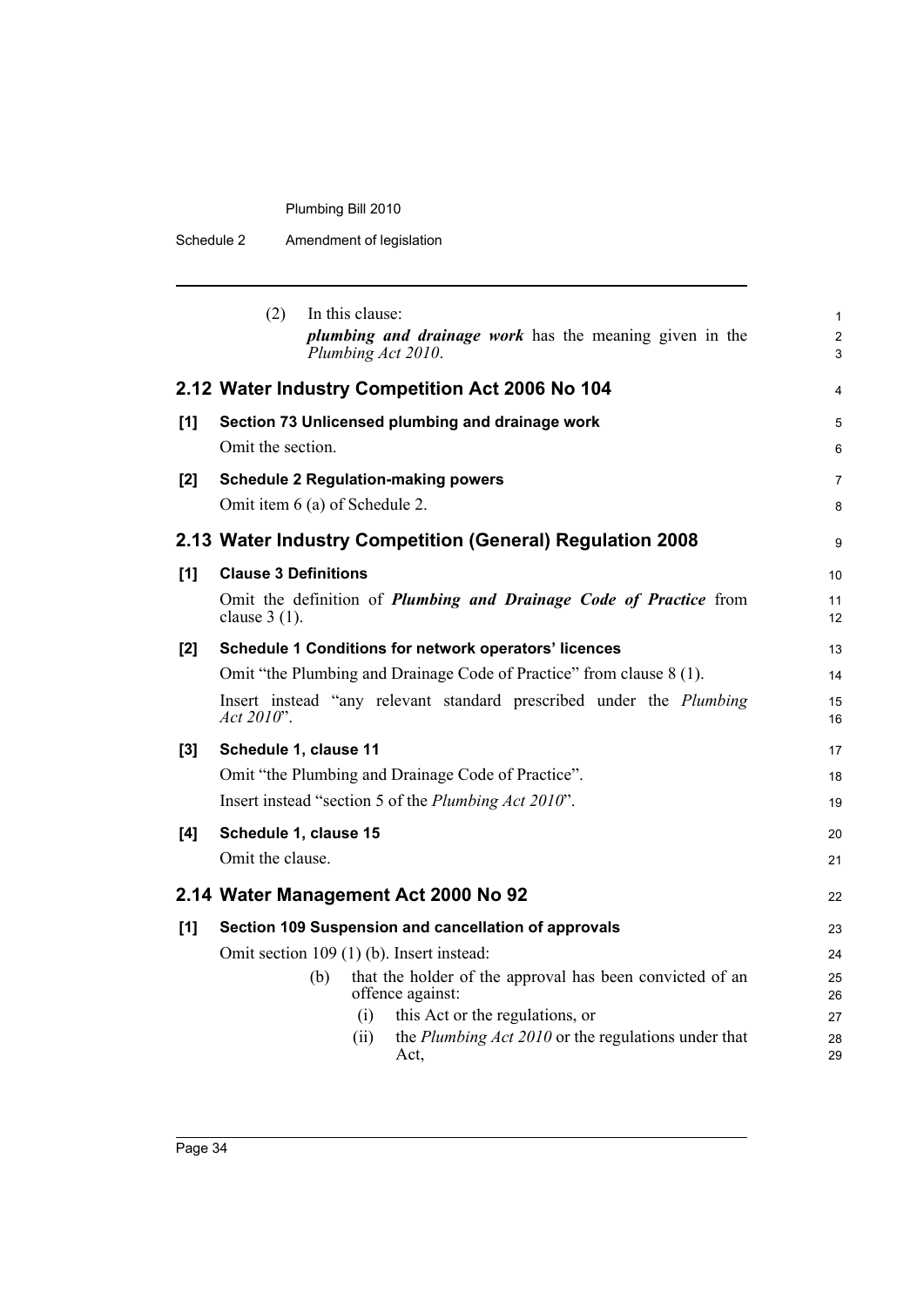Amendment of legislation Schedule 2

| [2] | Section 318B Unlicensed plumbing work                                                                                                          | 1              |
|-----|------------------------------------------------------------------------------------------------------------------------------------------------|----------------|
|     | Omit the section.                                                                                                                              | $\overline{c}$ |
| [3] | <b>Section 322 Regulations</b>                                                                                                                 | 3              |
|     | Omit section $322(1)(d)$ .                                                                                                                     | 4              |
| [4] | <b>Section 322 (2)</b>                                                                                                                         | 5              |
|     | Omit "other than a SEPP made under the Environmental Planning and<br>Assessment Act 1979".                                                     | 6<br>7         |
|     | Insert instead:                                                                                                                                | 8              |
|     | other than:                                                                                                                                    | 9              |
|     | a SEPP made under the <i>Environmental Planning and</i><br>(a)<br>Assessment Act 1979, or                                                      | 10<br>11       |
|     | a statutory instrument made under the <i>Plumbing Act 2010</i> .<br>(b)                                                                        | 12             |
|     | 2.15 Water Management (Water Supply Authorities) Regulation<br>2004                                                                            | 13<br>14       |
| [1] | <b>Clause 3 Definitions</b>                                                                                                                    | 15             |
|     | Omit the definition of <i>sewerage service</i> from clause 3 (1).                                                                              | 16             |
| [2] | Clause 13 Installation and maintenance of water service by owner                                                                               | 17             |
|     | Omit the clause.                                                                                                                               | 18             |
| [3] | Clause 33 Installation and maintenance of sewerage service by owner                                                                            | 19             |
|     | Omit the clause.                                                                                                                               | 20             |
| [4] | Clause 34 Sewerage service not to be shared                                                                                                    | 21             |
|     | Omit clause 34 (2).                                                                                                                            | 22             |
| [5] | <b>Clause 34 (5)</b>                                                                                                                           | 23             |
|     | Insert after clause $34(4)$ :                                                                                                                  | 24             |
|     | (5)<br>In this clause:                                                                                                                         | 25             |
|     | sewerage service has the meaning given by section 283 of the<br>Act.                                                                           | 26<br>27       |
|     | shared sewerage service means a sewerage service that extends<br>over, or receives sewage from, 2 or more separately owned<br>parcels of land. | 28<br>29<br>30 |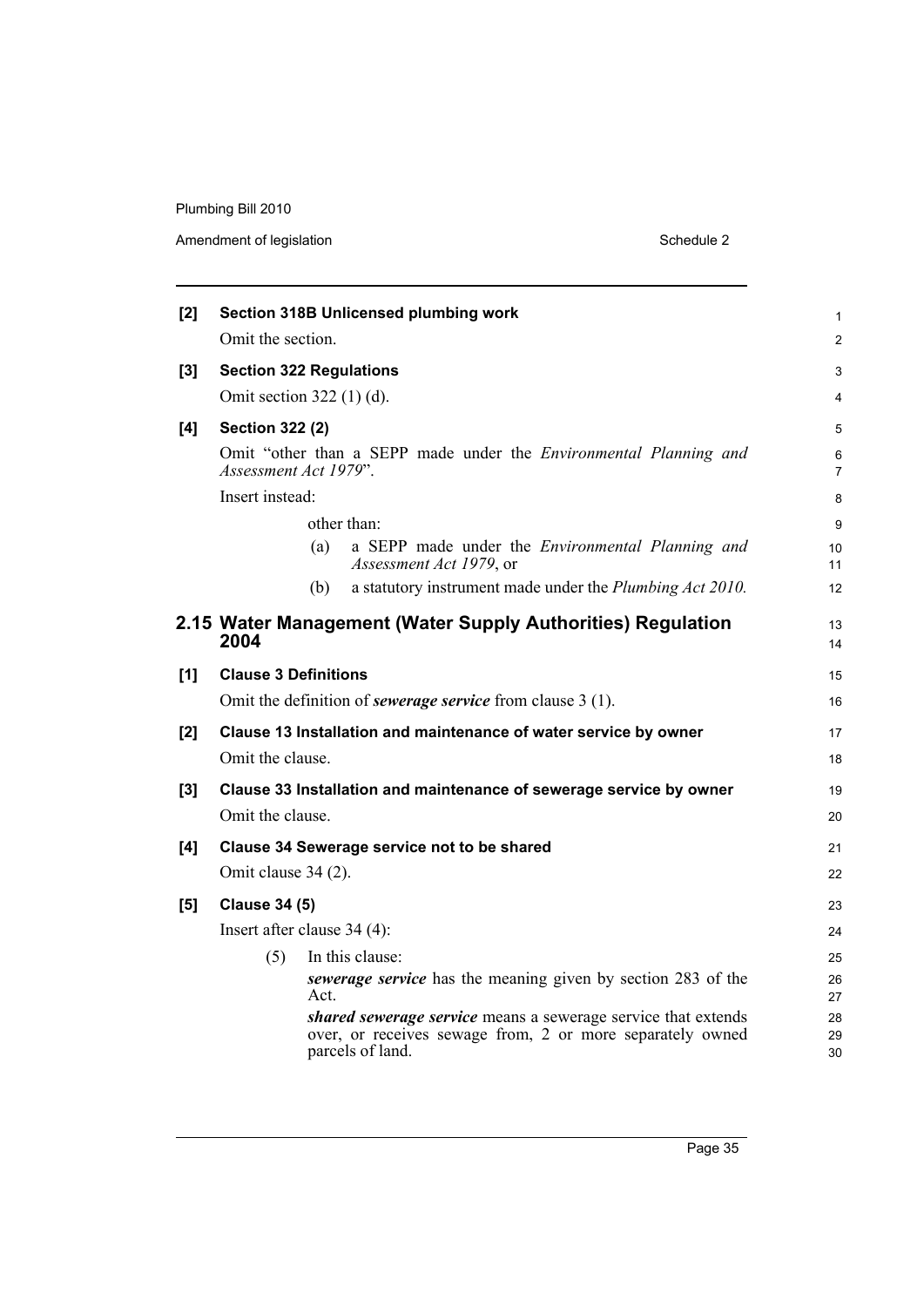Schedule 2 Amendment of legislation

| [6] | Part 5<br>Omit the Part. Insert instead: |                  |                                                                                                                                                                                                                                   | 1<br>$\overline{c}$ |
|-----|------------------------------------------|------------------|-----------------------------------------------------------------------------------------------------------------------------------------------------------------------------------------------------------------------------------|---------------------|
|     | Part 5                                   |                  | Plumbing work in the area of Country<br><b>Energy</b>                                                                                                                                                                             |                     |
|     | 44                                       |                  | Notification of damage arising in the course of plumbing work                                                                                                                                                                     | 5                   |
|     |                                          | (1)              | A person who, in the course of carrying out plumbing work in the<br>area of operations of Country Energy, damages a work or other<br>property of a water supply authority must immediately notify the<br>authority of the damage. | 6<br>7<br>8<br>9    |
|     |                                          |                  | Maximum penalty: 20 penalty units.                                                                                                                                                                                                | 10                  |
|     |                                          | (2)              | In this clause:                                                                                                                                                                                                                   | 11                  |
|     |                                          |                  | <i>plumbing work</i> means work comprising or affecting:                                                                                                                                                                          | 12                  |
|     |                                          |                  | a water service or its connection to a water supply<br>(a)<br>authority's water supply system, or                                                                                                                                 | 13<br>14            |
|     |                                          |                  | a sewerage service or its connection to a water supply<br>(b)<br>authority's sewerage system.                                                                                                                                     | 15<br>16            |
| [7] |                                          |                  | <b>Clause 100 Cutting off or restricting supply</b>                                                                                                                                                                               | 17                  |
|     |                                          |                  | Insert ", or any requirements of the <i>Plumbing Act 2010</i> or the regulations made<br>under that Act," after "requirements" in clause $100$ (b) (v).                                                                           | 18<br>19            |
| [8] | <b>Clause 116 Supply of plans</b>        |                  |                                                                                                                                                                                                                                   | 20                  |
|     |                                          | Omit the clause. |                                                                                                                                                                                                                                   | 21                  |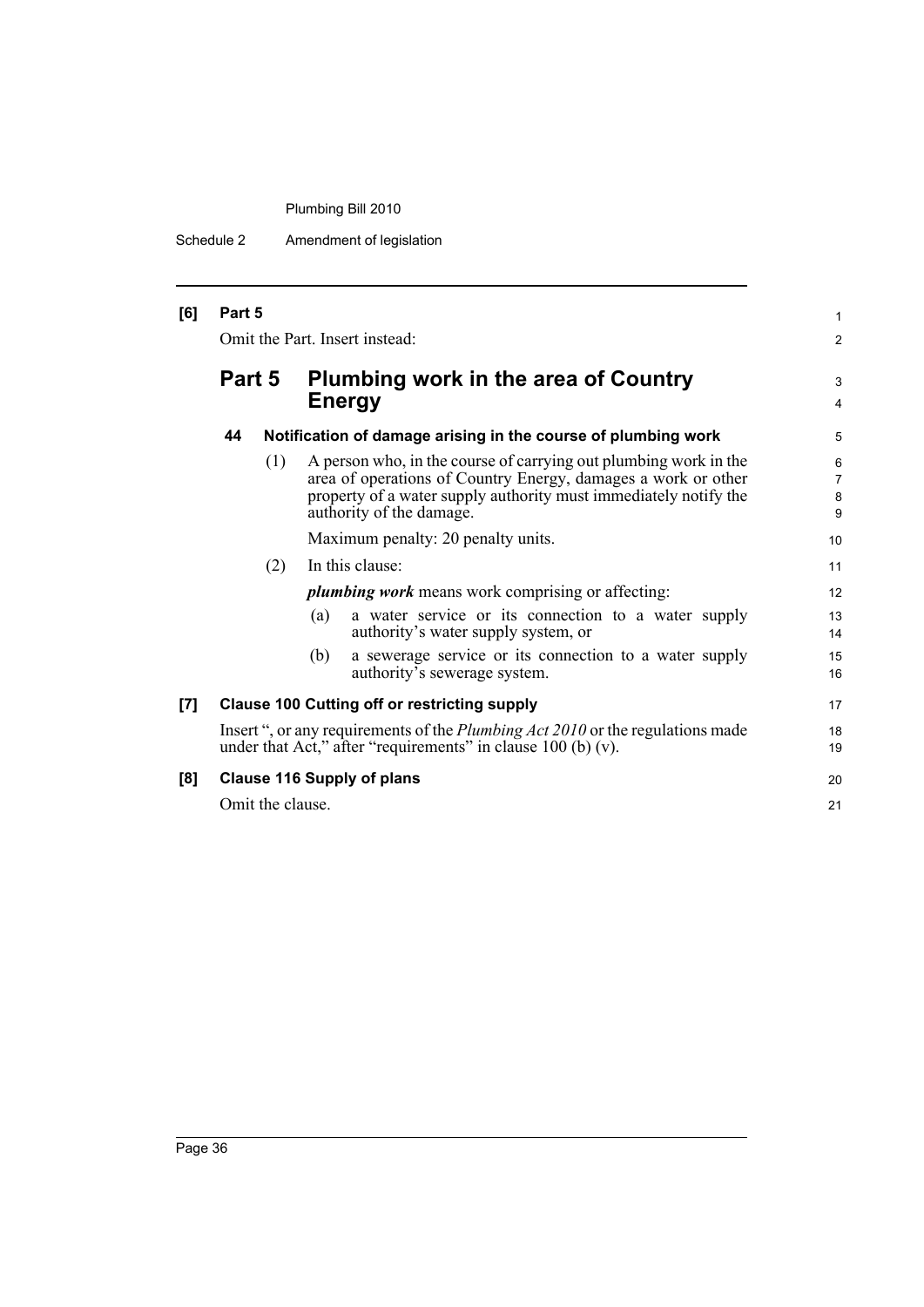Additional amendments to other legislation Schedule 3

<span id="page-46-0"></span>

|       | <b>Schedule 3</b><br><b>Additional amendments to other</b><br>legislation                                                                                                               | $\mathbf{1}$<br>$\overline{2}$ |
|-------|-----------------------------------------------------------------------------------------------------------------------------------------------------------------------------------------|--------------------------------|
| 3.1   | <b>Local Government Act 1993 No 30</b>                                                                                                                                                  | 3                              |
| [1]   | Section 124 What orders may be given, in what circumstances and to<br>whom?                                                                                                             | $\overline{\mathbf{4}}$<br>5   |
|       | Omit "or, in the case of a water supply or sewerage system, the Plumbing Act<br>2010" wherever occurring in item $\overline{5}$ of the Table to the section.                            | 6<br>7                         |
| $[2]$ | Section 124, Table                                                                                                                                                                      | 8                              |
|       | Omit ", water supply or sewerage system" wherever occurring in item 5.                                                                                                                  | 9                              |
| [3]   | Section 634 Water, sewerage and stormwater drainage offences                                                                                                                            | 10                             |
|       | Omit "water supply work, sewerage work or" wherever occurring in<br>section 634 (1), $(2)$ and (4).                                                                                     | 11<br>12                       |
| [4]   | Section 634 (3) (b)                                                                                                                                                                     |                                |
|       | Omit the paragraph.                                                                                                                                                                     | 14                             |
| [5]   | <b>Section 634 (4)</b>                                                                                                                                                                  | 15                             |
|       | Omit "water supply works, sewerage works or".                                                                                                                                           | 16                             |
| [6]   | <b>Schedule 6 Regulations</b>                                                                                                                                                           | 17                             |
|       | Omit "Water, sewerage and drainage systems", "Connections to water and<br>sewer mains" and "Pipes and fittings for hot water apparatus" from the<br>examples in item 7 of the Schedule. | 18<br>19<br>20                 |
| 3.2   | <b>Local Government (General) Regulation 2005</b>                                                                                                                                       | 21                             |
| [1]   | Clause 20 Person carrying out stormwater drainage work to hold permit                                                                                                                   | 22                             |
|       | Omit "1, 4,".                                                                                                                                                                           | 23                             |
| [2]   | Clause 22 Defective stormwater drainage work to be rectified                                                                                                                            | 24                             |
|       | Omit "1, 4," from clause 22 (1).                                                                                                                                                        | 25                             |
| [3]   | Clause 23 Diagrams of stormwater drainage work                                                                                                                                          | 26                             |
|       | Omit "4 or" from clause 23 (1).                                                                                                                                                         | 27                             |
| [4]   | Clause 87 Water supply and sewerage system pipes, fittings and fixtures                                                                                                                 | 28                             |
|       | Omit the clause.                                                                                                                                                                        | 29                             |
|       |                                                                                                                                                                                         |                                |

Page 37